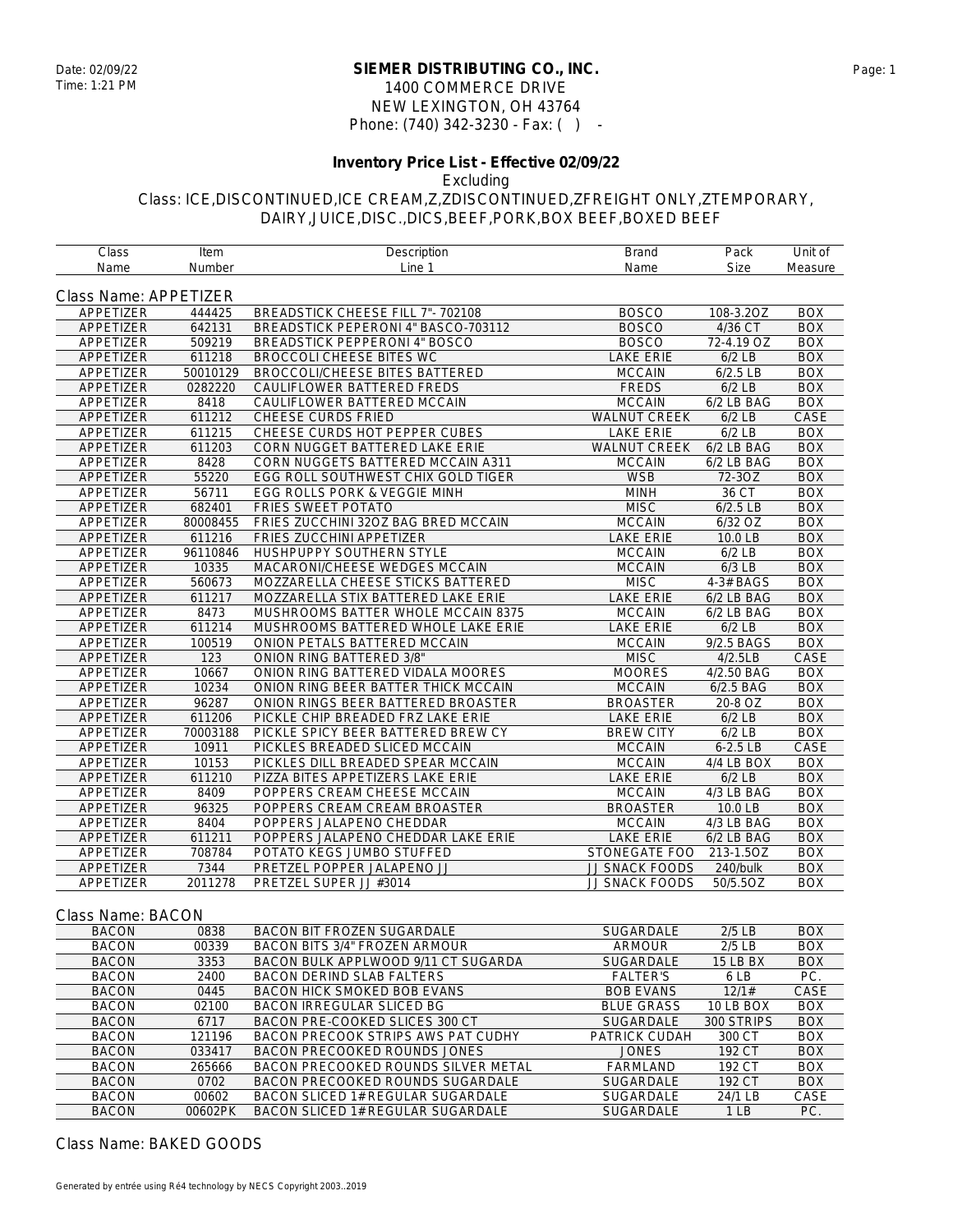### **SIEMER DISTRIBUTING CO., INC.** Date: 02/09/22 Page: 2 1400 COMMERCE DRIVE NEW LEXINGTON, OH 43764 Phone: (740) 342-3230 - Fax: ( ) -

## **Inventory Price List - Effective 02/09/22**

Excluding

Class: ICE,DISCONTINUED,ICE CREAM,Z,ZDISCONTINUED,ZFREIGHT ONLY,ZTEMPORARY, DAIRY,JUICE,DISC.,DICS,BEEF,PORK,BOX BEEF,BOXED BEEF

| Class                               | Item   | Description                             | <b>Brand</b>         | Pack       | Unit of    |
|-------------------------------------|--------|-----------------------------------------|----------------------|------------|------------|
| Name                                | Number | Line 1                                  | Name                 | Size       | Measure    |
| Class Name: BAKED GOODS (continued) |        |                                         |                      |            |            |
| <b>BAKED GOODS</b>                  | 658604 | AMISH CAKE ROLL CHOC CREAM WALNT CK     | <b>WALNUT CREEK</b>  | 8/17OZ     | <b>BOX</b> |
| <b>BAKED GOODS</b>                  | 22448  | AMISH CAKE ROLL CHOC CRM DUTCH APRO     | <b>DUTCH COUNTRY</b> | 8/17 OZ    | <b>BOX</b> |
| <b>BAKED GOODS</b>                  | 658606 | AMISH CAKE ROLL LEMON WALNUT CREEK      | <b>WALNUT CREEK</b>  | 8/17 OZ    | <b>BOX</b> |
| <b>BAKED GOODS</b>                  | 658603 | AMISH CAKE ROLL RED VELVET WC           | <b>WALNUT CREEK</b>  | 8/22 OZ    | <b>BOX</b> |
| <b>BAKED GOODS</b>                  | 22446  | AMISH CARROT CAKE ROLL                  | <b>DUTCH COUNTRY</b> | 8/22 OZ.   | <b>BOX</b> |
| <b>BAKED GOODS</b>                  | 658602 | AMISH CARROT CAKE ROLL WC               | <b>WALNUT CREEK</b>  | 8/22 OZ    | <b>BOX</b> |
| <b>BAKED GOODS</b>                  | 22452  | AMISH LEMON CREAM ROLL                  | <b>DUTCH COUNTRY</b> | 8/17 OZ.   | <b>BOX</b> |
| <b>BAKED GOODS</b>                  | 22445  | AMISH PUMPKIN ROLL                      | DUTCH COUNTRY        | 8/22 OZ    | <b>BOX</b> |
| <b>BAKED GOODS</b>                  | 658601 | AMISH PUMPKIN ROLL 220Z WC              | <b>WALNUT CREEK</b>  | 8/22 OZ    | <b>BOX</b> |
| <b>BAKED GOODS</b>                  | 22443  | AMISH RED VELVET ROLL DUTCH APRON       | <b>DUTCH COUNTRY</b> | 8/22 OZ.   | <b>BOX</b> |
| <b>BAKED GOODS</b>                  | 658605 | AMISH STRAW/CHEESECAKE CAKE ROLL WC     | <b>WALNUT CREEK</b>  | 8/22OZ     | <b>BOX</b> |
| <b>BAKED GOODS</b>                  | 22459  | AMISH STRAW/CHEESECAKE ROLL             | DUTCH COUNTRY        | 8/22 OZ    | <b>BOX</b> |
| <b>BAKED GOODS</b>                  | 2105   | APPLE DUMPLINGS 36CT ARIANNA'S          | <b>ARIANNAS BAKE</b> | 36-8OZ     | <b>BOX</b> |
| <b>BAKED GOODS</b>                  | 00691  | BAGELS PLAIN SLICED FDSV LENDERS        | LENDERS              | 12/6PK/3OZ | <b>BOX</b> |
| <b>BAKED GOODS</b>                  | 06285  | BISCIUT SOUTH/STYLE PRE/BAKE 20Z        | <b>PILLSBURY</b>     | 120/2 OZ   | <b>BOX</b> |
| <b>BAKED GOODS</b>                  | 32499  | <b>BISCUIT SOUTHERN BAKED 3.4OZ</b>     | <b>PILLSBURY</b>     | 60-3.4 OZ  | CASE       |
| <b>BAKED GOODS</b>                  | 658401 | BREAD LOAF CINNAMON TOAST WC            | <b>WALNUT CREEK</b>  | 12/18OZ    | <b>BOX</b> |
| <b>BAKED GOODS</b>                  | 3755   | BUN 8" RUSTIC WHITE SLI FB ORLANDO      | ORLANDO              | 12/6pk     | <b>BOX</b> |
| <b>BAKED GOODS</b>                  | 961    | <b>BUNS 12" HOAGIE SLICED JTM</b>       | <b>JTM</b>           | 48/12"     | CASE       |
| <b>BAKED GOODS</b>                  | AUD4   | <b>BUNS 4.5" BRIOCHE AUDDINO</b>        | AUDDINO'S            | 6/12PK     | <b>BOX</b> |
| <b>BAKED GOODS</b>                  | AUDD16 | <b>BUNS 6" SUBMARINE SLICED AUDDINO</b> | AUDDINO'S            | 5 DOZ      | <b>BOX</b> |
| <b>BAKED GOODS</b>                  | AUD9   | BUNS 9" SUBMARINE SLICED AUDDINO        | <b>AUDDINO'S</b>     | 1/3 DOZ    | <b>BOX</b> |
| <b>BAKED GOODS</b>                  | 300701 | BUNS HOT DOG I.W. SARA LEE              | <b>SARA LEE</b>      | 45 IW      | <b>BOX</b> |
| <b>BAKED GOODS</b>                  | 658801 | CINNAMON ROLL MAPLE 6PK LABELED WC      | <b>WALNUT CREEK</b>  | 6/6 PK     | <b>BOX</b> |
| <b>BAKED GOODS</b>                  | 658802 | CINNAMON ROLL VANILLIA LABELED 6PK      | <b>WALNUT CREEK</b>  | 6/6 PK     | <b>BOX</b> |
| <b>BAKED GOODS</b>                  | 81354  | CINNAMON ROLLS ICED 6OZ DAVIDS          | <b>DAVID'S</b>       | 24/6 OZ    | <b>BOX</b> |
| <b>BAKED GOODS</b>                  | 535230 | COOKIE DOUGH CHOC CHIP 1 OZ DAVIDS      | <b>DAVID'S</b>       | 320/1 OZ   | <b>BOX</b> |
| <b>BAKED GOODS</b>                  | 17055  | COOKIE DOUGH M&M DAVIDS                 | DAVID'S              | 160-2OZ    | CASE       |
| <b>BAKED GOODS</b>                  | 19017  | COOKIE DOUGH SUGAR 10Z DAVIDS           | DAVID'S              | 320/1 OZ   | <b>BOX</b> |
| <b>BAKED GOODS</b>                  | 19005  | COOKIE OATMEAL RAISIN DAVIDS            | <b>DAVID'S</b>       | 320/1 OZ   | <b>BOX</b> |
| <b>BAKED GOODS</b>                  | 735802 | COOKIE WAFER CHOCOLATE CAPRI            | <b>WALNUT CREEK</b>  | 12/8 OZ    | <b>BOX</b> |
| <b>BAKED GOODS</b>                  | 735801 | COOKIE WAFFER VANILLA CAPRI             | <b>WALNUT CREEK</b>  | 12/8OZ     | <b>BOX</b> |
| <b>BAKED GOODS</b>                  | 740    | COOKIES CHOC CHUNK I.W. #740            | PRAIRIE CITY         | 1/12 PC    | <b>BOX</b> |
| <b>BAKED GOODS</b>                  | 744    | COOKIES M/M CANDY I.W.                  | PRAIRIE CITY         | 1/12 PC    | <b>BOX</b> |
| <b>BAKED GOODS</b>                  | 19004  | COOKIES PEANUT BUTTER DAVIDS            | DAVID'S              | 320/1 OZ   | <b>BOX</b> |
| <b>BAKED GOODS</b>                  | 742    | COOKIES PEANUT BUTTER I.W.              | PRAIRIE CITY         | 1/12 PC    | <b>BOX</b> |
| <b>BAKED GOODS</b>                  | 140    | CROISSANT SLICED BUTTER 2.20Z HADLE     | <b>HADLEY FARMS</b>  | 144/2.2 OZ | CASE       |
| <b>BAKED GOODS</b>                  | 140BAG | CROISSANT SLICED BUTTER 2.20Z HADLE     | <b>HADLEY FARMS</b>  | 24 PER BAG | PC.        |
| <b>BAKED GOODS</b>                  | 6246   | CROISSANT SLICED GOLD STANDARD BAKE     | <b>GOLD STANDARD</b> | 150-2OZ    | <b>BOX</b> |
| <b>BAKED GOODS</b>                  | 8349   | DANISH VARIETY I.W. SARA LEE            | <b>SARA LEE</b>      | 24 CT      | <b>BOX</b> |
| <b>BAKED GOODS</b>                  | 105    | MUFFIN BANANA NUT OTIS SPUNKMYER        | <b>OTIS SPUNKMEY</b> | 96/4OZ     | <b>BOX</b> |
| <b>BAKED GOODS</b>                  | 100    | <b>MUFFIN BLUEBERRY OTIS</b>            | <b>OTIS SPUNKMEY</b> | 24/4 OZ    | <b>BOX</b> |
| <b>BAKED GOODS</b>                  | 115    | MUFFIN CHOCOLATE CHIP OS                | <b>OTIS SPUNKMEY</b> | 24/4 OZ    | <b>BOX</b> |
| <b>BAKED GOODS</b>                  | 120    | MUFFIN DOUBLE CHOCOLATE CHIP OTIS       | <b>OTIS SPUNKMEY</b> | 24/4 OZ    | <b>BOX</b> |
| <b>BAKED GOODS</b>                  | 08111  | MUFFINS ENGLISH PLAIN SLICED 20Z        | <b>WOLFERMAN'S</b>   | 12-6PK     | CASE       |
| <b>BAKED GOODS</b>                  | 658502 | ROLLS DINNER WHITE FZ WC                | WALNUT CREEK         | 6/12 CT    | <b>BOX</b> |
| <b>BAKED GOODS</b>                  | 10430  | TORTILLA ROUND 12" MISSION              | <b>MISSION</b>       | 8/12ct     | <b>BOX</b> |
|                                     |        |                                         |                      |            |            |

#### Class Name: BOLOGNAS

| <b>BOLOGNAS</b> | 7480    | BOLOGNA 5 LB KB            | <b>BLUE GRASS</b> | $6/5$ LB  | CASE       |
|-----------------|---------|----------------------------|-------------------|-----------|------------|
| <b>BOLOGNAS</b> | 7480PC  | BOLOGNA 5LB KB             | <b>BLUE GRASS</b> | 5 I B     | PC.        |
| BOLOGNAS        | 7500    | BOLOGNA A/M DELLBLUE GRASS | <b>BLUE GRASS</b> | $2/6$ LB  | <b>BOX</b> |
| <b>BOLOGNAS</b> | 06127   | BOLOGNA A/M KAHNS          | KAHN'S            | $2/12$ IB | CASE       |
| BOLOGNAS        | 06127PC | BOLOGNA A/M KAHNS          | KAHN'S            | 12IB      | PC.        |
| <b>BOLOGNAS</b> | 6131    | BOLOGNA ALL MEAT KAHNS     | KAHN'S            | $4/7$ LB  | CASE       |
| BOLOGNAS        | 6131PC. | BOLOGNA ALL MEAT KAHNS     | KAHN'S            | 7 LB      | PC.        |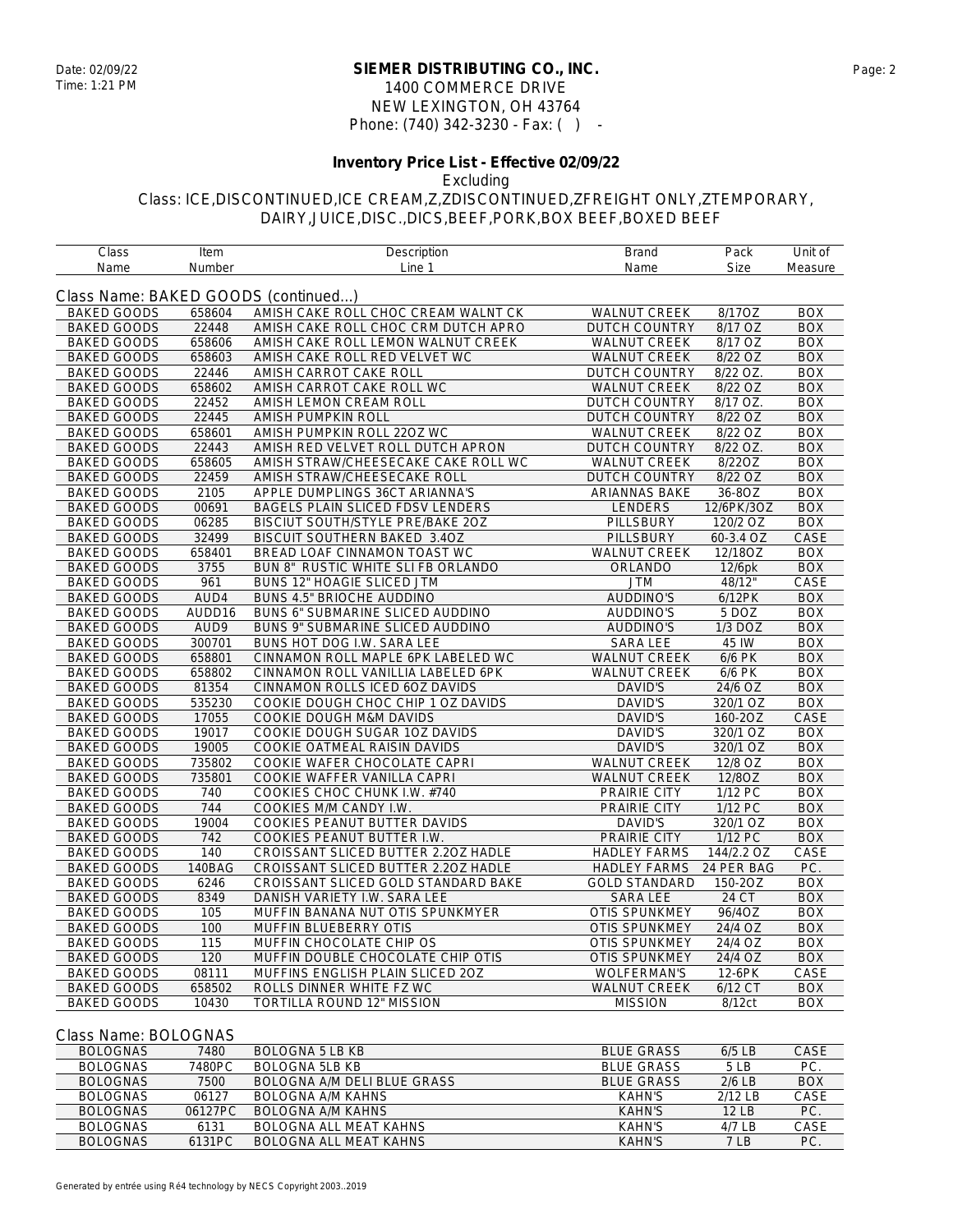### **SIEMER DISTRIBUTING CO., INC.** Date: 02/09/22 Page: 3 1400 COMMERCE DRIVE NEW LEXINGTON, OH 43764 Phone: (740) 342-3230 - Fax: ( ) -

# **Inventory Price List - Effective 02/09/22**

Excluding

| Class                            | Item            | Description                               | <b>Brand</b>            | Pack         | Unit of    |
|----------------------------------|-----------------|-------------------------------------------|-------------------------|--------------|------------|
| Name                             | Number          | Line 1                                    | Name                    | <b>Size</b>  | Measure    |
| Class Name: BOLOGNAS (continued) |                 |                                           |                         |              |            |
| <b>BOLOGNAS</b>                  | 6104            | <b>BOLOGNA BEEF K</b>                     | <b>KAHN'S</b>           | $1/9$ LB     | <b>BOX</b> |
| <b>BOLOGNAS</b>                  | 510P            | <b>BOLOGNA CHUB HOT PHILLIPS</b>          | PHILLIP'S               | 12/1         | <b>BOX</b> |
| <b>BOLOGNAS</b>                  | 5506            | BOLOGNA DELI JUMBO FIELD                  | <b>SFG</b>              | 2/9#         | CASE       |
| <b>BOLOGNAS</b>                  | 5506PC          | <b>BOLOGNA DELI JUMBO FIELD</b>           | <b>SFG</b>              | 9#           | PC.        |
| <b>BOLOGNAS</b>                  | 6145            | <b>BOLOGNA GARLIC K</b>                   | <b>KAHN'S</b>           | $1/8$ LB     | <b>BOX</b> |
| <b>BOLOGNAS</b>                  | 10381           | <b>BOLOGNA GERMAN WONDERBAR RUSSER</b>    | <b>RUSSER</b>           | 2/10 LB PC   | <b>BOX</b> |
| <b>BOLOGNAS</b>                  | CR002           | BOLOGNA HAM GARLIC RITTBERGER             | CARL RITTBERGE          | 5 LB PC      | PC.        |
| <b>BOLOGNAS</b>                  | 216100          | <b>BOLOGNA LEBANON STICK</b>              | <b>MISC</b>             | $2/4.5$ LB   | <b>BOX</b> |
| <b>BOLOGNAS</b>                  | 4275PCH         | BOLOGNA OLD FASHION BUNG 1/2 FAL          | <b>FALTER'S</b>         |              | PC.        |
| <b>BOLOGNAS</b>                  | 4275            | BOLOGNA OLD FASHION BUNG FAL              | <b>FALTER'S</b>         | 3/25 LB      | CASE       |
| <b>BOLOGNAS</b>                  | 4275PC          | <b>BOLOGNA OLD FASHION BUNG FAL</b>       | <b>FALTER'S</b>         | 1/30 LB      | PC.        |
| <b>BOLOGNAS</b>                  | 323110          | BOLOGNA PICKLED SNACK BAY VIEW            | <b>BAY VIEW</b>         | 12/8         | <b>BOX</b> |
| <b>BOLOGNAS</b>                  | 305             | <b>BOLOGNA RING PLAIN ALBERTS</b>         | <b>ALBERT'S</b>         | 6/14 OZ      | BOX        |
| <b>BOLOGNAS</b>                  | 88600           | BOLOGNA SNACK 22OZ JAR FISCHER            | <b>SFG</b>              | 12/22 OZ     | <b>BOX</b> |
| <b>BOLOGNAS</b>                  | 7510            | <b>BOLOGNA STICK KB</b>                   | <b>BLUE GRASS</b>       | 2/12 LB      | CASE       |
| <b>BOLOGNAS</b>                  | 7510PC          | <b>BOLOGNA STICK KB</b>                   | <b>BLUE GRASS</b>       | 12 LB        | PC.        |
| <b>BOLOGNAS</b>                  | <b>TR028</b>    | <b>BOLOGNA TRAIL RING TRO</b>             | <b>TROYER'S</b>         | 19/1.5 LB    | CASE       |
| <b>BOLOGNAS</b>                  | TR028PK         | <b>BOLOGNA TRAIL RING TRO</b>             | <b>TROYER'S</b>         | 1LB          | PC.        |
| <b>BOLOGNAS</b>                  | 215168          | BOLOGNA TRAIL STICK 2PK WC                | <b>TROYERS</b>          | $2$ / $PK$   | <b>BOX</b> |
| <b>BOLOGNAS</b>                  | 215174          | <b>BOLOGNA TRAIL W/ HOT PEPPER CHEESE</b> | <b>TROYERS</b>          | 10/1.25LB    | <b>BOX</b> |
| <b>BOLOGNAS</b>                  | 215175          | BOLOGNA TRAIL W/CHEDDAR CHEESE WC         | WALNUT CREEK            | <b>10 PK</b> | <b>BOX</b> |
| <b>BOLOGNAS</b>                  | 506             | BOLOGNA WHOLE JALAPENO HOT PHILLIPS       | PHILLIP'S               | $1/6$ LB     | PC         |
|                                  |                 |                                           |                         |              |            |
| <b>Class Name: BONES</b>         |                 |                                           |                         |              |            |
| <b>BONES</b>                     | 229304          | BISCUITS JUMBO BEEF DOG                   | <b>WALNUT CREEK</b>     | 12 CT        | <b>BOX</b> |
|                                  |                 |                                           |                         |              |            |
| Class Name: CANDY                |                 |                                           |                         |              |            |
| <b>CANDY</b>                     | 790382          | CANDY CHOC MAPLE NUT CLUSTERS             | <b>WALNUT CREEK</b>     |              | EACH       |
| CANDY                            | 505851          | CANDY CHOC MILK MINI BUCKEYES WC          | <b>WALNUT CREEK</b>     | 10# BX       | <b>BOX</b> |
| CANDY                            | 541091          | CANDY COWTAIL TUMBLER 100 CT              |                         | 100 CT       | <b>BOX</b> |
| CANDY                            | 793721          | CANDY TWISTS STRAWBERRY LICORICE          | <b>WALNUT CREEK</b>     | 12/16OZ      | <b>BOX</b> |
| CANDY                            | 790383          | CANDY VANIILLA CLUSTER TUB                | <b>WALNUT CREEK</b>     | 12/9OZ       | <b>BOX</b> |
| CANDY                            | 512855          | FUDGE CUPS 3 OZ VARIETY BOX WC            | WALNUT CREEK 16-3OZ CUP |              | BOX        |
|                                  |                 |                                           |                         |              |            |
| Class Name: CHEESES              |                 |                                           |                         |              |            |
| <b>CHEESES</b>                   | PV06PC          | CHEESE & BACON PEARL VALLEY               | PEARL VALLEY            | 5LB          | PC         |
| <b>CHEESES</b>                   | <b>PV555</b>    | <b>CHEESE &amp; GARLIC PEARL VALLEY</b>   | PEARL VALLEY            | $2/5$ LB     | <b>BOX</b> |
| <b>CHEESES</b>                   | <b>PV24</b>     | CHEESE & ONION PEARL VALLEY               | PEARL VALLEY            | $2/5$ LB     | CASE       |
| <b>CHEESES</b>                   | PV24PC          | CHEESE & ONION PEARL VALLEY               | PEARL VALLEY            | 5LB          | PC.        |
| <b>CHEESES</b>                   | PV <sub>3</sub> | CHEESE & PEPPERONI PEARL VALLEY           | PEARL VALLEY            | 5LB          | PC.        |
| <b>CHEESES</b>                   | 201             | CHEESE 12 OZ WHEELS KOJACK PV             | PEARL VALLEY            | 12/12 OZ     | <b>BOX</b> |
| <b>CHEESES</b>                   | 202             | CHEESE 12 OZ WHEELS PEPPER JACK PV        | PEARL VALLEY            | 12/12 OZ     | <b>BOX</b> |
| <b>CHEESES</b>                   | 0255            | CHEESE 12OZ CHUNK SMOKED SWISS            | PEARL VALLEY            | 12/12OZ      | BOX        |
| <b>CHEESES</b>                   | 249             | CHEESE 120Z GOUDA WHEEL PV                | PEARL VALLEY            | 12/12 OZ     | BOX        |
| CHEESES                          | 0203            | CHEESE 120Z WHEEL CHIPOTLE PV             | PEARL VALLEY            | 12/12OZ      | <b>BOX</b> |
| <b>CHEESES</b>                   | <b>PV204</b>    | CHEESE 120Z WHEEL FARMERS PV              | PEARL VALLEY            | 12/12 OZ     | <b>BOX</b> |
| <b>CHEESES</b>                   | 250             | CHEESE 120Z WHEEL MIX VARIETY PV          | PEARL VALLEY            | 12/12 OZ     | <b>BOX</b> |
| <b>CHEESES</b>                   | 256             | CHEESE 120Z WHEEL SMOKED GOUDA PV         | PEARL VALLEY            | 12/12 OZ     | <b>BOX</b> |
| <b>CHEESES</b>                   | 200             | CHEESE 120Z WHEELS COLBY PV               | PEARL VALLEY            | 12/12 OZ     | BOX        |
| <b>CHEESES</b>                   | 205             | CHEESE 120Z WHEELS LACEY BABY PV          | PEARL VALLEY            | 12/12 OZ     | <b>BOX</b> |
| <b>CHEESES</b>                   | 134906          | CHEESE 80Z KOJACK SHREDDED WC             | WALNUT CREEK            | 12/8 OZ      | <b>BOX</b> |
| <b>CHEESES</b>                   | 134907          | CHEESE 80Z MEXICAN 80Z PKG WC             | <b>WALNUT CREEK</b>     | 12/8OZ       | <b>BOX</b> |
| <b>CHEESES</b>                   | 134905          | CHEESE 80Z SHREDDED MILD CHEDDAR WC       | WALNUT CREEK            | 12/8 OZ      | BOX        |
| <b>CHEESES</b>                   | 134902          | CHEESE 80Z SHREDDED MOZZARELLA WC         | <b>WALNUT CREEK</b>     | 12/8 OZ      | BOX        |
| CHEESES                          | 134908          | CHEESE 80Z SHREDDED SHARP CHEDDAR W       | WALNUT CREEK            | 12/8 OZ      | BOX        |
| <b>CHEESES</b>                   | 175501          | CHEESE AMERICAN I. W. 12 OZ SLICES        | <b>WALNUT CREEK</b>     | 12/12 OZ     | <b>BOX</b> |
|                                  |                 |                                           |                         |              |            |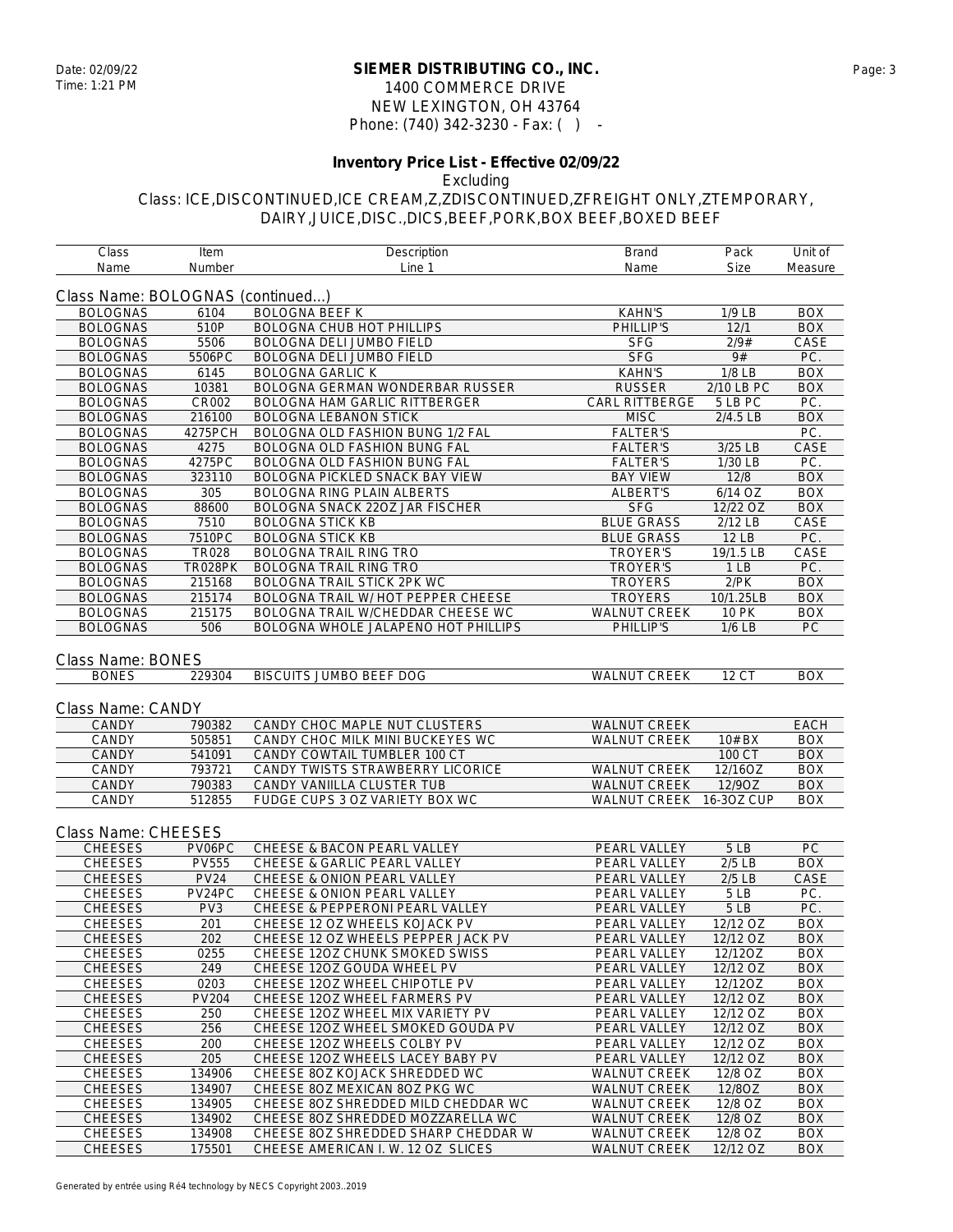### **SIEMER DISTRIBUTING CO., INC.** Date: 02/09/22 Page: 4 1400 COMMERCE DRIVE NEW LEXINGTON, OH 43764 Phone: (740) 342-3230 - Fax: ( ) -

## **Inventory Price List - Effective 02/09/22**

Excluding

| Class                           | Item          | Description                         | Brand               | Pack                | Unit of     |
|---------------------------------|---------------|-------------------------------------|---------------------|---------------------|-------------|
| Name                            | Number        | Line 1                              | Name                | <b>Size</b>         | Measure     |
|                                 |               |                                     |                     |                     |             |
| Class Name: CHEESES (continued) |               |                                     |                     |                     |             |
| <b>CHEESES</b>                  | 111266        | CHEESE AMERICAN SOLID PEARL VALLEY  | PEARL VALLEY        | $2/5$ LB            | <b>BOX</b>  |
| <b>CHEESES</b>                  | 152055        | CHEESE AMERICAN WHITE WALNUT CREEK  | <b>WALNUT CREEK</b> | 5# PC               | PC.         |
| <b>CHEESES</b>                  | <b>PV898</b>  | CHEESE ASSIAGO WHEEL BLACK WAX PV   | PEARL VALLEY        | 20 LB               | WHEL        |
| <b>CHEESES</b>                  | 13002         | CHEESE BLEND 50/50 SHRED SARTORI    | <b>SARTORI</b>      | 6/5#                | CASE        |
| <b>CHEESES</b>                  | 13002BAG      | CHEESE BLEND 50/50 SHRED SARTORI    | <b>SARTORI</b>      | 5# BAG              | <b>BAG</b>  |
| <b>CHEESES</b>                  | 134215        | CHEESE BLEND 50/50 WC               | <b>WALNUT CREEK</b> | 4/5 LB              | CASE        |
| <b>CHEESES</b>                  | 134215B       | CHEESE BLEND 50/50 WC               | WALNUT CREEK        | 5 LB BAG            | <b>BAG</b>  |
| <b>CHEESES</b>                  | 185101        | CHEESE BLUE CHEESE CRUMBLES 4OZ WC  | <b>WALNUT CREEK</b> | 12/4OZ              | <b>BOX</b>  |
| <b>CHEESES</b>                  | 130101        | <b>CHEESE BRICK LOAF</b>            | <b>MISC</b>         | 6 LB PC             | PC          |
| <b>CHEESES</b>                  | 130180        | CHEESE BUTTER LOAF GUGGISBERG       | <b>GUGGISBERG</b>   | $3/5$ LB            | CASE        |
| <b>CHEESES</b>                  | 130180PC      | CHEESE BUTTER LOAF GUGGISBERG       | <b>GUGGISBERG</b>   | 5LB                 | PC.         |
| <b>CHEESES</b>                  | 130401        | CHEESE CAROLINA REAPER LOAF WC      | <b>WALNUT CREEK</b> |                     | PC.         |
| <b>CHEESES</b>                  | 41789BAG      | CHEESE CHEDDAR 5# SHRD FEATHER      | LAND O LAKES        | 5.0 LB BAG          | PC.         |
| <b>CHEESES</b>                  | 134305        | CHEESE CHEDDAR 5LB SHREDDED WC      | <b>WALNUT CREEK</b> | 5 LB BAG            | PC.         |
| <b>CHEESES</b>                  | 41092         | CHEESE CHEDDAR SHARP 5# BLASERS     | <b>WALNUT CREEK</b> | 5# PC               | PC.         |
| <b>CHEESES</b>                  | 114510        | CHEESE CHEDDAR SHARP WHITE WC       | <b>WALNUT CREEK</b> | $2/5$ LB            | <b>BOX</b>  |
| <b>CHEESES</b>                  | 76            | CHEESE CHEDDAR SUPER SHARP HOF      | <b>HOFFMAN</b>      | 1/10 LB             | <b>BOX</b>  |
| <b>CHEESES</b>                  | PV7           | CHEESE CHEDDAR WHITE 4YR AGED PV    | PEARL VALLEY        | 2/5                 | <b>BOX</b>  |
| <b>CHEESES</b>                  | 005011        | CHEESE CHIPOTLE PEPPER JACK 6# DELI | PEARL VALLEY        | $4/6$ LB            | <b>BOX</b>  |
| <b>CHEESES</b>                  | PV013         | CHEESE COLBY 6# DELI PV             | PEARL VALLEY        | 4/6 LB              | CASE        |
| <b>CHEESES</b>                  | PV013PC       | CHEESE COLBY 6# DELI PV             | PEARL VALLEY        | 6 LB                | PC.         |
| <b>CHEESES</b>                  | 002001        | CHEESE COLBY LARGE PV               | PEARL VALLEY        | 2/14 LB             | CASE        |
| <b>CHEESES</b>                  | 002001PC      | CHEESE COLBY LARGE PV               | PEARL VALLEY        | 13 LB               | PC.         |
| <b>CHEESES</b>                  | 212           | CHEESE CRACKER CUT CHIPOTLE PV      | PEARL VALLEY        | 12/12 OZ            | <b>BOX</b>  |
| <b>CHEESES</b>                  | 210           | CHEESE CRACKER CUT COLBY            | PEARL VALLEY        | 12/12 OZ            | <b>BOX</b>  |
| <b>CHEESES</b>                  | 0214          | CHEESE CRACKER CUT FARMERS PV       | PEARL VALLEY        | 12/12 OZ            | <b>BOX</b>  |
| <b>CHEESES</b>                  | 211           | CHEESE CRACKER CUT LACEY BABY 12OZ  | <b>PEARL VALLEY</b> | 12/12 OZ            | <b>BOX</b>  |
| <b>CHEESES</b>                  | 209           | CHEESE CRACKER CUT MARBLE 12 OZ     | PEARL VALLEY        | $12/12$ OZ          | <b>BOX</b>  |
| <b>CHEESES</b>                  | 213           | CHEESE CRACKER CUT PEPPER JK PV     | PEARL VALLEY        | 12/12 OZ            | <b>BOX</b>  |
| <b>CHEESES</b>                  | 216           | CHEESE CRACKER CUT SMOKED SWISS     | PEARL VALLEY        | 12/12 OZ            | <b>BOX</b>  |
| <b>CHEESES</b>                  | 178512        | CHEESE CUBE 6/2 LB PEPPER JK WAL CK | <b>WALNUT CREEK</b> | $6/2$ lb            | <b>EACH</b> |
| <b>CHEESES</b>                  | 178513        | CHEESE CUBE 6/2# KOJACK WALNUT CK   | <b>WALNUT CREEK</b> | $6/2#$ BAGS         | <b>BOX</b>  |
| <b>CHEESES</b>                  | 14287         | CHEESE CUBE CHEDDAR 2# BIERY        | <b>BIERY CHEESE</b> | 5/2#                | CASE        |
| <b>CHEESES</b>                  | 178511        | CHEESE CUBE CHEDDAR 6/2# WAL CREEK  | <b>WALNUT CREEK</b> | $6/2$ LB            | <b>BOX</b>  |
| <b>CHEESES</b>                  | 14284         | CHEESE CUBE HOT PEPPER 2# BIERY     | <b>BIERY CHEESE</b> | 5/2# BAGS           | CASE        |
| <b>CHEESES</b>                  | 14286         | CHEESE CUBE KOJACK 2# BIERY         | <b>BIERY CHEESE</b> | 5/2# BAGS           | CASE        |
| <b>CHEESES</b>                  | 14285         | CHEESE CUBE SWISS 2# BIERY          | <b>BIERY CHEESE</b> | 5/2# BAGS           | CASE        |
| <b>CHEESES</b>                  | 178514        | CHEESE CUBE SWISS 2# WAL CREEK      | <b>WALNUT CREEK</b> | $6/2$ LB            | <b>BOX</b>  |
| <b>CHEESES</b>                  | <b>DKH002</b> | CHEESE FARMERS DELI HORN/PV         | PEARL VALLEY        | $\overline{4/6}$ LB | CASE        |
| <b>CHEESES</b>                  | DKH002PC      | CHEESE FARMERS DELI HORN/PV         | PEARL VALLEY        | 6 LB                | PC.         |
| <b>CHEESES</b>                  | 7022          | CHEESE GOUDA DELI 6# PEARL VALLEY   | PEARL VALLEY        | 4/6#                | <b>BOX</b>  |
| <b>CHEESES</b>                  | <b>PV85</b>   | CHEESE GOUDA SMOKED 6# DELI PV      | <b>PEARL VALLEY</b> | $2/6$ LB            | <b>BOX</b>  |
| <b>CHEESES</b>                  | 115203        | CHEESE HABANERO CHEDDAR WHEEL       |                     | 10 LB               | <b>BOX</b>  |
| CHEESES                         | 152064        | CHEESE HABANERO PEPPER LOAF CHEESE  | <b>WALNUT CREEK</b> | $2/5$ LB            | <b>BOX</b>  |
| <b>CHEESES</b>                  | 130251        | CHEESE HAVARTI BUTTER DOMESTIC      | <b>WALNUT CREEK</b> | $1/9$ LB            | <b>BOX</b>  |
| <b>CHEESES</b>                  | PV131         | CHEESE HAVARTI DOMESTIC PV          | PEARL VALLEY        | 10 LB               | PC.         |
| <b>CHEESES</b>                  | PV001         | CHEESE HORSERADISH PV               | PEARL VALLEY        | $2/5$ LB            | CASE        |
| <b>CHEESES</b>                  | PV001PC       | CHEESE HORSERADISH PV               | PEARL VALLEY        | 5 LB                | PC.         |
| <b>CHEESES</b>                  | 76392         | CHEESE HOT HABANERO GHOST PEPPER MJ | <b>BLASERS</b>      | 5.0 LB PC           | PC.         |
| <b>CHEESES</b>                  | 10560         | CHEESE HOT PEPPER BIERY             | <b>BIERY CHEESE</b> | $2/5$ LB            | <b>BOX</b>  |
| <b>CHEESES</b>                  | 10560PC       | CHEESE HOT PEPPER BIERY             | <b>BIERY CHEESE</b> | 5LB                 | PC.         |
| <b>CHEESES</b>                  | 111272        | CHEESE HOT PEPPER PEARL VALLEY      | PEARL VALLEY        | $2/5$ LB            | <b>BOX</b>  |
| <b>CHEESES</b>                  | 111           | CHEESE HOT PEPPER SUPER HOF         | <b>HOFFMAN</b>      | $1/5$ LB            | PC.         |
| CHEESES                         | <b>PV002</b>  | CHEESE JUMPIN JACK DELI 6# PV       | PEARL VALLEY        | 4/6 LB              | CASE        |
| <b>CHEESES</b>                  | PV002PC       | CHEESE JUMPIN JACK DELI 6# PV       | PEARL VALLEY        | 6 LB                | PC.         |
| <b>CHEESES</b>                  | 113200        | CHEESE KOJACK LARGE HORN WC         | <b>WALNUT CREEK</b> | 2/15LB              | <b>BOX</b>  |
| CHEESES                         | <b>PV222</b>  | CHEESE KOJAK 6# DELI PEARL VALLEY   | PEARL VALLEY        | 4/6 LB              | CASE        |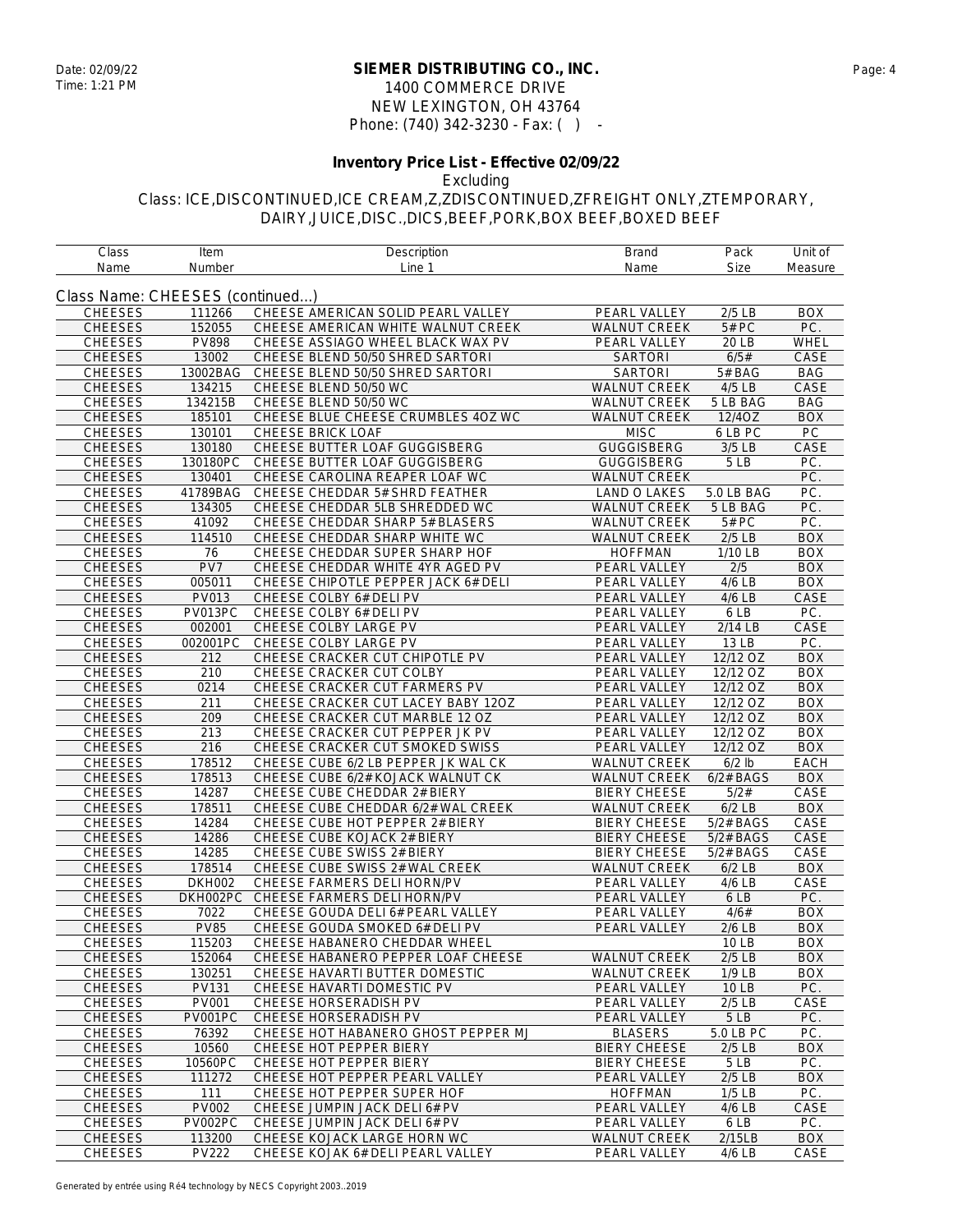### **SIEMER DISTRIBUTING CO., INC.** Date: 02/09/22 Page: 5 1400 COMMERCE DRIVE NEW LEXINGTON, OH 43764 Phone: (740) 342-3230 - Fax: ( ) -

# **Inventory Price List - Effective 02/09/22**

Excluding

| Class Name: CHEESES (continued)<br>PC.<br><b>CHEESES</b><br>PV222PC<br>CHEESE KOJAK 6# DELI PEARL VALLEY<br>PEARL VALLEY<br>6 LB<br><b>PV26</b><br><b>CHEESES</b><br>CHEESE LACEY BABY 6# DELI HORN PV<br>PEARL VALLEY<br>4/6 LB<br>CASE<br>PV26PC<br><b>CHEESES</b><br>CHEESE LACEY BABY 6# DELI HORN PV<br>PEARL VALLEY<br>PC.<br>6 LB<br>PC.<br><b>CHEESES</b><br>99999<br>CHEESE LIMBURGER PV<br><b>MISC</b><br>6 OZ<br><b>CHEESES</b><br>01692<br>CHEESE MOZZARELLA BLASERS<br><b>BLASERS</b><br>2/5# PC<br><b>BOX</b><br>PC.<br>10192<br><b>CHEESE MUENSTER 5#</b><br><b>BLASERS/PEARL</b><br><b>CHEESES</b><br>5.0 LB PC<br><b>CHEESES</b><br>735623<br>CHEESE PARMESAN 3/5LB BAGS DAIYA<br><b>MISC</b><br>3/5 LB BAG<br><b>BOX</b><br>41750<br>CHEESE PARMESAN SHREDDED 2#<br><b>LAND O LAKES</b><br><b>CHEESES</b><br>$6/2#$ BAGS<br>CASE<br><b>CHEESES</b><br>CASE<br>180287<br>CHEESE PEPPER JACK 6# DELI PV<br>PEARL VALLEY<br>4/6 LB<br><b>CHEESES</b><br>180287PC<br>PEARL VALLEY<br>6 LB<br>PC.<br>CHEESE PEPPER JACK 6# DELI PV<br><b>CHEESES</b><br>PEARL VALLEY<br>12/12 OZ<br><b>BOX</b><br>220<br>CHEESE PRE-PK BACON CHEESE PV<br><b>CHEESES</b><br>219<br>CHEESE PRE-PK GARLIC PV<br>12/12 OZ<br><b>BOX</b><br>PEARL VALLEY<br>224<br>CHEESE PRE-PK HORSERADISH PV<br>$\overline{12}/12$ OZ<br><b>CHEESES</b><br>PEARL VALLEY<br><b>BOX</b><br><b>CHEESES</b><br>0217<br>CHEESE PRE-PK HOT PEPPER 12/120Z PV<br>PEARL VALLEY<br>12/12 OZ<br><b>BOX</b><br>12/12OZ<br><b>CHEESES</b><br>232<br>CHEESE PRE-PK MOZZARELLA PV<br>PEARL VALLEY<br><b>BOX</b><br><b>CHEESES</b><br>CHEESE PRE-PK ONION CHEESE PV<br>12/12 OZ<br><b>BOX</b><br>218<br>PEARL VALLEY<br>221<br><b>CHEESES</b><br>CHEESE PRE-PK PEPPERONI PV<br>PEARL VALLEY<br>12/12 OZ<br><b>BOX</b><br><b>CHEESES</b><br>222<br>CHEESE PRE-PK PIMENTO PV<br>12/12 OZ<br><b>BOX</b><br>PEARL VALLEY<br><b>CHEESES</b><br>233<br>CHEESE PRE-PK PROVOLONE PV<br>PEARL VALLEY<br>12/12OZ<br><b>BOX</b><br><b>CHEESES</b><br>226<br>CHEESE PRE-PK SMOKEY CHEDDAR PV<br>PEARL VALLEY<br>12/12OZ<br><b>BOX</b><br>227<br>CHEESE PRE-PK SWISS 120Z PV<br>PEARL VALLEY<br>12/12OZ<br><b>BOX</b><br><b>CHEESES</b><br><b>CHEESES</b><br>01792<br>CHEESE PROVOLONE 2 PC BLASERS<br><b>BLASERS</b><br>2/5#<br>CASE<br><b>CHEESES</b><br>130402<br>CHEESE SCORPION PEPPER LOAF WC<br><b>WALNUT CREEK</b><br>PC.<br>3 LB<br><b>CHEESES</b><br>134302<br>$6/2$ LB<br><b>BOX</b><br>CHEESE SHREDDED CHEDDAR 2LB<br><b>WALNUT CREEK</b><br><b>CHEESES</b><br><b>WALNUT CREEK</b><br>$6/2$ LB<br><b>BOX</b><br>134207<br>CHEESE SHREDDED COLBY JACK 2LB<br><b>CHEESES</b><br>134220<br>CHEESE SHREDDED MEXICAN 2# WC<br>WALNUT CREEK<br><b>BOX</b><br>$6/2$ LB<br><b>CHEESES</b><br>CHEESE SHREDDED MOZZERLLA 2LB<br><b>WALNUT CREEK</b><br><b>BOX</b><br>134202<br>$6/2$ LB<br><b>CHEESES</b><br>134310<br>CHEESE SHREDDED SHARP CHEDDAR 2#<br><b>WALNUT CREEK</b><br><b>BOX</b><br>$6/2$ LB<br><b>CHEESES</b><br>708158<br>CHEESE SLICE HOT PEPPER 160 BONGARD<br>4/5 LB<br>CASE<br><b>BONGARD</b><br>PC.<br><b>CHEESES</b><br>708158PC<br>CHEESE SLICE HOT PEPPER 160 BONGARD<br><b>BONGARD</b><br>5LB<br><b>CHEESES</b><br>CHEESE SLICED 120 HOT PEPPER FIELD<br><b>FIELD</b><br>4/5# PC<br><b>BOX</b><br>03024<br>PC.<br><b>CHEESES</b><br>03024PC<br>CHEESE SLICED 120 HOT PEPPER FIELD<br><b>FIELD</b><br>5.0 LB<br><b>CHEESES</b><br>377648<br>CHEESE SLICED 160 SWISS KRAFT<br><b>KRAFT</b><br>4/5 LB<br><b>BOX</b><br><b>CHEESES</b><br><b>PV000</b><br>CHEESE SLICED AMERICAN 120 PV<br>PEARL VALLEY<br>CASE<br>4/5 LB<br><b>CHEESES</b><br>PV000PC<br>CHEESE SLICED AMERICAN 120 PV<br>PEARL VALLEY<br>5LB<br>PC.<br>12/10 CT<br><b>CHEESES</b><br>176945<br>CHEESE SLICED CHEDDAR SHINGLE WC<br><b>WALNUT CREEK</b><br><b>BOX</b><br><b>CHEESES</b><br>176906<br>CHEESE SLICED COLBY SHINGLE 10CT WC<br><b>WALNUT CREEK</b><br>12/10 CT<br><b>BOX</b><br><b>CHEESES</b><br>$\overline{12/10}$ CT<br>176908<br>CHEESE SLICED KOJACK SHINGLE WC<br><b>WALNUT CREEK</b><br><b>BOX</b><br><b>CHEESES</b><br>176935<br>CHEESE SLICED MOZZARELLA SHINGLE WC<br><b>WALNUT CREEK</b><br>12/10 CT<br><b>BOX</b><br><b>CHEESES</b><br>176910<br>CHEESE SLICED MUENSTER SHINGLE WC<br>WALNUT CREEK<br>12/10 CT<br><b>BOX</b><br>CHEESE SLICED PEPPER JK SHINGLE WC<br><b>WALNUT CREEK</b><br><b>CHEESES</b><br>176940<br>12/10 CT<br><b>BOX</b><br><b>CHEESES</b><br>176930<br>CHEESE SLICED PROVOLONE SHINGLE WC<br><b>WALNUT CREEK</b><br>12/10 CT<br><b>BOX</b><br><b>CHEESES</b><br>CHEESE SLICED SWISS SHINGLE 10CT WC<br><b>BOX</b><br>176905<br><b>WALNUT CREEK</b><br>$12/6$ oz<br>27025<br>CHEESE SLICED WHITE SWISS/AM 120 CT<br>CASE<br><b>CHEESES</b><br><b>GREAT LAKES</b><br>$4/5$ LB<br>PC.<br><b>CHEESES</b><br>27025PC<br>CHEESE SLICED WHITE SWISS/AM 120 CT<br>5LB<br><b>GREAT LAKES</b><br><b>CHEESES</b><br>33991<br>PC.<br>CHEESE SMOKED BLACK PEPPER GUGGIS<br><b>GUGGISBERG</b><br>5.0<br><b>CHEESES</b><br>11210<br>2/2/2.25<br><b>BOX</b><br>CHEESE SMOKEY CHEDDAR BIERY<br><b>BIERY CHEESE</b><br>CASE<br><b>CHEESES</b><br>14384<br>CHEESE SMOKEY HOT PEPPER BIERY<br><b>BIERY CHEESE</b><br>2/2/2.5<br>CHEESES<br>0145138<br>CHEESE SMOKEY HOT PEPPER WC<br><b>WALNUT CREEK</b><br>2/5 LB. PC<br><b>BOX</b><br>11260<br>$2 - 2 - 2.25$<br>CASE<br><b>CHEESES</b><br>CHEESE SMOKEY SWISS BIERY<br><b>BIERY CHEESE</b><br><b>CHEESES</b><br>CHEESE SWISS BABY WHEELS GUGGISBERG<br>107101<br><b>GUGGISBERG</b><br>8/4# wheel<br><b>BOX</b><br><b>CHEESES</b><br>107103<br><b>GUGGISBERG</b><br>PC.<br>CHEESE SWISS DELI BABY SQUARE GUGGI<br>6 LB PC<br>PVO2<br>CASE<br><b>CHEESES</b><br>CHEESE SWISS DELI BABY SQUARE PV<br>PEARL VALLEY<br>2/7<br>PV02PC<br>PC.<br><b>CHEESES</b><br>CHEESE SWISS DELI BABY SQUARE PV<br>PEARL VALLEY<br>7.0<br><b>CHEESES</b><br>CHEESE SWISS EMMENTALER PEARL<br>2/8<br><b>PV512</b><br>PEARL VALLEY<br><b>BOX</b><br><b>CHEESES</b><br>PV1008<br>CHEESE SWISS EXTRA SHARP AGED PV<br><b>BOX</b><br>PEARL VALLEY<br>2/8 LB<br>CASE<br><b>CHEESES</b><br><b>PV023</b><br>CHEESE SWISS REGULAR PV<br>PEARL VALLEY<br>6/8 LB | Class | Item   | Description | Brand | Pack        | Unit of |
|----------------------------------------------------------------------------------------------------------------------------------------------------------------------------------------------------------------------------------------------------------------------------------------------------------------------------------------------------------------------------------------------------------------------------------------------------------------------------------------------------------------------------------------------------------------------------------------------------------------------------------------------------------------------------------------------------------------------------------------------------------------------------------------------------------------------------------------------------------------------------------------------------------------------------------------------------------------------------------------------------------------------------------------------------------------------------------------------------------------------------------------------------------------------------------------------------------------------------------------------------------------------------------------------------------------------------------------------------------------------------------------------------------------------------------------------------------------------------------------------------------------------------------------------------------------------------------------------------------------------------------------------------------------------------------------------------------------------------------------------------------------------------------------------------------------------------------------------------------------------------------------------------------------------------------------------------------------------------------------------------------------------------------------------------------------------------------------------------------------------------------------------------------------------------------------------------------------------------------------------------------------------------------------------------------------------------------------------------------------------------------------------------------------------------------------------------------------------------------------------------------------------------------------------------------------------------------------------------------------------------------------------------------------------------------------------------------------------------------------------------------------------------------------------------------------------------------------------------------------------------------------------------------------------------------------------------------------------------------------------------------------------------------------------------------------------------------------------------------------------------------------------------------------------------------------------------------------------------------------------------------------------------------------------------------------------------------------------------------------------------------------------------------------------------------------------------------------------------------------------------------------------------------------------------------------------------------------------------------------------------------------------------------------------------------------------------------------------------------------------------------------------------------------------------------------------------------------------------------------------------------------------------------------------------------------------------------------------------------------------------------------------------------------------------------------------------------------------------------------------------------------------------------------------------------------------------------------------------------------------------------------------------------------------------------------------------------------------------------------------------------------------------------------------------------------------------------------------------------------------------------------------------------------------------------------------------------------------------------------------------------------------------------------------------------------------------------------------------------------------------------------------------------------------------------------------------------------------------------------------------------------------------------------------------------------------------------------------------------------------------------------------------------------------------------------------------------------------------------------------------------------------------------------------------------------------------------------------------------------------------------------------------------------------------------------------------------------------------------------------------------------------------------------------------------------------------------------------------------------------------------------------------------------------------------------------------------------------------------------------------------------------------------------------------------------------------------------------------------------------------------------------------------------------------------------------------------------------------------------------------------------------------------------------------------------------------------------------------------------------------------------------------------------------------------------------------------------------------------------------------------------------------------|-------|--------|-------------|-------|-------------|---------|
|                                                                                                                                                                                                                                                                                                                                                                                                                                                                                                                                                                                                                                                                                                                                                                                                                                                                                                                                                                                                                                                                                                                                                                                                                                                                                                                                                                                                                                                                                                                                                                                                                                                                                                                                                                                                                                                                                                                                                                                                                                                                                                                                                                                                                                                                                                                                                                                                                                                                                                                                                                                                                                                                                                                                                                                                                                                                                                                                                                                                                                                                                                                                                                                                                                                                                                                                                                                                                                                                                                                                                                                                                                                                                                                                                                                                                                                                                                                                                                                                                                                                                                                                                                                                                                                                                                                                                                                                                                                                                                                                                                                                                                                                                                                                                                                                                                                                                                                                                                                                                                                                                                                                                                                                                                                                                                                                                                                                                                                                                                                                                                                                                                                                                                                                                                                                                                                                                                                                                                                                                                                                                                                                                          | Name  | Number | Line 1      | Name  | <b>Size</b> | Measure |
|                                                                                                                                                                                                                                                                                                                                                                                                                                                                                                                                                                                                                                                                                                                                                                                                                                                                                                                                                                                                                                                                                                                                                                                                                                                                                                                                                                                                                                                                                                                                                                                                                                                                                                                                                                                                                                                                                                                                                                                                                                                                                                                                                                                                                                                                                                                                                                                                                                                                                                                                                                                                                                                                                                                                                                                                                                                                                                                                                                                                                                                                                                                                                                                                                                                                                                                                                                                                                                                                                                                                                                                                                                                                                                                                                                                                                                                                                                                                                                                                                                                                                                                                                                                                                                                                                                                                                                                                                                                                                                                                                                                                                                                                                                                                                                                                                                                                                                                                                                                                                                                                                                                                                                                                                                                                                                                                                                                                                                                                                                                                                                                                                                                                                                                                                                                                                                                                                                                                                                                                                                                                                                                                                          |       |        |             |       |             |         |
|                                                                                                                                                                                                                                                                                                                                                                                                                                                                                                                                                                                                                                                                                                                                                                                                                                                                                                                                                                                                                                                                                                                                                                                                                                                                                                                                                                                                                                                                                                                                                                                                                                                                                                                                                                                                                                                                                                                                                                                                                                                                                                                                                                                                                                                                                                                                                                                                                                                                                                                                                                                                                                                                                                                                                                                                                                                                                                                                                                                                                                                                                                                                                                                                                                                                                                                                                                                                                                                                                                                                                                                                                                                                                                                                                                                                                                                                                                                                                                                                                                                                                                                                                                                                                                                                                                                                                                                                                                                                                                                                                                                                                                                                                                                                                                                                                                                                                                                                                                                                                                                                                                                                                                                                                                                                                                                                                                                                                                                                                                                                                                                                                                                                                                                                                                                                                                                                                                                                                                                                                                                                                                                                                          |       |        |             |       |             |         |
|                                                                                                                                                                                                                                                                                                                                                                                                                                                                                                                                                                                                                                                                                                                                                                                                                                                                                                                                                                                                                                                                                                                                                                                                                                                                                                                                                                                                                                                                                                                                                                                                                                                                                                                                                                                                                                                                                                                                                                                                                                                                                                                                                                                                                                                                                                                                                                                                                                                                                                                                                                                                                                                                                                                                                                                                                                                                                                                                                                                                                                                                                                                                                                                                                                                                                                                                                                                                                                                                                                                                                                                                                                                                                                                                                                                                                                                                                                                                                                                                                                                                                                                                                                                                                                                                                                                                                                                                                                                                                                                                                                                                                                                                                                                                                                                                                                                                                                                                                                                                                                                                                                                                                                                                                                                                                                                                                                                                                                                                                                                                                                                                                                                                                                                                                                                                                                                                                                                                                                                                                                                                                                                                                          |       |        |             |       |             |         |
|                                                                                                                                                                                                                                                                                                                                                                                                                                                                                                                                                                                                                                                                                                                                                                                                                                                                                                                                                                                                                                                                                                                                                                                                                                                                                                                                                                                                                                                                                                                                                                                                                                                                                                                                                                                                                                                                                                                                                                                                                                                                                                                                                                                                                                                                                                                                                                                                                                                                                                                                                                                                                                                                                                                                                                                                                                                                                                                                                                                                                                                                                                                                                                                                                                                                                                                                                                                                                                                                                                                                                                                                                                                                                                                                                                                                                                                                                                                                                                                                                                                                                                                                                                                                                                                                                                                                                                                                                                                                                                                                                                                                                                                                                                                                                                                                                                                                                                                                                                                                                                                                                                                                                                                                                                                                                                                                                                                                                                                                                                                                                                                                                                                                                                                                                                                                                                                                                                                                                                                                                                                                                                                                                          |       |        |             |       |             |         |
|                                                                                                                                                                                                                                                                                                                                                                                                                                                                                                                                                                                                                                                                                                                                                                                                                                                                                                                                                                                                                                                                                                                                                                                                                                                                                                                                                                                                                                                                                                                                                                                                                                                                                                                                                                                                                                                                                                                                                                                                                                                                                                                                                                                                                                                                                                                                                                                                                                                                                                                                                                                                                                                                                                                                                                                                                                                                                                                                                                                                                                                                                                                                                                                                                                                                                                                                                                                                                                                                                                                                                                                                                                                                                                                                                                                                                                                                                                                                                                                                                                                                                                                                                                                                                                                                                                                                                                                                                                                                                                                                                                                                                                                                                                                                                                                                                                                                                                                                                                                                                                                                                                                                                                                                                                                                                                                                                                                                                                                                                                                                                                                                                                                                                                                                                                                                                                                                                                                                                                                                                                                                                                                                                          |       |        |             |       |             |         |
|                                                                                                                                                                                                                                                                                                                                                                                                                                                                                                                                                                                                                                                                                                                                                                                                                                                                                                                                                                                                                                                                                                                                                                                                                                                                                                                                                                                                                                                                                                                                                                                                                                                                                                                                                                                                                                                                                                                                                                                                                                                                                                                                                                                                                                                                                                                                                                                                                                                                                                                                                                                                                                                                                                                                                                                                                                                                                                                                                                                                                                                                                                                                                                                                                                                                                                                                                                                                                                                                                                                                                                                                                                                                                                                                                                                                                                                                                                                                                                                                                                                                                                                                                                                                                                                                                                                                                                                                                                                                                                                                                                                                                                                                                                                                                                                                                                                                                                                                                                                                                                                                                                                                                                                                                                                                                                                                                                                                                                                                                                                                                                                                                                                                                                                                                                                                                                                                                                                                                                                                                                                                                                                                                          |       |        |             |       |             |         |
|                                                                                                                                                                                                                                                                                                                                                                                                                                                                                                                                                                                                                                                                                                                                                                                                                                                                                                                                                                                                                                                                                                                                                                                                                                                                                                                                                                                                                                                                                                                                                                                                                                                                                                                                                                                                                                                                                                                                                                                                                                                                                                                                                                                                                                                                                                                                                                                                                                                                                                                                                                                                                                                                                                                                                                                                                                                                                                                                                                                                                                                                                                                                                                                                                                                                                                                                                                                                                                                                                                                                                                                                                                                                                                                                                                                                                                                                                                                                                                                                                                                                                                                                                                                                                                                                                                                                                                                                                                                                                                                                                                                                                                                                                                                                                                                                                                                                                                                                                                                                                                                                                                                                                                                                                                                                                                                                                                                                                                                                                                                                                                                                                                                                                                                                                                                                                                                                                                                                                                                                                                                                                                                                                          |       |        |             |       |             |         |
|                                                                                                                                                                                                                                                                                                                                                                                                                                                                                                                                                                                                                                                                                                                                                                                                                                                                                                                                                                                                                                                                                                                                                                                                                                                                                                                                                                                                                                                                                                                                                                                                                                                                                                                                                                                                                                                                                                                                                                                                                                                                                                                                                                                                                                                                                                                                                                                                                                                                                                                                                                                                                                                                                                                                                                                                                                                                                                                                                                                                                                                                                                                                                                                                                                                                                                                                                                                                                                                                                                                                                                                                                                                                                                                                                                                                                                                                                                                                                                                                                                                                                                                                                                                                                                                                                                                                                                                                                                                                                                                                                                                                                                                                                                                                                                                                                                                                                                                                                                                                                                                                                                                                                                                                                                                                                                                                                                                                                                                                                                                                                                                                                                                                                                                                                                                                                                                                                                                                                                                                                                                                                                                                                          |       |        |             |       |             |         |
|                                                                                                                                                                                                                                                                                                                                                                                                                                                                                                                                                                                                                                                                                                                                                                                                                                                                                                                                                                                                                                                                                                                                                                                                                                                                                                                                                                                                                                                                                                                                                                                                                                                                                                                                                                                                                                                                                                                                                                                                                                                                                                                                                                                                                                                                                                                                                                                                                                                                                                                                                                                                                                                                                                                                                                                                                                                                                                                                                                                                                                                                                                                                                                                                                                                                                                                                                                                                                                                                                                                                                                                                                                                                                                                                                                                                                                                                                                                                                                                                                                                                                                                                                                                                                                                                                                                                                                                                                                                                                                                                                                                                                                                                                                                                                                                                                                                                                                                                                                                                                                                                                                                                                                                                                                                                                                                                                                                                                                                                                                                                                                                                                                                                                                                                                                                                                                                                                                                                                                                                                                                                                                                                                          |       |        |             |       |             |         |
|                                                                                                                                                                                                                                                                                                                                                                                                                                                                                                                                                                                                                                                                                                                                                                                                                                                                                                                                                                                                                                                                                                                                                                                                                                                                                                                                                                                                                                                                                                                                                                                                                                                                                                                                                                                                                                                                                                                                                                                                                                                                                                                                                                                                                                                                                                                                                                                                                                                                                                                                                                                                                                                                                                                                                                                                                                                                                                                                                                                                                                                                                                                                                                                                                                                                                                                                                                                                                                                                                                                                                                                                                                                                                                                                                                                                                                                                                                                                                                                                                                                                                                                                                                                                                                                                                                                                                                                                                                                                                                                                                                                                                                                                                                                                                                                                                                                                                                                                                                                                                                                                                                                                                                                                                                                                                                                                                                                                                                                                                                                                                                                                                                                                                                                                                                                                                                                                                                                                                                                                                                                                                                                                                          |       |        |             |       |             |         |
|                                                                                                                                                                                                                                                                                                                                                                                                                                                                                                                                                                                                                                                                                                                                                                                                                                                                                                                                                                                                                                                                                                                                                                                                                                                                                                                                                                                                                                                                                                                                                                                                                                                                                                                                                                                                                                                                                                                                                                                                                                                                                                                                                                                                                                                                                                                                                                                                                                                                                                                                                                                                                                                                                                                                                                                                                                                                                                                                                                                                                                                                                                                                                                                                                                                                                                                                                                                                                                                                                                                                                                                                                                                                                                                                                                                                                                                                                                                                                                                                                                                                                                                                                                                                                                                                                                                                                                                                                                                                                                                                                                                                                                                                                                                                                                                                                                                                                                                                                                                                                                                                                                                                                                                                                                                                                                                                                                                                                                                                                                                                                                                                                                                                                                                                                                                                                                                                                                                                                                                                                                                                                                                                                          |       |        |             |       |             |         |
|                                                                                                                                                                                                                                                                                                                                                                                                                                                                                                                                                                                                                                                                                                                                                                                                                                                                                                                                                                                                                                                                                                                                                                                                                                                                                                                                                                                                                                                                                                                                                                                                                                                                                                                                                                                                                                                                                                                                                                                                                                                                                                                                                                                                                                                                                                                                                                                                                                                                                                                                                                                                                                                                                                                                                                                                                                                                                                                                                                                                                                                                                                                                                                                                                                                                                                                                                                                                                                                                                                                                                                                                                                                                                                                                                                                                                                                                                                                                                                                                                                                                                                                                                                                                                                                                                                                                                                                                                                                                                                                                                                                                                                                                                                                                                                                                                                                                                                                                                                                                                                                                                                                                                                                                                                                                                                                                                                                                                                                                                                                                                                                                                                                                                                                                                                                                                                                                                                                                                                                                                                                                                                                                                          |       |        |             |       |             |         |
|                                                                                                                                                                                                                                                                                                                                                                                                                                                                                                                                                                                                                                                                                                                                                                                                                                                                                                                                                                                                                                                                                                                                                                                                                                                                                                                                                                                                                                                                                                                                                                                                                                                                                                                                                                                                                                                                                                                                                                                                                                                                                                                                                                                                                                                                                                                                                                                                                                                                                                                                                                                                                                                                                                                                                                                                                                                                                                                                                                                                                                                                                                                                                                                                                                                                                                                                                                                                                                                                                                                                                                                                                                                                                                                                                                                                                                                                                                                                                                                                                                                                                                                                                                                                                                                                                                                                                                                                                                                                                                                                                                                                                                                                                                                                                                                                                                                                                                                                                                                                                                                                                                                                                                                                                                                                                                                                                                                                                                                                                                                                                                                                                                                                                                                                                                                                                                                                                                                                                                                                                                                                                                                                                          |       |        |             |       |             |         |
|                                                                                                                                                                                                                                                                                                                                                                                                                                                                                                                                                                                                                                                                                                                                                                                                                                                                                                                                                                                                                                                                                                                                                                                                                                                                                                                                                                                                                                                                                                                                                                                                                                                                                                                                                                                                                                                                                                                                                                                                                                                                                                                                                                                                                                                                                                                                                                                                                                                                                                                                                                                                                                                                                                                                                                                                                                                                                                                                                                                                                                                                                                                                                                                                                                                                                                                                                                                                                                                                                                                                                                                                                                                                                                                                                                                                                                                                                                                                                                                                                                                                                                                                                                                                                                                                                                                                                                                                                                                                                                                                                                                                                                                                                                                                                                                                                                                                                                                                                                                                                                                                                                                                                                                                                                                                                                                                                                                                                                                                                                                                                                                                                                                                                                                                                                                                                                                                                                                                                                                                                                                                                                                                                          |       |        |             |       |             |         |
|                                                                                                                                                                                                                                                                                                                                                                                                                                                                                                                                                                                                                                                                                                                                                                                                                                                                                                                                                                                                                                                                                                                                                                                                                                                                                                                                                                                                                                                                                                                                                                                                                                                                                                                                                                                                                                                                                                                                                                                                                                                                                                                                                                                                                                                                                                                                                                                                                                                                                                                                                                                                                                                                                                                                                                                                                                                                                                                                                                                                                                                                                                                                                                                                                                                                                                                                                                                                                                                                                                                                                                                                                                                                                                                                                                                                                                                                                                                                                                                                                                                                                                                                                                                                                                                                                                                                                                                                                                                                                                                                                                                                                                                                                                                                                                                                                                                                                                                                                                                                                                                                                                                                                                                                                                                                                                                                                                                                                                                                                                                                                                                                                                                                                                                                                                                                                                                                                                                                                                                                                                                                                                                                                          |       |        |             |       |             |         |
|                                                                                                                                                                                                                                                                                                                                                                                                                                                                                                                                                                                                                                                                                                                                                                                                                                                                                                                                                                                                                                                                                                                                                                                                                                                                                                                                                                                                                                                                                                                                                                                                                                                                                                                                                                                                                                                                                                                                                                                                                                                                                                                                                                                                                                                                                                                                                                                                                                                                                                                                                                                                                                                                                                                                                                                                                                                                                                                                                                                                                                                                                                                                                                                                                                                                                                                                                                                                                                                                                                                                                                                                                                                                                                                                                                                                                                                                                                                                                                                                                                                                                                                                                                                                                                                                                                                                                                                                                                                                                                                                                                                                                                                                                                                                                                                                                                                                                                                                                                                                                                                                                                                                                                                                                                                                                                                                                                                                                                                                                                                                                                                                                                                                                                                                                                                                                                                                                                                                                                                                                                                                                                                                                          |       |        |             |       |             |         |
|                                                                                                                                                                                                                                                                                                                                                                                                                                                                                                                                                                                                                                                                                                                                                                                                                                                                                                                                                                                                                                                                                                                                                                                                                                                                                                                                                                                                                                                                                                                                                                                                                                                                                                                                                                                                                                                                                                                                                                                                                                                                                                                                                                                                                                                                                                                                                                                                                                                                                                                                                                                                                                                                                                                                                                                                                                                                                                                                                                                                                                                                                                                                                                                                                                                                                                                                                                                                                                                                                                                                                                                                                                                                                                                                                                                                                                                                                                                                                                                                                                                                                                                                                                                                                                                                                                                                                                                                                                                                                                                                                                                                                                                                                                                                                                                                                                                                                                                                                                                                                                                                                                                                                                                                                                                                                                                                                                                                                                                                                                                                                                                                                                                                                                                                                                                                                                                                                                                                                                                                                                                                                                                                                          |       |        |             |       |             |         |
|                                                                                                                                                                                                                                                                                                                                                                                                                                                                                                                                                                                                                                                                                                                                                                                                                                                                                                                                                                                                                                                                                                                                                                                                                                                                                                                                                                                                                                                                                                                                                                                                                                                                                                                                                                                                                                                                                                                                                                                                                                                                                                                                                                                                                                                                                                                                                                                                                                                                                                                                                                                                                                                                                                                                                                                                                                                                                                                                                                                                                                                                                                                                                                                                                                                                                                                                                                                                                                                                                                                                                                                                                                                                                                                                                                                                                                                                                                                                                                                                                                                                                                                                                                                                                                                                                                                                                                                                                                                                                                                                                                                                                                                                                                                                                                                                                                                                                                                                                                                                                                                                                                                                                                                                                                                                                                                                                                                                                                                                                                                                                                                                                                                                                                                                                                                                                                                                                                                                                                                                                                                                                                                                                          |       |        |             |       |             |         |
|                                                                                                                                                                                                                                                                                                                                                                                                                                                                                                                                                                                                                                                                                                                                                                                                                                                                                                                                                                                                                                                                                                                                                                                                                                                                                                                                                                                                                                                                                                                                                                                                                                                                                                                                                                                                                                                                                                                                                                                                                                                                                                                                                                                                                                                                                                                                                                                                                                                                                                                                                                                                                                                                                                                                                                                                                                                                                                                                                                                                                                                                                                                                                                                                                                                                                                                                                                                                                                                                                                                                                                                                                                                                                                                                                                                                                                                                                                                                                                                                                                                                                                                                                                                                                                                                                                                                                                                                                                                                                                                                                                                                                                                                                                                                                                                                                                                                                                                                                                                                                                                                                                                                                                                                                                                                                                                                                                                                                                                                                                                                                                                                                                                                                                                                                                                                                                                                                                                                                                                                                                                                                                                                                          |       |        |             |       |             |         |
|                                                                                                                                                                                                                                                                                                                                                                                                                                                                                                                                                                                                                                                                                                                                                                                                                                                                                                                                                                                                                                                                                                                                                                                                                                                                                                                                                                                                                                                                                                                                                                                                                                                                                                                                                                                                                                                                                                                                                                                                                                                                                                                                                                                                                                                                                                                                                                                                                                                                                                                                                                                                                                                                                                                                                                                                                                                                                                                                                                                                                                                                                                                                                                                                                                                                                                                                                                                                                                                                                                                                                                                                                                                                                                                                                                                                                                                                                                                                                                                                                                                                                                                                                                                                                                                                                                                                                                                                                                                                                                                                                                                                                                                                                                                                                                                                                                                                                                                                                                                                                                                                                                                                                                                                                                                                                                                                                                                                                                                                                                                                                                                                                                                                                                                                                                                                                                                                                                                                                                                                                                                                                                                                                          |       |        |             |       |             |         |
|                                                                                                                                                                                                                                                                                                                                                                                                                                                                                                                                                                                                                                                                                                                                                                                                                                                                                                                                                                                                                                                                                                                                                                                                                                                                                                                                                                                                                                                                                                                                                                                                                                                                                                                                                                                                                                                                                                                                                                                                                                                                                                                                                                                                                                                                                                                                                                                                                                                                                                                                                                                                                                                                                                                                                                                                                                                                                                                                                                                                                                                                                                                                                                                                                                                                                                                                                                                                                                                                                                                                                                                                                                                                                                                                                                                                                                                                                                                                                                                                                                                                                                                                                                                                                                                                                                                                                                                                                                                                                                                                                                                                                                                                                                                                                                                                                                                                                                                                                                                                                                                                                                                                                                                                                                                                                                                                                                                                                                                                                                                                                                                                                                                                                                                                                                                                                                                                                                                                                                                                                                                                                                                                                          |       |        |             |       |             |         |
|                                                                                                                                                                                                                                                                                                                                                                                                                                                                                                                                                                                                                                                                                                                                                                                                                                                                                                                                                                                                                                                                                                                                                                                                                                                                                                                                                                                                                                                                                                                                                                                                                                                                                                                                                                                                                                                                                                                                                                                                                                                                                                                                                                                                                                                                                                                                                                                                                                                                                                                                                                                                                                                                                                                                                                                                                                                                                                                                                                                                                                                                                                                                                                                                                                                                                                                                                                                                                                                                                                                                                                                                                                                                                                                                                                                                                                                                                                                                                                                                                                                                                                                                                                                                                                                                                                                                                                                                                                                                                                                                                                                                                                                                                                                                                                                                                                                                                                                                                                                                                                                                                                                                                                                                                                                                                                                                                                                                                                                                                                                                                                                                                                                                                                                                                                                                                                                                                                                                                                                                                                                                                                                                                          |       |        |             |       |             |         |
|                                                                                                                                                                                                                                                                                                                                                                                                                                                                                                                                                                                                                                                                                                                                                                                                                                                                                                                                                                                                                                                                                                                                                                                                                                                                                                                                                                                                                                                                                                                                                                                                                                                                                                                                                                                                                                                                                                                                                                                                                                                                                                                                                                                                                                                                                                                                                                                                                                                                                                                                                                                                                                                                                                                                                                                                                                                                                                                                                                                                                                                                                                                                                                                                                                                                                                                                                                                                                                                                                                                                                                                                                                                                                                                                                                                                                                                                                                                                                                                                                                                                                                                                                                                                                                                                                                                                                                                                                                                                                                                                                                                                                                                                                                                                                                                                                                                                                                                                                                                                                                                                                                                                                                                                                                                                                                                                                                                                                                                                                                                                                                                                                                                                                                                                                                                                                                                                                                                                                                                                                                                                                                                                                          |       |        |             |       |             |         |
|                                                                                                                                                                                                                                                                                                                                                                                                                                                                                                                                                                                                                                                                                                                                                                                                                                                                                                                                                                                                                                                                                                                                                                                                                                                                                                                                                                                                                                                                                                                                                                                                                                                                                                                                                                                                                                                                                                                                                                                                                                                                                                                                                                                                                                                                                                                                                                                                                                                                                                                                                                                                                                                                                                                                                                                                                                                                                                                                                                                                                                                                                                                                                                                                                                                                                                                                                                                                                                                                                                                                                                                                                                                                                                                                                                                                                                                                                                                                                                                                                                                                                                                                                                                                                                                                                                                                                                                                                                                                                                                                                                                                                                                                                                                                                                                                                                                                                                                                                                                                                                                                                                                                                                                                                                                                                                                                                                                                                                                                                                                                                                                                                                                                                                                                                                                                                                                                                                                                                                                                                                                                                                                                                          |       |        |             |       |             |         |
|                                                                                                                                                                                                                                                                                                                                                                                                                                                                                                                                                                                                                                                                                                                                                                                                                                                                                                                                                                                                                                                                                                                                                                                                                                                                                                                                                                                                                                                                                                                                                                                                                                                                                                                                                                                                                                                                                                                                                                                                                                                                                                                                                                                                                                                                                                                                                                                                                                                                                                                                                                                                                                                                                                                                                                                                                                                                                                                                                                                                                                                                                                                                                                                                                                                                                                                                                                                                                                                                                                                                                                                                                                                                                                                                                                                                                                                                                                                                                                                                                                                                                                                                                                                                                                                                                                                                                                                                                                                                                                                                                                                                                                                                                                                                                                                                                                                                                                                                                                                                                                                                                                                                                                                                                                                                                                                                                                                                                                                                                                                                                                                                                                                                                                                                                                                                                                                                                                                                                                                                                                                                                                                                                          |       |        |             |       |             |         |
|                                                                                                                                                                                                                                                                                                                                                                                                                                                                                                                                                                                                                                                                                                                                                                                                                                                                                                                                                                                                                                                                                                                                                                                                                                                                                                                                                                                                                                                                                                                                                                                                                                                                                                                                                                                                                                                                                                                                                                                                                                                                                                                                                                                                                                                                                                                                                                                                                                                                                                                                                                                                                                                                                                                                                                                                                                                                                                                                                                                                                                                                                                                                                                                                                                                                                                                                                                                                                                                                                                                                                                                                                                                                                                                                                                                                                                                                                                                                                                                                                                                                                                                                                                                                                                                                                                                                                                                                                                                                                                                                                                                                                                                                                                                                                                                                                                                                                                                                                                                                                                                                                                                                                                                                                                                                                                                                                                                                                                                                                                                                                                                                                                                                                                                                                                                                                                                                                                                                                                                                                                                                                                                                                          |       |        |             |       |             |         |
|                                                                                                                                                                                                                                                                                                                                                                                                                                                                                                                                                                                                                                                                                                                                                                                                                                                                                                                                                                                                                                                                                                                                                                                                                                                                                                                                                                                                                                                                                                                                                                                                                                                                                                                                                                                                                                                                                                                                                                                                                                                                                                                                                                                                                                                                                                                                                                                                                                                                                                                                                                                                                                                                                                                                                                                                                                                                                                                                                                                                                                                                                                                                                                                                                                                                                                                                                                                                                                                                                                                                                                                                                                                                                                                                                                                                                                                                                                                                                                                                                                                                                                                                                                                                                                                                                                                                                                                                                                                                                                                                                                                                                                                                                                                                                                                                                                                                                                                                                                                                                                                                                                                                                                                                                                                                                                                                                                                                                                                                                                                                                                                                                                                                                                                                                                                                                                                                                                                                                                                                                                                                                                                                                          |       |        |             |       |             |         |
|                                                                                                                                                                                                                                                                                                                                                                                                                                                                                                                                                                                                                                                                                                                                                                                                                                                                                                                                                                                                                                                                                                                                                                                                                                                                                                                                                                                                                                                                                                                                                                                                                                                                                                                                                                                                                                                                                                                                                                                                                                                                                                                                                                                                                                                                                                                                                                                                                                                                                                                                                                                                                                                                                                                                                                                                                                                                                                                                                                                                                                                                                                                                                                                                                                                                                                                                                                                                                                                                                                                                                                                                                                                                                                                                                                                                                                                                                                                                                                                                                                                                                                                                                                                                                                                                                                                                                                                                                                                                                                                                                                                                                                                                                                                                                                                                                                                                                                                                                                                                                                                                                                                                                                                                                                                                                                                                                                                                                                                                                                                                                                                                                                                                                                                                                                                                                                                                                                                                                                                                                                                                                                                                                          |       |        |             |       |             |         |
|                                                                                                                                                                                                                                                                                                                                                                                                                                                                                                                                                                                                                                                                                                                                                                                                                                                                                                                                                                                                                                                                                                                                                                                                                                                                                                                                                                                                                                                                                                                                                                                                                                                                                                                                                                                                                                                                                                                                                                                                                                                                                                                                                                                                                                                                                                                                                                                                                                                                                                                                                                                                                                                                                                                                                                                                                                                                                                                                                                                                                                                                                                                                                                                                                                                                                                                                                                                                                                                                                                                                                                                                                                                                                                                                                                                                                                                                                                                                                                                                                                                                                                                                                                                                                                                                                                                                                                                                                                                                                                                                                                                                                                                                                                                                                                                                                                                                                                                                                                                                                                                                                                                                                                                                                                                                                                                                                                                                                                                                                                                                                                                                                                                                                                                                                                                                                                                                                                                                                                                                                                                                                                                                                          |       |        |             |       |             |         |
|                                                                                                                                                                                                                                                                                                                                                                                                                                                                                                                                                                                                                                                                                                                                                                                                                                                                                                                                                                                                                                                                                                                                                                                                                                                                                                                                                                                                                                                                                                                                                                                                                                                                                                                                                                                                                                                                                                                                                                                                                                                                                                                                                                                                                                                                                                                                                                                                                                                                                                                                                                                                                                                                                                                                                                                                                                                                                                                                                                                                                                                                                                                                                                                                                                                                                                                                                                                                                                                                                                                                                                                                                                                                                                                                                                                                                                                                                                                                                                                                                                                                                                                                                                                                                                                                                                                                                                                                                                                                                                                                                                                                                                                                                                                                                                                                                                                                                                                                                                                                                                                                                                                                                                                                                                                                                                                                                                                                                                                                                                                                                                                                                                                                                                                                                                                                                                                                                                                                                                                                                                                                                                                                                          |       |        |             |       |             |         |
|                                                                                                                                                                                                                                                                                                                                                                                                                                                                                                                                                                                                                                                                                                                                                                                                                                                                                                                                                                                                                                                                                                                                                                                                                                                                                                                                                                                                                                                                                                                                                                                                                                                                                                                                                                                                                                                                                                                                                                                                                                                                                                                                                                                                                                                                                                                                                                                                                                                                                                                                                                                                                                                                                                                                                                                                                                                                                                                                                                                                                                                                                                                                                                                                                                                                                                                                                                                                                                                                                                                                                                                                                                                                                                                                                                                                                                                                                                                                                                                                                                                                                                                                                                                                                                                                                                                                                                                                                                                                                                                                                                                                                                                                                                                                                                                                                                                                                                                                                                                                                                                                                                                                                                                                                                                                                                                                                                                                                                                                                                                                                                                                                                                                                                                                                                                                                                                                                                                                                                                                                                                                                                                                                          |       |        |             |       |             |         |
|                                                                                                                                                                                                                                                                                                                                                                                                                                                                                                                                                                                                                                                                                                                                                                                                                                                                                                                                                                                                                                                                                                                                                                                                                                                                                                                                                                                                                                                                                                                                                                                                                                                                                                                                                                                                                                                                                                                                                                                                                                                                                                                                                                                                                                                                                                                                                                                                                                                                                                                                                                                                                                                                                                                                                                                                                                                                                                                                                                                                                                                                                                                                                                                                                                                                                                                                                                                                                                                                                                                                                                                                                                                                                                                                                                                                                                                                                                                                                                                                                                                                                                                                                                                                                                                                                                                                                                                                                                                                                                                                                                                                                                                                                                                                                                                                                                                                                                                                                                                                                                                                                                                                                                                                                                                                                                                                                                                                                                                                                                                                                                                                                                                                                                                                                                                                                                                                                                                                                                                                                                                                                                                                                          |       |        |             |       |             |         |
|                                                                                                                                                                                                                                                                                                                                                                                                                                                                                                                                                                                                                                                                                                                                                                                                                                                                                                                                                                                                                                                                                                                                                                                                                                                                                                                                                                                                                                                                                                                                                                                                                                                                                                                                                                                                                                                                                                                                                                                                                                                                                                                                                                                                                                                                                                                                                                                                                                                                                                                                                                                                                                                                                                                                                                                                                                                                                                                                                                                                                                                                                                                                                                                                                                                                                                                                                                                                                                                                                                                                                                                                                                                                                                                                                                                                                                                                                                                                                                                                                                                                                                                                                                                                                                                                                                                                                                                                                                                                                                                                                                                                                                                                                                                                                                                                                                                                                                                                                                                                                                                                                                                                                                                                                                                                                                                                                                                                                                                                                                                                                                                                                                                                                                                                                                                                                                                                                                                                                                                                                                                                                                                                                          |       |        |             |       |             |         |
|                                                                                                                                                                                                                                                                                                                                                                                                                                                                                                                                                                                                                                                                                                                                                                                                                                                                                                                                                                                                                                                                                                                                                                                                                                                                                                                                                                                                                                                                                                                                                                                                                                                                                                                                                                                                                                                                                                                                                                                                                                                                                                                                                                                                                                                                                                                                                                                                                                                                                                                                                                                                                                                                                                                                                                                                                                                                                                                                                                                                                                                                                                                                                                                                                                                                                                                                                                                                                                                                                                                                                                                                                                                                                                                                                                                                                                                                                                                                                                                                                                                                                                                                                                                                                                                                                                                                                                                                                                                                                                                                                                                                                                                                                                                                                                                                                                                                                                                                                                                                                                                                                                                                                                                                                                                                                                                                                                                                                                                                                                                                                                                                                                                                                                                                                                                                                                                                                                                                                                                                                                                                                                                                                          |       |        |             |       |             |         |
|                                                                                                                                                                                                                                                                                                                                                                                                                                                                                                                                                                                                                                                                                                                                                                                                                                                                                                                                                                                                                                                                                                                                                                                                                                                                                                                                                                                                                                                                                                                                                                                                                                                                                                                                                                                                                                                                                                                                                                                                                                                                                                                                                                                                                                                                                                                                                                                                                                                                                                                                                                                                                                                                                                                                                                                                                                                                                                                                                                                                                                                                                                                                                                                                                                                                                                                                                                                                                                                                                                                                                                                                                                                                                                                                                                                                                                                                                                                                                                                                                                                                                                                                                                                                                                                                                                                                                                                                                                                                                                                                                                                                                                                                                                                                                                                                                                                                                                                                                                                                                                                                                                                                                                                                                                                                                                                                                                                                                                                                                                                                                                                                                                                                                                                                                                                                                                                                                                                                                                                                                                                                                                                                                          |       |        |             |       |             |         |
|                                                                                                                                                                                                                                                                                                                                                                                                                                                                                                                                                                                                                                                                                                                                                                                                                                                                                                                                                                                                                                                                                                                                                                                                                                                                                                                                                                                                                                                                                                                                                                                                                                                                                                                                                                                                                                                                                                                                                                                                                                                                                                                                                                                                                                                                                                                                                                                                                                                                                                                                                                                                                                                                                                                                                                                                                                                                                                                                                                                                                                                                                                                                                                                                                                                                                                                                                                                                                                                                                                                                                                                                                                                                                                                                                                                                                                                                                                                                                                                                                                                                                                                                                                                                                                                                                                                                                                                                                                                                                                                                                                                                                                                                                                                                                                                                                                                                                                                                                                                                                                                                                                                                                                                                                                                                                                                                                                                                                                                                                                                                                                                                                                                                                                                                                                                                                                                                                                                                                                                                                                                                                                                                                          |       |        |             |       |             |         |
|                                                                                                                                                                                                                                                                                                                                                                                                                                                                                                                                                                                                                                                                                                                                                                                                                                                                                                                                                                                                                                                                                                                                                                                                                                                                                                                                                                                                                                                                                                                                                                                                                                                                                                                                                                                                                                                                                                                                                                                                                                                                                                                                                                                                                                                                                                                                                                                                                                                                                                                                                                                                                                                                                                                                                                                                                                                                                                                                                                                                                                                                                                                                                                                                                                                                                                                                                                                                                                                                                                                                                                                                                                                                                                                                                                                                                                                                                                                                                                                                                                                                                                                                                                                                                                                                                                                                                                                                                                                                                                                                                                                                                                                                                                                                                                                                                                                                                                                                                                                                                                                                                                                                                                                                                                                                                                                                                                                                                                                                                                                                                                                                                                                                                                                                                                                                                                                                                                                                                                                                                                                                                                                                                          |       |        |             |       |             |         |
|                                                                                                                                                                                                                                                                                                                                                                                                                                                                                                                                                                                                                                                                                                                                                                                                                                                                                                                                                                                                                                                                                                                                                                                                                                                                                                                                                                                                                                                                                                                                                                                                                                                                                                                                                                                                                                                                                                                                                                                                                                                                                                                                                                                                                                                                                                                                                                                                                                                                                                                                                                                                                                                                                                                                                                                                                                                                                                                                                                                                                                                                                                                                                                                                                                                                                                                                                                                                                                                                                                                                                                                                                                                                                                                                                                                                                                                                                                                                                                                                                                                                                                                                                                                                                                                                                                                                                                                                                                                                                                                                                                                                                                                                                                                                                                                                                                                                                                                                                                                                                                                                                                                                                                                                                                                                                                                                                                                                                                                                                                                                                                                                                                                                                                                                                                                                                                                                                                                                                                                                                                                                                                                                                          |       |        |             |       |             |         |
|                                                                                                                                                                                                                                                                                                                                                                                                                                                                                                                                                                                                                                                                                                                                                                                                                                                                                                                                                                                                                                                                                                                                                                                                                                                                                                                                                                                                                                                                                                                                                                                                                                                                                                                                                                                                                                                                                                                                                                                                                                                                                                                                                                                                                                                                                                                                                                                                                                                                                                                                                                                                                                                                                                                                                                                                                                                                                                                                                                                                                                                                                                                                                                                                                                                                                                                                                                                                                                                                                                                                                                                                                                                                                                                                                                                                                                                                                                                                                                                                                                                                                                                                                                                                                                                                                                                                                                                                                                                                                                                                                                                                                                                                                                                                                                                                                                                                                                                                                                                                                                                                                                                                                                                                                                                                                                                                                                                                                                                                                                                                                                                                                                                                                                                                                                                                                                                                                                                                                                                                                                                                                                                                                          |       |        |             |       |             |         |
|                                                                                                                                                                                                                                                                                                                                                                                                                                                                                                                                                                                                                                                                                                                                                                                                                                                                                                                                                                                                                                                                                                                                                                                                                                                                                                                                                                                                                                                                                                                                                                                                                                                                                                                                                                                                                                                                                                                                                                                                                                                                                                                                                                                                                                                                                                                                                                                                                                                                                                                                                                                                                                                                                                                                                                                                                                                                                                                                                                                                                                                                                                                                                                                                                                                                                                                                                                                                                                                                                                                                                                                                                                                                                                                                                                                                                                                                                                                                                                                                                                                                                                                                                                                                                                                                                                                                                                                                                                                                                                                                                                                                                                                                                                                                                                                                                                                                                                                                                                                                                                                                                                                                                                                                                                                                                                                                                                                                                                                                                                                                                                                                                                                                                                                                                                                                                                                                                                                                                                                                                                                                                                                                                          |       |        |             |       |             |         |
|                                                                                                                                                                                                                                                                                                                                                                                                                                                                                                                                                                                                                                                                                                                                                                                                                                                                                                                                                                                                                                                                                                                                                                                                                                                                                                                                                                                                                                                                                                                                                                                                                                                                                                                                                                                                                                                                                                                                                                                                                                                                                                                                                                                                                                                                                                                                                                                                                                                                                                                                                                                                                                                                                                                                                                                                                                                                                                                                                                                                                                                                                                                                                                                                                                                                                                                                                                                                                                                                                                                                                                                                                                                                                                                                                                                                                                                                                                                                                                                                                                                                                                                                                                                                                                                                                                                                                                                                                                                                                                                                                                                                                                                                                                                                                                                                                                                                                                                                                                                                                                                                                                                                                                                                                                                                                                                                                                                                                                                                                                                                                                                                                                                                                                                                                                                                                                                                                                                                                                                                                                                                                                                                                          |       |        |             |       |             |         |
|                                                                                                                                                                                                                                                                                                                                                                                                                                                                                                                                                                                                                                                                                                                                                                                                                                                                                                                                                                                                                                                                                                                                                                                                                                                                                                                                                                                                                                                                                                                                                                                                                                                                                                                                                                                                                                                                                                                                                                                                                                                                                                                                                                                                                                                                                                                                                                                                                                                                                                                                                                                                                                                                                                                                                                                                                                                                                                                                                                                                                                                                                                                                                                                                                                                                                                                                                                                                                                                                                                                                                                                                                                                                                                                                                                                                                                                                                                                                                                                                                                                                                                                                                                                                                                                                                                                                                                                                                                                                                                                                                                                                                                                                                                                                                                                                                                                                                                                                                                                                                                                                                                                                                                                                                                                                                                                                                                                                                                                                                                                                                                                                                                                                                                                                                                                                                                                                                                                                                                                                                                                                                                                                                          |       |        |             |       |             |         |
|                                                                                                                                                                                                                                                                                                                                                                                                                                                                                                                                                                                                                                                                                                                                                                                                                                                                                                                                                                                                                                                                                                                                                                                                                                                                                                                                                                                                                                                                                                                                                                                                                                                                                                                                                                                                                                                                                                                                                                                                                                                                                                                                                                                                                                                                                                                                                                                                                                                                                                                                                                                                                                                                                                                                                                                                                                                                                                                                                                                                                                                                                                                                                                                                                                                                                                                                                                                                                                                                                                                                                                                                                                                                                                                                                                                                                                                                                                                                                                                                                                                                                                                                                                                                                                                                                                                                                                                                                                                                                                                                                                                                                                                                                                                                                                                                                                                                                                                                                                                                                                                                                                                                                                                                                                                                                                                                                                                                                                                                                                                                                                                                                                                                                                                                                                                                                                                                                                                                                                                                                                                                                                                                                          |       |        |             |       |             |         |
|                                                                                                                                                                                                                                                                                                                                                                                                                                                                                                                                                                                                                                                                                                                                                                                                                                                                                                                                                                                                                                                                                                                                                                                                                                                                                                                                                                                                                                                                                                                                                                                                                                                                                                                                                                                                                                                                                                                                                                                                                                                                                                                                                                                                                                                                                                                                                                                                                                                                                                                                                                                                                                                                                                                                                                                                                                                                                                                                                                                                                                                                                                                                                                                                                                                                                                                                                                                                                                                                                                                                                                                                                                                                                                                                                                                                                                                                                                                                                                                                                                                                                                                                                                                                                                                                                                                                                                                                                                                                                                                                                                                                                                                                                                                                                                                                                                                                                                                                                                                                                                                                                                                                                                                                                                                                                                                                                                                                                                                                                                                                                                                                                                                                                                                                                                                                                                                                                                                                                                                                                                                                                                                                                          |       |        |             |       |             |         |
|                                                                                                                                                                                                                                                                                                                                                                                                                                                                                                                                                                                                                                                                                                                                                                                                                                                                                                                                                                                                                                                                                                                                                                                                                                                                                                                                                                                                                                                                                                                                                                                                                                                                                                                                                                                                                                                                                                                                                                                                                                                                                                                                                                                                                                                                                                                                                                                                                                                                                                                                                                                                                                                                                                                                                                                                                                                                                                                                                                                                                                                                                                                                                                                                                                                                                                                                                                                                                                                                                                                                                                                                                                                                                                                                                                                                                                                                                                                                                                                                                                                                                                                                                                                                                                                                                                                                                                                                                                                                                                                                                                                                                                                                                                                                                                                                                                                                                                                                                                                                                                                                                                                                                                                                                                                                                                                                                                                                                                                                                                                                                                                                                                                                                                                                                                                                                                                                                                                                                                                                                                                                                                                                                          |       |        |             |       |             |         |
|                                                                                                                                                                                                                                                                                                                                                                                                                                                                                                                                                                                                                                                                                                                                                                                                                                                                                                                                                                                                                                                                                                                                                                                                                                                                                                                                                                                                                                                                                                                                                                                                                                                                                                                                                                                                                                                                                                                                                                                                                                                                                                                                                                                                                                                                                                                                                                                                                                                                                                                                                                                                                                                                                                                                                                                                                                                                                                                                                                                                                                                                                                                                                                                                                                                                                                                                                                                                                                                                                                                                                                                                                                                                                                                                                                                                                                                                                                                                                                                                                                                                                                                                                                                                                                                                                                                                                                                                                                                                                                                                                                                                                                                                                                                                                                                                                                                                                                                                                                                                                                                                                                                                                                                                                                                                                                                                                                                                                                                                                                                                                                                                                                                                                                                                                                                                                                                                                                                                                                                                                                                                                                                                                          |       |        |             |       |             |         |
|                                                                                                                                                                                                                                                                                                                                                                                                                                                                                                                                                                                                                                                                                                                                                                                                                                                                                                                                                                                                                                                                                                                                                                                                                                                                                                                                                                                                                                                                                                                                                                                                                                                                                                                                                                                                                                                                                                                                                                                                                                                                                                                                                                                                                                                                                                                                                                                                                                                                                                                                                                                                                                                                                                                                                                                                                                                                                                                                                                                                                                                                                                                                                                                                                                                                                                                                                                                                                                                                                                                                                                                                                                                                                                                                                                                                                                                                                                                                                                                                                                                                                                                                                                                                                                                                                                                                                                                                                                                                                                                                                                                                                                                                                                                                                                                                                                                                                                                                                                                                                                                                                                                                                                                                                                                                                                                                                                                                                                                                                                                                                                                                                                                                                                                                                                                                                                                                                                                                                                                                                                                                                                                                                          |       |        |             |       |             |         |
|                                                                                                                                                                                                                                                                                                                                                                                                                                                                                                                                                                                                                                                                                                                                                                                                                                                                                                                                                                                                                                                                                                                                                                                                                                                                                                                                                                                                                                                                                                                                                                                                                                                                                                                                                                                                                                                                                                                                                                                                                                                                                                                                                                                                                                                                                                                                                                                                                                                                                                                                                                                                                                                                                                                                                                                                                                                                                                                                                                                                                                                                                                                                                                                                                                                                                                                                                                                                                                                                                                                                                                                                                                                                                                                                                                                                                                                                                                                                                                                                                                                                                                                                                                                                                                                                                                                                                                                                                                                                                                                                                                                                                                                                                                                                                                                                                                                                                                                                                                                                                                                                                                                                                                                                                                                                                                                                                                                                                                                                                                                                                                                                                                                                                                                                                                                                                                                                                                                                                                                                                                                                                                                                                          |       |        |             |       |             |         |
|                                                                                                                                                                                                                                                                                                                                                                                                                                                                                                                                                                                                                                                                                                                                                                                                                                                                                                                                                                                                                                                                                                                                                                                                                                                                                                                                                                                                                                                                                                                                                                                                                                                                                                                                                                                                                                                                                                                                                                                                                                                                                                                                                                                                                                                                                                                                                                                                                                                                                                                                                                                                                                                                                                                                                                                                                                                                                                                                                                                                                                                                                                                                                                                                                                                                                                                                                                                                                                                                                                                                                                                                                                                                                                                                                                                                                                                                                                                                                                                                                                                                                                                                                                                                                                                                                                                                                                                                                                                                                                                                                                                                                                                                                                                                                                                                                                                                                                                                                                                                                                                                                                                                                                                                                                                                                                                                                                                                                                                                                                                                                                                                                                                                                                                                                                                                                                                                                                                                                                                                                                                                                                                                                          |       |        |             |       |             |         |
|                                                                                                                                                                                                                                                                                                                                                                                                                                                                                                                                                                                                                                                                                                                                                                                                                                                                                                                                                                                                                                                                                                                                                                                                                                                                                                                                                                                                                                                                                                                                                                                                                                                                                                                                                                                                                                                                                                                                                                                                                                                                                                                                                                                                                                                                                                                                                                                                                                                                                                                                                                                                                                                                                                                                                                                                                                                                                                                                                                                                                                                                                                                                                                                                                                                                                                                                                                                                                                                                                                                                                                                                                                                                                                                                                                                                                                                                                                                                                                                                                                                                                                                                                                                                                                                                                                                                                                                                                                                                                                                                                                                                                                                                                                                                                                                                                                                                                                                                                                                                                                                                                                                                                                                                                                                                                                                                                                                                                                                                                                                                                                                                                                                                                                                                                                                                                                                                                                                                                                                                                                                                                                                                                          |       |        |             |       |             |         |
|                                                                                                                                                                                                                                                                                                                                                                                                                                                                                                                                                                                                                                                                                                                                                                                                                                                                                                                                                                                                                                                                                                                                                                                                                                                                                                                                                                                                                                                                                                                                                                                                                                                                                                                                                                                                                                                                                                                                                                                                                                                                                                                                                                                                                                                                                                                                                                                                                                                                                                                                                                                                                                                                                                                                                                                                                                                                                                                                                                                                                                                                                                                                                                                                                                                                                                                                                                                                                                                                                                                                                                                                                                                                                                                                                                                                                                                                                                                                                                                                                                                                                                                                                                                                                                                                                                                                                                                                                                                                                                                                                                                                                                                                                                                                                                                                                                                                                                                                                                                                                                                                                                                                                                                                                                                                                                                                                                                                                                                                                                                                                                                                                                                                                                                                                                                                                                                                                                                                                                                                                                                                                                                                                          |       |        |             |       |             |         |
|                                                                                                                                                                                                                                                                                                                                                                                                                                                                                                                                                                                                                                                                                                                                                                                                                                                                                                                                                                                                                                                                                                                                                                                                                                                                                                                                                                                                                                                                                                                                                                                                                                                                                                                                                                                                                                                                                                                                                                                                                                                                                                                                                                                                                                                                                                                                                                                                                                                                                                                                                                                                                                                                                                                                                                                                                                                                                                                                                                                                                                                                                                                                                                                                                                                                                                                                                                                                                                                                                                                                                                                                                                                                                                                                                                                                                                                                                                                                                                                                                                                                                                                                                                                                                                                                                                                                                                                                                                                                                                                                                                                                                                                                                                                                                                                                                                                                                                                                                                                                                                                                                                                                                                                                                                                                                                                                                                                                                                                                                                                                                                                                                                                                                                                                                                                                                                                                                                                                                                                                                                                                                                                                                          |       |        |             |       |             |         |
|                                                                                                                                                                                                                                                                                                                                                                                                                                                                                                                                                                                                                                                                                                                                                                                                                                                                                                                                                                                                                                                                                                                                                                                                                                                                                                                                                                                                                                                                                                                                                                                                                                                                                                                                                                                                                                                                                                                                                                                                                                                                                                                                                                                                                                                                                                                                                                                                                                                                                                                                                                                                                                                                                                                                                                                                                                                                                                                                                                                                                                                                                                                                                                                                                                                                                                                                                                                                                                                                                                                                                                                                                                                                                                                                                                                                                                                                                                                                                                                                                                                                                                                                                                                                                                                                                                                                                                                                                                                                                                                                                                                                                                                                                                                                                                                                                                                                                                                                                                                                                                                                                                                                                                                                                                                                                                                                                                                                                                                                                                                                                                                                                                                                                                                                                                                                                                                                                                                                                                                                                                                                                                                                                          |       |        |             |       |             |         |
|                                                                                                                                                                                                                                                                                                                                                                                                                                                                                                                                                                                                                                                                                                                                                                                                                                                                                                                                                                                                                                                                                                                                                                                                                                                                                                                                                                                                                                                                                                                                                                                                                                                                                                                                                                                                                                                                                                                                                                                                                                                                                                                                                                                                                                                                                                                                                                                                                                                                                                                                                                                                                                                                                                                                                                                                                                                                                                                                                                                                                                                                                                                                                                                                                                                                                                                                                                                                                                                                                                                                                                                                                                                                                                                                                                                                                                                                                                                                                                                                                                                                                                                                                                                                                                                                                                                                                                                                                                                                                                                                                                                                                                                                                                                                                                                                                                                                                                                                                                                                                                                                                                                                                                                                                                                                                                                                                                                                                                                                                                                                                                                                                                                                                                                                                                                                                                                                                                                                                                                                                                                                                                                                                          |       |        |             |       |             |         |
|                                                                                                                                                                                                                                                                                                                                                                                                                                                                                                                                                                                                                                                                                                                                                                                                                                                                                                                                                                                                                                                                                                                                                                                                                                                                                                                                                                                                                                                                                                                                                                                                                                                                                                                                                                                                                                                                                                                                                                                                                                                                                                                                                                                                                                                                                                                                                                                                                                                                                                                                                                                                                                                                                                                                                                                                                                                                                                                                                                                                                                                                                                                                                                                                                                                                                                                                                                                                                                                                                                                                                                                                                                                                                                                                                                                                                                                                                                                                                                                                                                                                                                                                                                                                                                                                                                                                                                                                                                                                                                                                                                                                                                                                                                                                                                                                                                                                                                                                                                                                                                                                                                                                                                                                                                                                                                                                                                                                                                                                                                                                                                                                                                                                                                                                                                                                                                                                                                                                                                                                                                                                                                                                                          |       |        |             |       |             |         |
|                                                                                                                                                                                                                                                                                                                                                                                                                                                                                                                                                                                                                                                                                                                                                                                                                                                                                                                                                                                                                                                                                                                                                                                                                                                                                                                                                                                                                                                                                                                                                                                                                                                                                                                                                                                                                                                                                                                                                                                                                                                                                                                                                                                                                                                                                                                                                                                                                                                                                                                                                                                                                                                                                                                                                                                                                                                                                                                                                                                                                                                                                                                                                                                                                                                                                                                                                                                                                                                                                                                                                                                                                                                                                                                                                                                                                                                                                                                                                                                                                                                                                                                                                                                                                                                                                                                                                                                                                                                                                                                                                                                                                                                                                                                                                                                                                                                                                                                                                                                                                                                                                                                                                                                                                                                                                                                                                                                                                                                                                                                                                                                                                                                                                                                                                                                                                                                                                                                                                                                                                                                                                                                                                          |       |        |             |       |             |         |
|                                                                                                                                                                                                                                                                                                                                                                                                                                                                                                                                                                                                                                                                                                                                                                                                                                                                                                                                                                                                                                                                                                                                                                                                                                                                                                                                                                                                                                                                                                                                                                                                                                                                                                                                                                                                                                                                                                                                                                                                                                                                                                                                                                                                                                                                                                                                                                                                                                                                                                                                                                                                                                                                                                                                                                                                                                                                                                                                                                                                                                                                                                                                                                                                                                                                                                                                                                                                                                                                                                                                                                                                                                                                                                                                                                                                                                                                                                                                                                                                                                                                                                                                                                                                                                                                                                                                                                                                                                                                                                                                                                                                                                                                                                                                                                                                                                                                                                                                                                                                                                                                                                                                                                                                                                                                                                                                                                                                                                                                                                                                                                                                                                                                                                                                                                                                                                                                                                                                                                                                                                                                                                                                                          |       |        |             |       |             |         |
|                                                                                                                                                                                                                                                                                                                                                                                                                                                                                                                                                                                                                                                                                                                                                                                                                                                                                                                                                                                                                                                                                                                                                                                                                                                                                                                                                                                                                                                                                                                                                                                                                                                                                                                                                                                                                                                                                                                                                                                                                                                                                                                                                                                                                                                                                                                                                                                                                                                                                                                                                                                                                                                                                                                                                                                                                                                                                                                                                                                                                                                                                                                                                                                                                                                                                                                                                                                                                                                                                                                                                                                                                                                                                                                                                                                                                                                                                                                                                                                                                                                                                                                                                                                                                                                                                                                                                                                                                                                                                                                                                                                                                                                                                                                                                                                                                                                                                                                                                                                                                                                                                                                                                                                                                                                                                                                                                                                                                                                                                                                                                                                                                                                                                                                                                                                                                                                                                                                                                                                                                                                                                                                                                          |       |        |             |       |             |         |
|                                                                                                                                                                                                                                                                                                                                                                                                                                                                                                                                                                                                                                                                                                                                                                                                                                                                                                                                                                                                                                                                                                                                                                                                                                                                                                                                                                                                                                                                                                                                                                                                                                                                                                                                                                                                                                                                                                                                                                                                                                                                                                                                                                                                                                                                                                                                                                                                                                                                                                                                                                                                                                                                                                                                                                                                                                                                                                                                                                                                                                                                                                                                                                                                                                                                                                                                                                                                                                                                                                                                                                                                                                                                                                                                                                                                                                                                                                                                                                                                                                                                                                                                                                                                                                                                                                                                                                                                                                                                                                                                                                                                                                                                                                                                                                                                                                                                                                                                                                                                                                                                                                                                                                                                                                                                                                                                                                                                                                                                                                                                                                                                                                                                                                                                                                                                                                                                                                                                                                                                                                                                                                                                                          |       |        |             |       |             |         |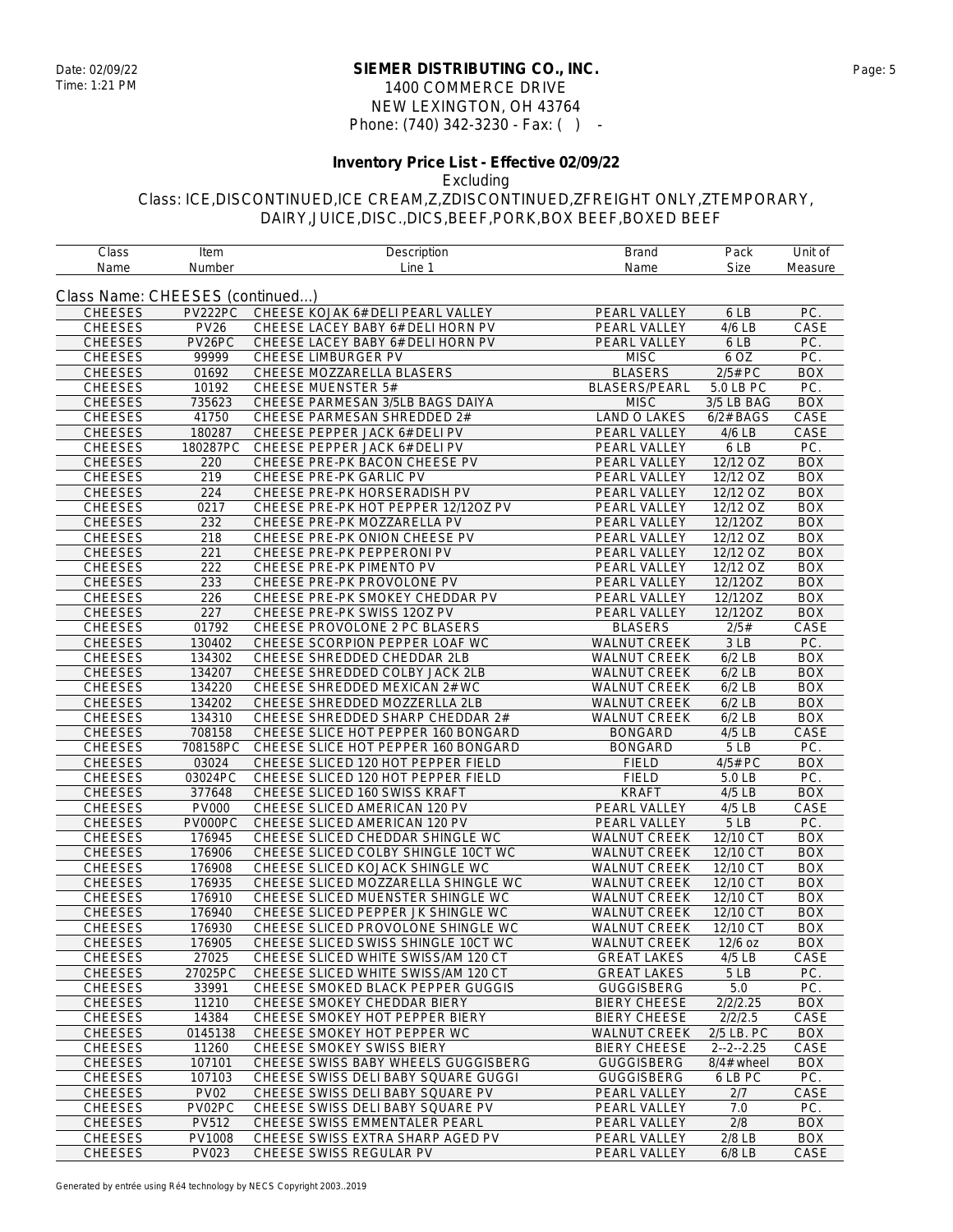### **SIEMER DISTRIBUTING CO., INC.** Date: 02/09/22 Page: 6 1400 COMMERCE DRIVE NEW LEXINGTON, OH 43764 Phone: (740) 342-3230 - Fax: ( ) -

# **Inventory Price List - Effective 02/09/22**

#### Excluding

| Class                            | Item           | Description                                                 | <b>Brand</b>                        | Pack                 | Unit of                  |
|----------------------------------|----------------|-------------------------------------------------------------|-------------------------------------|----------------------|--------------------------|
| Name                             | Number         | Line 1                                                      | Name                                | <b>Size</b>          | Measure                  |
| Class Name: CHEESES (continued)  |                |                                                             |                                     |                      |                          |
| <b>CHEESES</b>                   | PV023PC        | CHEESE SWISS REGULAR PV                                     | PEARL VALLEY                        | 8LB                  | PC.                      |
|                                  |                |                                                             |                                     |                      |                          |
|                                  |                |                                                             |                                     |                      |                          |
| Class Name: CHICKEN              |                |                                                             |                                     |                      |                          |
| <b>CHICKEN</b>                   | 3634           | CHICKEN 8-PC CUT UP FREEZ 2.75/3.25                         | <b>GLOBAL</b>                       | 14 head              | <b>BOX</b>               |
| <b>CHICKEN</b>                   | 829            | CHICKEN BREAST BNLS TRAY FRZ 55063                          | SANDERSON                           | 30 trays             | CASE                     |
| <b>CHICKEN</b>                   | 31102<br>08592 | CHICKEN BREAST BULK FRESH<br>CHICKEN BREAST DELI BUFFALO WC | <b>KOCH</b>                         | 4/10# BAGS           | <b>BOX</b><br><b>BOX</b> |
| <b>CHICKEN</b>                   | 53230          | CHICKEN BREAST DELI COOPER FM 8585                          | WALNUT CREEK<br><b>COOPER FARMS</b> | 3/5 LB<br>$3/5$ LB   | <b>BOX</b>               |
| <b>CHICKEN</b><br><b>CHICKEN</b> | 56451          | CHICKEN BREAST FILLET GRILL FC 4OZ                          | <b>PERDUE</b>                       | 40-4 OZ              | <b>BOX</b>               |
| <b>CHICKEN</b>                   | 261850         | CHICKEN BREAST FRIED DELI WC                                | <b>WALNUT CREEK</b>                 | 2/6                  | <b>BOX</b>               |
| CHICKEN                          | 40447          | CHICKEN BREAST RTC FILLETS BRED                             | <b>MISC</b>                         | 2/5# BAGS            | <b>BOX</b>               |
| <b>CHICKEN</b>                   | 2815           | CHICKEN BREAST SPLIT TRAY FROZEN                            | PILGRIM'S PRIDE                     | 12 TRAYS             | <b>BOX</b>               |
| CHICKEN                          | 96422          | CHICKEN BROASTER 8PC CUT-96PC                               | <b>BROASTER</b>                     | 96 PC                | <b>BOX</b>               |
| <b>CHICKEN</b>                   | 96638          | CHICKEN BROASTER BREAST FILLET                              | <b>BROASTER</b>                     | 40/4 OZ              | <b>BOX</b>               |
| CHICKEN                          | 96262          | CHICKEN BROASTER JUMBO POPCORN                              | <b>BROASTER</b>                     | 40/4 OZ              | <b>BOX</b>               |
| <b>CHICKEN</b>                   | 96358          | CHICKEN BROASTER SPICY FILLETS                              | <b>BROASTER</b>                     | 35-4.5OZ             | <b>BOX</b>               |
| <b>CHICKEN</b>                   | 96641          | CHICKEN BROASTER TENDERS                                    | <b>BROASTER</b>                     | 80/2 OZ              | <b>BOX</b>               |
| <b>CHICKEN</b>                   | 51200          | CHICKEN BULK TENDERS 4/10 LB WAYNE                          | <b>WAYNE FARM</b>                   | 4/10 LB              | <b>BOX</b>               |
| <b>CHICKEN</b>                   | 291201         | CHICKEN CAN BONED HEAT/SERVE WC                             | <b>WALNUT CREEK</b>                 | 12/28 OZ             | BOX                      |
| <b>CHICKEN</b>                   | 55781          | CHICKEN DRUMS TRAY FROZEN F.P.                              | SANDERSON                           | 12 TRAYS             | <b>BOX</b>               |
| <b>CHICKEN</b>                   | P159           | CHICKEN LEG 1/4 BAG FRESH                                   | <b>MISC</b>                         | $\overline{4/10}$ LB | <b>BOX</b>               |
| <b>CHICKEN</b>                   | 30826          | CHICKEN LEG 1/4 BULK JUMBO GEORGES                          | <b>GEORGES</b>                      | 40.0 LB              | <b>BOX</b>               |
| <b>CHICKEN</b>                   | 353726         | CHICKEN LIVER 5LB BAG TYSON                                 | <b>TYSON</b>                        | $4/5$ LB             | <b>BOX</b>               |
| <b>CHICKEN</b>                   | 0813           | CHICKEN LIVER CUPS GERBER                                   | <b>GERBER</b>                       | 8/1 LB               | CASE                     |
| CHICKEN                          | 20813          | CHICKEN LIVERS 200Z CUP PERDUE                              | PERDUE                              | 12/20 OZ             | <b>BOX</b>               |
| <b>CHICKEN</b>                   | 556252         | CHICKEN ROLL FRESH WEAVER                                   | WEAVER                              | $2/5$ LB             | <b>BOX</b>               |
| CHICKEN                          | 10032          | CHICKEN SHREDDED MIX ROOTS                                  | ROOT'S                              | 6/2 LB TUB           | <b>BOX</b>               |
| <b>CHICKEN</b>                   | 7325           | CHICKEN STRIP COOKED FAJITA PERDUE                          | <b>PERDUE</b>                       | 2-5LB BAG            | <b>BOX</b>               |
| CHICKEN                          | 29731          | CHICKEN TENDER BNLS #3 TRAY FROZEN                          | <b>COUNTRY POST</b>                 | <b>30 PKS</b>        | <b>BOX</b>               |
| <b>CHICKEN</b>                   | 11415          | CHICKEN WHOLE FRYER 3-3.5 BULK FRES                         | <b>GLOBAL</b>                       | 14 HD                | <b>BOX</b>               |
| <b>CHICKEN</b>                   | 61015          | CHICKEN WING DINGS 1 &2 JT BRED PIL                         | PILGRIM'S PRIDE                     | $2-7.5LB$            | <b>BOX</b>               |
| <b>CHICKEN</b>                   | 004711         | CHICKEN WING SAUCE COOK BBQ 70 CT                           | <b>TYSON</b>                        | 2-5 LB BAG           | <b>BOX</b>               |
| <b>CHICKEN</b>                   | 20928          | CHICKEN WING SAUCE COOK BUFALO 70CT                         | <b>TYSON</b>                        | 2-5 LB BAG           | <b>BOX</b>               |
| <b>CHICKEN</b>                   | 71025          | CHICKEN WING ZING SPICY BRD 1&2 JT                          | PILGRIM'S PRIDE                     | 3-8.34 BAG           | <b>BOX</b>               |
|                                  |                |                                                             |                                     |                      |                          |
| Class Name: CONDIMENT PKTS       |                |                                                             |                                     |                      |                          |
| <b>CONDIMENT PKT</b>             | 19103          | BUTTER REAL CUP 5G LAND O LAKES                             | LAND O LAKES                        | 720-5G               | <b>BOX</b>               |
| <b>CONDIMENT PKT</b>             | 58836          | CHEESE PARMESAN PACKETS 3.5GM                               | <b>MISC</b>                         | 200-3.5 GM           | <b>BOX</b>               |
| <b>CONDIMENT PKT</b>             | 377674         | CREAM CHEESE 10Z CUP LITE PHILLY                            | <b>KRAFT</b>                        | 100-1OZ              | <b>BOX</b>               |
| <b>CONDIMENT PKT</b>             | 377722         | CREAM CHEESE GARDEN VEGGIE 10Z KRAF                         | <b>KRAFT</b>                        | 100-1OZ              | <b>BOX</b>               |
| <b>CONDIMENT PKT</b>             | 64421          | CREAM SOUR CREAM PACKETS                                    | <b>LAND O LAKES</b>                 | 100/1 OZ             | <b>BOX</b>               |
| <b>CONDIMENT PKT</b>             | 06963          | CREAMER HALF/HALF PORTION SHELF STA                         | <b>MISC</b>                         | 400/ct               | <b>BOX</b>               |
| <b>CONDIMENT PKT</b>             | 73610          | CROUTONS GARLIC PACKETS                                     | <b>MISC</b>                         | 250/.5 OZ            | BOX                      |
| <b>CONDIMENT PKT</b>             | 457037         | DRESSING BAL VINAIGRETTE 1.50Z KRAF                         | <b>KRAFT</b>                        | 60-1.5OZ             | <b>BOX</b>               |
| <b>CONDIMENT PKT</b>             | 310305         | DRESSING BLUE CHEESE 1.50Z PKT                              | <b>HARTVILLE KIT</b>                | 60/1.5 OZ            | <b>BOX</b>               |
| <b>CONDIMENT PKT</b>             | 01151          | DRESSING CATALINA PACKETS KRAFT                             | <b>KRAFT</b>                        | 60/1.5 OZ            | <b>BOX</b>               |
| <b>CONDIMENT PKT</b>             | 67112          | DRESSING FRENCH CREAMY PACKET                               | <b>KRAFT</b>                        | 60/1.5 OZ            | BOX                      |
| <b>CONDIMENT PKT</b>             | 310307         | DRESSING GLD ITALIAN PKT HARTVILLE                          | WALNUT CREEK                        | 60/1.5 OZ            | <b>BOX</b>               |
| <b>CONDIMENT PKT</b>             | 66374          | DRESSING GOLDEN ITALIAN PKT .44OZ                           | <b>KRAFT</b>                        | 200/.44 OZ           | <b>BOX</b>               |
| <b>CONDIMENT PKT</b>             | 67121          | DRESSING GOLDEN ITALIAN PKTS KRAFT                          | <b>KRAFT</b>                        | 60/1.5 OZ            | <b>BOX</b>               |
| <b>CONDIMENT PKT</b>             | 310306         | DRESSING HONEY MUSTARD PKT HART KI                          | <b>WALNUT CREEK</b>                 | 60/1.5 OZ            | <b>BOX</b>               |
| <b>CONDIMENT PKT</b>             | 310309         | DRESSING RANCH PACKET 1.5 HARTVILLE                         | <b>HARTVILLE KIT</b>                | 60/1.5 OZ            | <b>BOX</b>               |
| <b>CONDIMENT PKT</b>             | 67120          | DRESSING RANCH PKTS KRAFT                                   | <b>KRAFT</b>                        | 60/1.5 OZ            | BOX                      |
| <b>CONDIMENT PKT</b>             | 671448         | DRESSING RASPBERRY VIN. PKT 1.5 OZ                          | <b>KRAFT</b>                        | 60-1.5 PK            | <b>BOX</b>               |
| <b>CONDIMENT PKT</b>             | 310300         | DRESSING SWEET/SOUR 1.50Z PACKET                            | <b>WALNUT CREEK</b>                 | 60/1.5 OZ            | <b>BOX</b>               |
| <b>CONDIMENT PKT</b>             | 67118          | DRESSING THOUSAND ISLAND PKTS                               | <b>KRAFT</b>                        | 60/1.5 OZ            | <b>BOX</b>               |
|                                  |                |                                                             |                                     |                      |                          |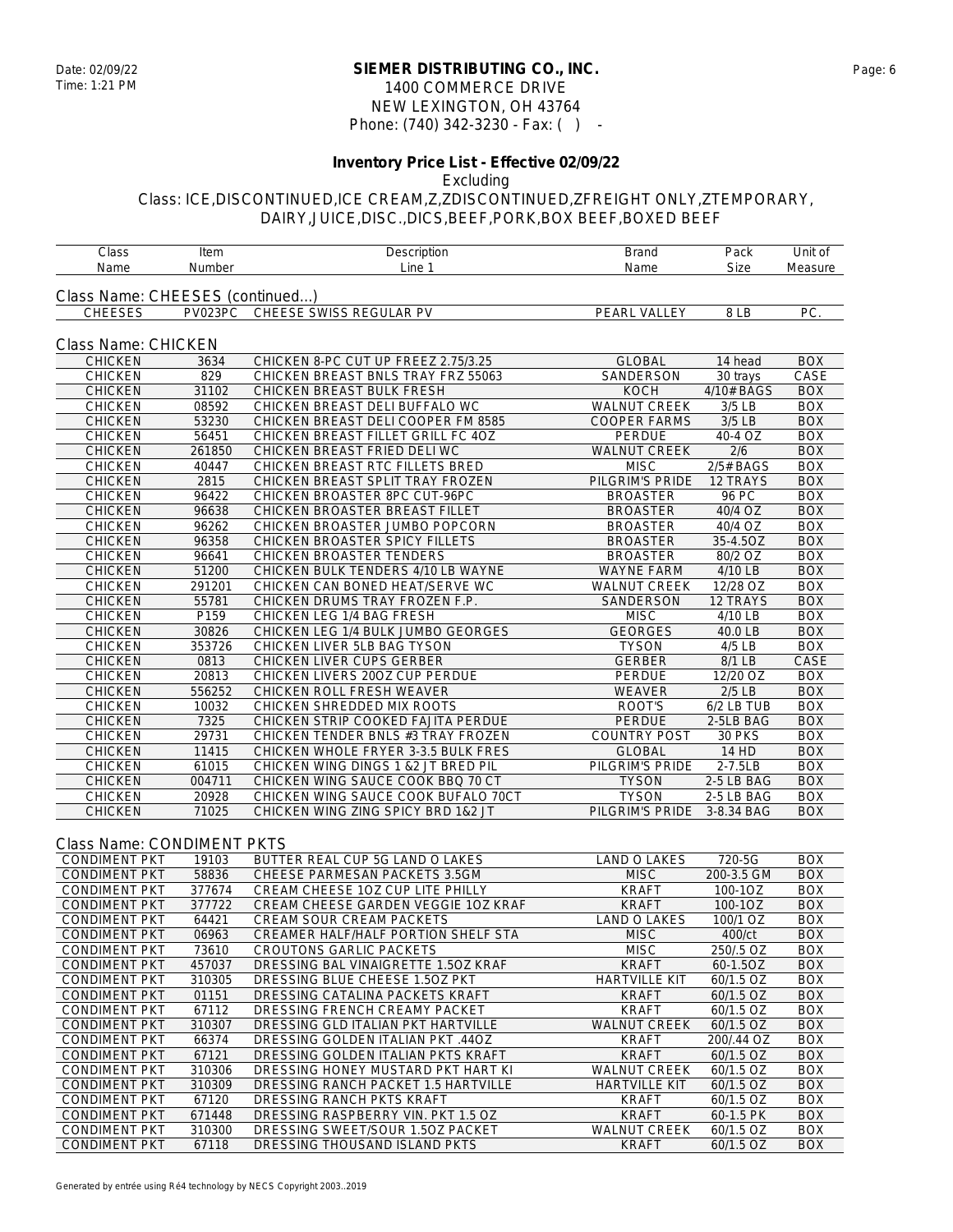#### **SIEMER DISTRIBUTING CO., INC.** Date: 02/09/22 Page: 7 1400 COMMERCE DRIVE NEW LEXINGTON, OH 43764 Phone: (740) 342-3230 - Fax: ( ) -

## **Inventory Price List - Effective 02/09/22**

Excluding

| Class                   | Item     | Description                            | Brand                | Pack        | Unit of     |
|-------------------------|----------|----------------------------------------|----------------------|-------------|-------------|
| Name                    | Number   | Line 1                                 | Name                 | <b>Size</b> | Measure     |
|                         |          | Class Name: CONDIMENT PKTS (continued) |                      |             |             |
| <b>CONDIMENT PKT</b>    | 382125   | JELLY CUP ASSORTED HEINZ               | <b>HEINZ</b>         | 200/.5 OZ   | <b>BOX</b>  |
| <b>CONDIMENT PKT</b>    | 2087113  | <b>JELLY CUP GRAPE</b>                 | PPI                  | 200/ .5 OZ  | <b>BOX</b>  |
| <b>CONDIMENT PKT</b>    | 208647   | JELLY CUP STRAWBERRY                   | PPI                  | 200/.5 OZ   | <b>BOX</b>  |
| <b>CONDIMENT PKT</b>    | 610354   | <b>JELLY MIXED FRUIT SMUCKER</b>       | <b>SMUCKERS</b>      | 200--.5OZ   | <b>BOX</b>  |
| <b>CONDIMENT PKT</b>    | 983200   | KETCHUP FANCY FOIL PKTS HEINZ          | <b>HEINZ</b>         | 200/9 GRAM  | <b>BOX</b>  |
| <b>CONDIMENT PKT</b>    | 4321     | KETCHUP PACKETS 9GM RED GOLD           | RED GOLD             | 1000/9 GM   | <b>BOX</b>  |
| <b>CONDIMENT PKT</b>    | 5499     | MAYONAISE PACKETS DUKES                | <b>DUKES</b>         | 200-12 GR   | <b>BOX</b>  |
| <b>CONDIMENT PKT</b>    | 66485    | MAYONNAISE REAL PACKETS KRAFT          | <b>KRAFT</b>         | 200/7.16OZ  | <b>BOX</b>  |
| <b>CONDIMENT PKT</b>    | 66371    | MIRACLE WHIP PACKETS KRAFT             | <b>KRAFT</b>         | 200/.43 OZ  | <b>BOX</b>  |
| <b>CONDIMENT PKT</b>    | 0005390  | MUSTARD PKTS KRA                       | <b>KRAFT</b>         | 500/5.5GR   | <b>BOX</b>  |
| <b>CONDIMENT PKT</b>    | 619013   | PEPPER FLAT PACK 3000 CT               | <b>MISC</b>          | 3/1000      | <b>BOX</b>  |
| <b>CONDIMENT PKT</b>    | 321      | SALT IODIZED PACKET 3000/CT            | <b>MISC</b>          | 3000/CT     | <b>BOX</b>  |
| <b>CONDIMENT PKT</b>    | 736992   | SAUCE CHEESE CHEDDAR CUP AFP           | AFP                  | 30/BX       | <b>BOX</b>  |
| <b>CONDIMENT PKT</b>    | 391344   | SAUCE DIP CUP BBQ HEINZ                | <b>HEINZ</b>         | 60/2OZ      | <b>BOX</b>  |
| <b>CONDIMENT PKT</b>    | 06369    | SAUCE DIP CUP COCKTAIL SAUCER          | <b>MISC</b>          | 100-1OZ     | <b>BOX</b>  |
| <b>CONDIMENT PKT</b>    | 366459   | SAUCE DIP CUP HONEY MUSTARD HEINZ      | <b>HEINZ</b>         | 100/1 OZ    | <b>BOX</b>  |
| <b>CONDIMENT PKT</b>    | 385717   | SAUCE DIP CUP RANCH HEINZ              | <b>HEINZ</b>         | 60/2 OZ     | <b>BOX</b>  |
| <b>CONDIMENT PKT</b>    | 78000421 | SAUCE DIP CUP SWEET/SOUR 06385         | <b>KRAFT</b>         | 100/1 OZ    | <b>EACH</b> |
| <b>CONDIMENT PKT</b>    | 529300   | SAUCE MARINARA CUP 20Z HEINZ           | <b>HEINZ</b>         | 60-20Z      | <b>BOX</b>  |
| <b>CONDIMENT PKT</b>    | 593043   | SAUCE PACKET SRIRACHA TEXAS PETE       | <b>TEXAS PETE</b>    | 200 PK      | <b>BOX</b>  |
| <b>CONDIMENT PKT</b>    | 76019    | SAUCE PACKETS RELISH SWEET             | <b>KRAFT</b>         | 200/9 GR    | <b>BOX</b>  |
| <b>CONDIMENT PKT</b>    | 225963   | SAUCE PACKETS HORSERADISH HEINZ        | <b>HEINI'S</b>       | 200/12GR    | <b>BOX</b>  |
| <b>CONDIMENT PKT</b>    | 342424   | SAUCE PACKETS STEAK HEINZ              | <b>KRAFT</b>         | 200/bx      | <b>BOX</b>  |
| <b>CONDIMENT PKT</b>    | 212097   | SAUCE PACKETS TACO                     |                      | 200/9 GRAM  | <b>BOX</b>  |
| <b>CONDIMENT PKT</b>    | 212955   | SAUCE PACKETS TARTAR PPI               | PPI                  | 200/12 GRM  | <b>BOX</b>  |
| <b>CONDIMENT PKT</b>    | 01661    | SAUCE PKT SOY KIKKOMAN                 | KIKKOMAN             | 500-5 MIL   | <b>BOX</b>  |
| <b>CONDIMENT PKT</b>    | 2356376  | SUGAR WHITE GRANULATED PKTS            | <b>KRAFT</b>         | 1000/.1 OZ  | <b>BOX</b>  |
| <b>CONDIMENT PKT</b>    | 581166   | SWEETNER INSTEAD SPLENDA 82241300      | <b>INSTEAD</b>       | 2000/1 GRM  | <b>BOX</b>  |
| <b>CONDIMENT PKT</b>    | 610373   | SYRUP PANCAKE MAPLE CUP SDF            | <b>SDF</b>           | 100-2.1 oz  | BOX         |
|                         |          |                                        |                      |             |             |
| Class Name: CONVENIENCE |          |                                        |                      |             |             |
| CONVENIENCE             | 19798    | BURRITO 80Z STEAK/CHEESE IW EL MON     | EL MONTEREY          | 12-80Z      | <b>BOX</b>  |
| CONVENIENCE             | 14246    | BURRITO SAUSAGE/EGG/POTATO 8OZ E.M.    | EL MONTEREY          | 12/8 OZ     | <b>BOX</b>  |
| CONVENIENCE             | 30701    | EGG PATTY SCRAMBLED SUNNY FRESH        | <b>SUNNY FRESH F</b> | 300-1.25OZ  | <b>BOX</b>  |
| CONVENIENCE             | 97020    | HOT POCKET 80Z HAM/CHEESE              | <b>GENERAL MILLS</b> | 12-8OZ      | <b>BOX</b>  |
| CONVENIENCE             | 97037    | HOT POCKET 80Z PEPPERONI IW            | <b>GENERAL MILLS</b> | 12-80Z      | <b>BOX</b>  |
| <b>CONVENIENCE</b>      | 5300     | HOT POCKETS PIZZA STIX                 | CHEF AMERICA         | 48/3 OZ     | <b>BOX</b>  |
| CONVENIENCE             | 612H     | PICKLES JUMBO HOT IW HOLTENS           | <b>HOLTENS</b>       | 12/1W       | <b>BOX</b>  |
| CONVENIENCE             | 301100   | PICKLES KOSHER POUCH IW 12/1CT         | <b>MISC</b>          | 12/1 CT     | <b>BOX</b>  |
| CONVENIENCE             | 51362    | SAND JD BACON/EGG/CHEESE BISCIUT       | <b>JIMMY DEAN</b>    | 12/3.6 OZ   | <b>BOX</b>  |
| CONVENIENCE             | 51368    | SAND JD HAM/EGG/CHEESE MUFFIN          | <b>JIMMY DEAN</b>    | 12/4.16 OZ  | <b>BOX</b>  |
| <b>CONVENIENCE</b>      | 11859    | SAND JD SAUSAGE/EGG CHEEZ CROISSANT    | <b>JIMMY DEAN</b>    | 12 CT       | <b>BOX</b>  |
| <b>CONVENIENCE</b>      | 01444    | SANDWICH BIG AS CF STEAK CHICKEN IW    | ADVANCE              | 8-.575 IW   | <b>BOX</b>  |
| CONVENIENCE             | 1476     | SANDWICH CHZBURGER ANGUS IW            | ADVANCE              | 8-8.7OZ     | <b>BOX</b>  |
| CONVENIENCE             | 615123   | SANDWICH S/E/C CROISSANT BOB EVANS     | <b>BOB EVANS</b>     | 12 IW       | <b>BOX</b>  |
| CONVENIENCE             | 0741     | SAUSAGE E/CZ CROISSANT 4CT BOB EVAN    | <b>BOB EVANS</b>     | 8/14.6/BX   | CASE        |
| <b>CONVENIENCE</b>      | 500917   | SEEDS SUNFLOWER BACON BIGGS            | <b>BIGGS</b>         | 12-5.35OZ   | <b>BOX</b>  |
| CONVENIENCE             | 607455   | SEEDS SUNFLOWER BBQ BIGGS              | <b>BIGGS</b>         | 15-5.35     | <b>BOX</b>  |
| <b>CONVENIENCE</b>      | 500918   | SEEDS SUNFLOWER BUFFALO BIGGS          | <b>BIGGS</b>         | 12-5.35 OZ  | <b>BOX</b>  |
| CONVENIENCE             | 55110    | SEEDS SUNFLOWER CATCH OF DAY BIGGS     | <b>BIGGS</b>         | 12-5.35     | <b>BOX</b>  |
| <b>CONVENIENCE</b>      | 500922   | SEEDS SUNFLOWER DILL PICKLE BIGGS      | <b>BIGGS</b>         | 4-12-5.35   | <b>BOX</b>  |
| CONVENIENCE             | 574361   | SEEDS SUNFLOWER OL BAY SHELLED BIGG    | <b>BIGGS</b>         | 12-5.35 OZ  | <b>BOX</b>  |
| CONVENIENCE             | 500919   | SEEDS SUNFLOWER RANCH BIGGS            | <b>BIGGS</b>         | 12-5.35     | <b>BOX</b>  |
| <b>CONVENIENCE</b>      | 55035    | SEEDS SUNFLOWER SEA SALT BIGGS         | <b>BIGGS</b>         | $12 - 5.35$ | <b>BOX</b>  |
| CONVENIENCE             | 500915   | SEEDS SUNFLOWER SEEDS ORIGINAL         | <b>BIGGS</b>         | 12-5.35     | <b>BOX</b>  |
| CONVENIENCE             | 529874   | SEEDS SUNFLOWER SS&P BIGGS             | <b>BIGGS</b>         | 12-5.35 OZ  | <b>BOX</b>  |
|                         |          |                                        |                      |             |             |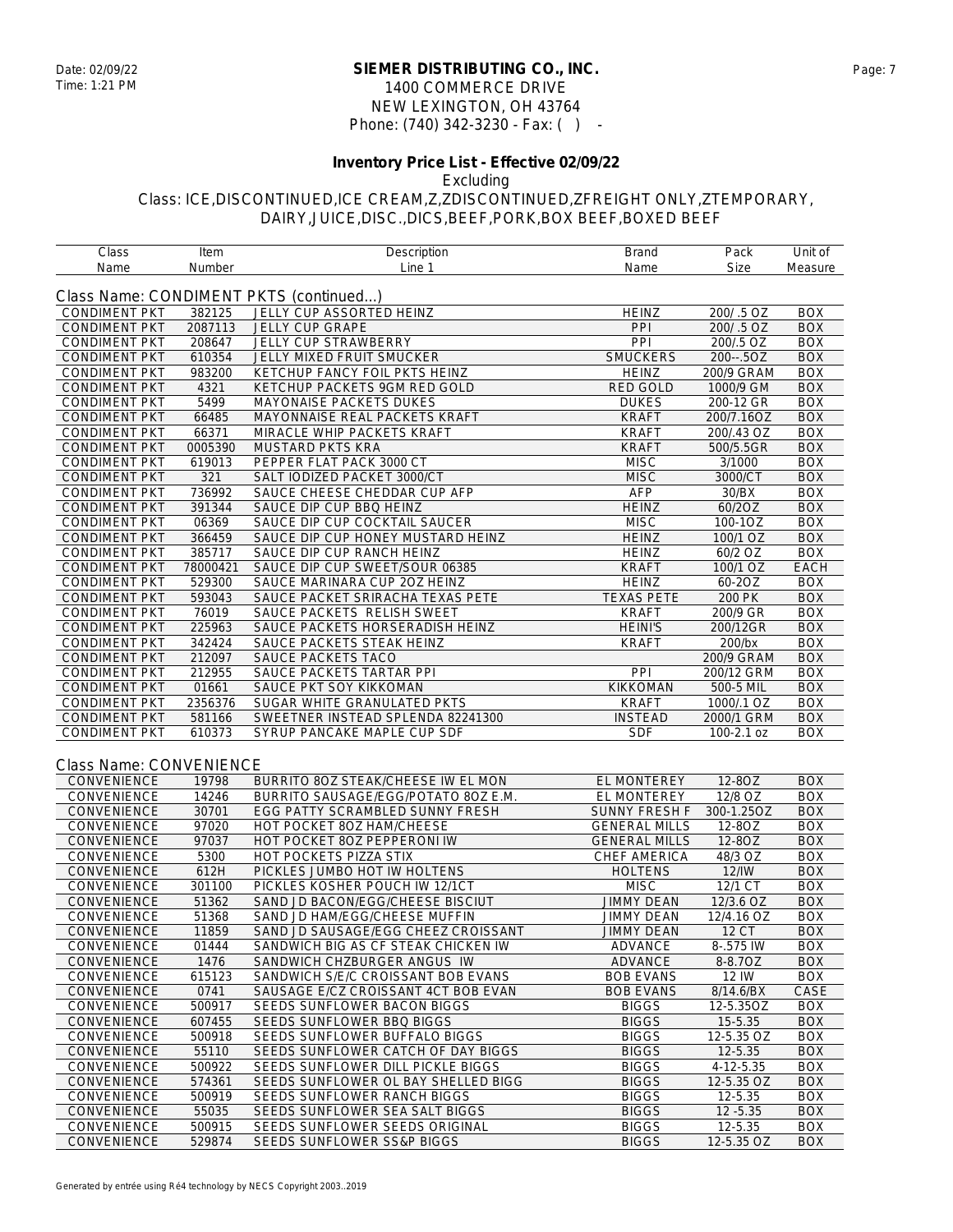### **SIEMER DISTRIBUTING CO., INC.** Date: 02/09/22 Page: 8 1400 COMMERCE DRIVE NEW LEXINGTON, OH 43764 Phone: (740) 342-3230 - Fax: ( ) -

#### **Inventory Price List - Effective 02/09/22** Excluding

| Class                   | Item              | Description                         | Brand               | Pack             | Unit of     |
|-------------------------|-------------------|-------------------------------------|---------------------|------------------|-------------|
| Name                    | Number            | Line 1                              | Name                | <b>Size</b>      | Measure     |
|                         |                   |                                     |                     |                  |             |
| Class Name: CRUST       |                   |                                     |                     |                  |             |
| <b>CRUST</b>            | AUDD10            | CRUST 10" PAR-BAKED PIZZA AUD       | AUDDINO'S           | 1/10             | <b>BOX</b>  |
| CRUST                   | AUD12             | CRUST 12" PAR-BAKED PIZZA AUD       | <b>AUDDINO'S</b>    | 1/10             | <b>BOX</b>  |
| CRUST                   | 84970             | CRUST 12" THIN PARBAKED RICHS       | <b>RICH'S</b>       | 24-8OZ           | <b>BOX</b>  |
| <b>CRUST</b>            | AUD <sub>2</sub>  | CRUST 14" PAR-BAKED PIZZA AUD       | <b>AUDDINO'S</b>    | 1/10             | <b>BOX</b>  |
| CRUST                   | AUD <sub>16</sub> | CRUST 16" PAR-BAKED PIZZA AUD       | AUDDINO'S           | 1/10             | <b>BOX</b>  |
| <b>CRUST</b>            | 330269            | CRUST DOUGH BALLS 90Z BONICI        | <b>BONICI</b>       | 40-9 OZ          | <b>BOX</b>  |
|                         |                   |                                     |                     |                  |             |
| Class Name: DESSERTS    |                   |                                     |                     |                  |             |
| <b>DESSERTS</b>         | 288214            | DESSERT CHEESECAKE CHOC CHIP IW ELI | ELI'S               | 24/2.6OZ         | <b>BOX</b>  |
| <b>DESSERTS</b>         | 288114            | DESSERT CHEESECAKE PLAIN IW ELI     | ELI'S               | 24/2.6OZ         | <b>BOX</b>  |
| <b>DESSERTS</b>         | 0710629           | DESSERT CHEESECAKE STRAWBERRY       | MELCH'S             | <b>1/7# TRAY</b> | <b>TRAY</b> |
| <b>DESSERTS</b>         | 288307            | DESSERT CHEESECAKE STRAWBRY IW ELI  | ELI'S               | 24/2.6OZ         | <b>BOX</b>  |
| <b>DESSERTS</b>         | 1959              | DESSERT COOKIES/CREAM MOUSSE        | LAKEVIEW            | 2/2.5 LB         | CASE        |
| <b>DESSERTS</b>         | DEE               | DESSERT CRANBERRY GOURMET SIEMERS   | SIEMER'S            | 5 LB             | <b>TUB</b>  |
| <b>DESSERTS</b>         | 300123            | DESSERT HAWAIIAN FRUIT SALAD        | SANDRIDGE           | 2/3 LB TUB       | CASE        |
| <b>DESSERTS</b>         | 300128            | DESSERT IRISH FLUFF SANDRIGE        | SANDRIDGE           | 2/4 LB TUB       | CASE        |
| <b>DESSERTS</b>         | 06050             | DESSERT PINEAPPLE WALNUT DELITE     | <b>MELCH'S</b>      | $2/4$ LB         | <b>BOX</b>  |
| <b>DESSERTS</b>         | 95033             | DESSERT PUDDING TAPIOCA SANDRIDGE   | SANDRIDGE           | $2/5$ LB         | <b>BOX</b>  |
| <b>DESSERTS</b>         | 300124            | DESSERT PUMPKIN MOUSSE              | SANDRIDGE           | 2/2.25 LB        | <b>BOX</b>  |
|                         |                   |                                     |                     |                  |             |
| Class Name: DRESSINGS   |                   |                                     |                     |                  |             |
| <b>DRESSINGS</b>        | 425528            | DRESSING BLUE CHEESE GALLONS GIRARD | <b>GIRARDS</b>      | 1 GALLON         | <b>BOX</b>  |
| <b>DRESSINGS</b>        | 06168             | DRESSING COLESLAW GALLONS DUKE      | <b>DUKES</b>        | 4/1 GAL          | <b>BOX</b>  |
| <b>DRESSINGS</b>        | 64382             | DRESSING COLESLAW KRAFT             | <b>KRAFT</b>        | 4/1 GAL          | CASE        |
| <b>DRESSINGS</b>        | 64382GAL          | DRESSING COLESLAW KRAFT             | <b>KRAFT</b>        |                  | PC.         |
| <b>DRESSINGS</b>        | 64304             | DRESSING CREAMY ITALIAN GALLONS     | <b>KRAFT</b>        | 4/1 GAL          | CASE        |
| <b>DRESSINGS</b>        | 64369             | DRESSING FRENCH CREAMY GALLON       | <b>DUKES</b>        | 4/1 GAL          | CASE        |
| <b>DRESSINGS</b>        | 64369GAL          | DRESSING FRENCH CREAMY GALLON       | <b>DUKES</b>        | 1 GAL            | PC.         |
| <b>DRESSINGS</b>        | 06272             | DRESSING HONEY MUSTARD GALLONS      | <b>MISC</b>         | 1 GALLON         | GAL.        |
| <b>DRESSINGS</b>        | 06166             | DRESSING ITALIAN GOLDEN DUKES       | <b>DUKES</b>        | 4/1 GAL          | CASE        |
| <b>DRESSINGS</b>        | 06166GAL          | DRESSING ITALIAN GOLDEN DUKES       | <b>DUKES</b>        | 1 GAL            | PC.         |
| <b>DRESSINGS</b>        | 06198             | DRESSING RANCH GALLON DUKES         | <b>DUKES</b>        | 4/1 GALLON       | CASE        |
| <b>DRESSINGS</b>        | 06198GAL          | DRESSING RANCH GALLON DUKES         | <b>DUKES</b>        |                  | PC.         |
| <b>DRESSINGS</b>        | 310200            | DRESSING SWEET/SOUR GALLONS         | <b>WALNUT CREEK</b> | 1 GALLON         | GAL.        |
| <b>DRESSINGS</b>        | 06188             | DRESSING THOUSAND ISAND GALLON DUKE | <b>DUKES</b>        | <b>GALLON</b>    | GAL.        |
| <b>DRESSINGS</b>        | 694284            | SAUCE GARLIC PARMESAN VFD           | <b>VFD</b>          | <b>2/1 GAL</b>   | CASE        |
|                         |                   |                                     |                     |                  |             |
|                         |                   |                                     |                     |                  |             |
| Class Name: DRY SAUSAGE |                   |                                     |                     |                  |             |
| DRY SAUSAGE             | 05720             | PEPPERONI 2# SLICED VM              | <b>VERNON MANOR</b> | 12/2LB           | CASE        |
| <b>DRY SAUSAGE</b>      | 5033              | PEPPERONI PUFF PAC 80Z SUGARDALE    | SUGARDALE           | 24/8 OZ          | <b>BOX</b>  |
| DRY SAUSAGE             | 5078              | PEPPERONI SANDWICH SLICED BULK SD   | SUGARDALE           | $2/5$ LB         | <b>BOX</b>  |
| <b>DRY SAUSAGE</b>      | 30037             | PEPPERONI SANDWICH SLICED WC 30037  | <b>WALNUT CREEK</b> | 4/4 LB           | <b>BOX</b>  |
| DRY SAUSAGE             | 5043              | PEPPERONI SANDWICH STYLE SUG        | SUGARDALE           | $2/3$ LB         | CASE        |
| DRY SAUSAGE             | 5043PC            | PEPPERONI SANDWICH STYLE SUG        | SUGARDALE           | 3 <sub>LB</sub>  | PC.         |
| DRY SAUSAGE             | 220105            | PEPPERONI SANDWICH WALNUT CREEK     | <b>WALNUT CREEK</b> | $2/5$ LB         | <b>BOX</b>  |
| DRY SAUSAGE             | 5045              | PEPPERONI SLICED BULK SUG           | SUGARDALE           | $2/5$ LB         | CASE        |
| DRY SAUSAGE             | 5045BAG           | PEPPERONI SLICED BULK SUG           | SUGARDALE           | 5LB              | PC.         |
| DRY SAUSAGE             | 220075            | SALAMI HARD SLICED 4LB WALNUT CREEK | <b>WALNUT CREEK</b> | 4/4 LB BAG       | <b>BOX</b>  |
| DRY SAUSAGE             | 5003              | SALAMI HARD SUGARDALE               | SUGARDALE           | $2/6$ LB         | CASE        |
| DRY SAUSAGE             | 5003PC            | SALAMI HARD SUGARDALE               | SUGARDALE           | 6 LB PC          | PC.         |
| DRY SAUSAGE             | 0220050           | SALAMI HARD WALNUT CREEK 11451      | <b>WALNUT CREEK</b> | 2/6              | CASE        |
| DRY SAUSAGE             | 205104            | SAUSAGE SUMMER 120Z WC              | <b>WALNUT CREEK</b> | 12/12 OZ         | <b>BOX</b>  |
| DRY SAUSAGE             | 205105            | SAUSAGE SUMMER JALAPENO & CHEESE WC | <b>WALNUT CREEK</b> | 12/12 OZ         | <b>BOX</b>  |
|                         |                   |                                     |                     |                  |             |
| Class Namo: ECCS        |                   |                                     |                     |                  |             |

| Scblo-<br>планне. | coos  |                                                               |      |                     |            |
|-------------------|-------|---------------------------------------------------------------|------|---------------------|------------|
| <b>EGGS</b>       | 30020 | OMELETS RD<br>$\bigcap$ $\bigcap$<br>PAPETTI<br>EGG<br>1.5OZ. | PAPE | $-1.5OZ$<br>$120 -$ | <b>BOX</b> |
|                   |       |                                                               |      |                     |            |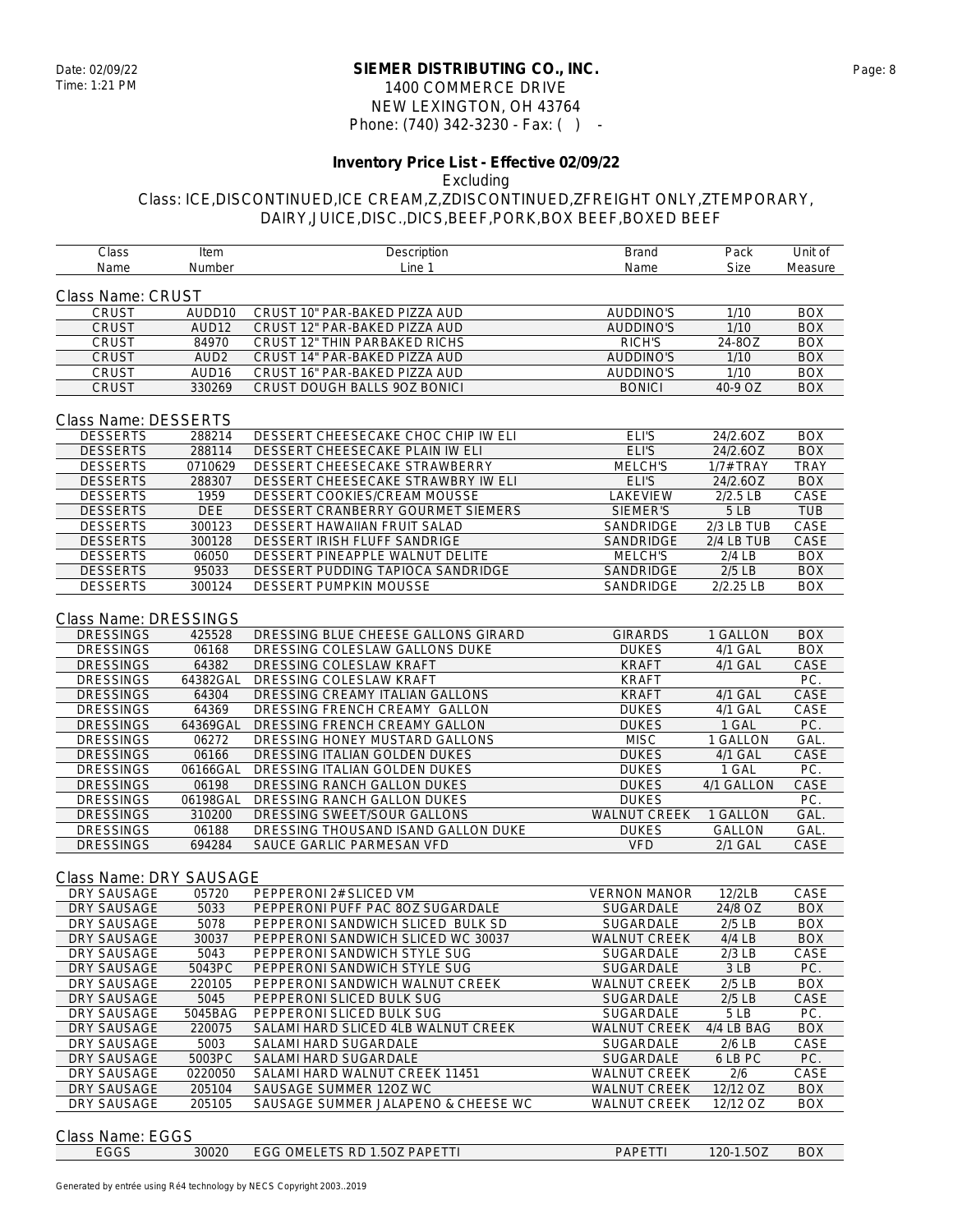### **SIEMER DISTRIBUTING CO., INC.** Date: 02/09/22 Page: 9 1400 COMMERCE DRIVE NEW LEXINGTON, OH 43764 Phone: (740) 342-3230 - Fax: ( ) -

# **Inventory Price List - Effective 02/09/22**

## Excluding

#### Class: ICE,DISCONTINUED,ICE CREAM,Z,ZDISCONTINUED,ZFREIGHT ONLY,ZTEMPORARY, DAIRY,JUICE,DISC.,DICS,BEEF,PORK,BOX BEEF,BOXED BEEF

| Class                        | Item            | Description                          | <b>Brand</b>         | Pack      | Unit of     |
|------------------------------|-----------------|--------------------------------------|----------------------|-----------|-------------|
| Name                         | Number          | Line 1                               | Name                 | Size      | Measure     |
|                              |                 |                                      |                      |           |             |
| Class Name: EGGS (continued) |                 |                                      |                      |           |             |
| EGGS                         | 269601          | EGGS BEET PICKLED 10# TUB SANDRIDGE  | SANDRIDGE            | 8 DOZ/TUB | <b>TUB</b>  |
| EGGS                         | 343570          | <b>EGGS BEET PICKLED QUARTS WC</b>   | <b>WALNUT CREEK</b>  | 12 QUARTS | <b>CASE</b> |
| <b>EGGS</b>                  | 304160          | EGGS HARD COOK 20/2 PK FRESH         | <b>MISC</b>          | 20/2 PK   | <b>BOX</b>  |
| EGGS                         | <b>MAC201</b>   | EGGS LARGE CARTON 15 DOZ HF          | HILLANDALE           | 15 DOZ    | <b>BOX</b>  |
| <b>EGGS</b>                  | 88110           | EGGS PICKLED 2# FISCHERS             | <b>FISCHER</b>       | 12/2LB    | <b>BOX</b>  |
|                              |                 |                                      |                      |           |             |
|                              |                 |                                      |                      |           |             |
| <b>Class Name: ENTREES</b>   |                 |                                      |                      |           |             |
| <b>ENTREES</b>               | 0020732         | G.D. BEEF STIR FRY                   | <b>GOURMET DININ</b> | 6/24OZ    | <b>BOX</b>  |
| <b>ENTREES</b>               | 26732           | G.D. CHICKEN ALFREDO                 | <b>GOURMET DININ</b> | 6/28OZ    | <b>BOX</b>  |
| <b>ENTREES</b>               | 0026232         | <b>G.D. CHICKEN FRIED RICE</b>       | <b>GOURMET DININ</b> | 6/28 OZ   | <b>BOX</b>  |
| <b>ENTREES</b>               | 20532           | <b>G.D. CHICKEN STIR FRY</b>         | <b>GOURMET DININ</b> | 6/28 OZ   | <b>BOX</b>  |
| <b>ENTREES</b>               | 026332          | <b>G.D. GARLIC CHICKEN</b>           | <b>GOURMET DININ</b> | 6/28OZ    | <b>BOX</b>  |
| <b>ENTREES</b>               | 30628           | G.D. GENERAL TSO'S                   | <b>GOURMET DININ</b> | 6/28 OZ   | CASE        |
| <b>ENTREES</b>               | 026432          | G.D. SEAFOOD MEDLEY                  | <b>GOURMET DININ</b> | $6/28$ OZ | <b>BOX</b>  |
| <b>ENTREES</b>               | 11282           | G.D. SHRIMP FRIED RICE               | <b>GOURMET DININ</b> | 6/24 OZ   | <b>BOX</b>  |
| <b>ENTREES</b>               | 20332           | G.D. SHRIMP STIR FRY 11282           | <b>GOURMET DININ</b> | 6/24 OZ   | <b>BOX</b>  |
| <b>ENTREES</b>               | 40032           | MEATBALL COOKED 1 OZ FOOD SERVICE    | <b>ROSINA</b>        | 160/1 OZ  | <b>BOX</b>  |
| <b>ENTREES</b>               | 25015           | ON COR RETAIL BAGS CHICKEN NIBBLER   | ON COR               | 9/36 OZ   | <b>BOX</b>  |
| <b>ENTREES</b>               | 25815           | ON COR RETAIL BAGS CHICKEN PATTY     | ON COR               | 8/35 OZ   | <b>BOX</b>  |
| <b>ENTREES</b>               | 27717           | ON COR RETAIL BAGS STRIPS            | ON COR               | 8/36 OZ   | <b>BOX</b>  |
|                              |                 |                                      |                      |           |             |
|                              |                 |                                      |                      |           |             |
| Class Name: FRESH MEAT       |                 |                                      |                      |           |             |
| <b>FRESH MEAT</b>            | PR753           | BEEF GROUND CHUCK FRESH SIEMERS      | SIEMER'S             | <b>CW</b> | LB.         |
| <b>FRESH MEAT</b>            | LM003           | BEEF ROAST ARM FRESH                 | SIEMER'S             | <b>CW</b> | PC.         |
| <b>FRESH MEAT</b>            | <b>BCR001</b>   | BEEF ROAST CHUCK FRESH               | SIEMER'S             | <b>CW</b> | PC.         |
| FRESH MEAT                   | LM514           | BEEF SHANK MEAT FRESH SIEMER         | SIEMER'S             |           | LB.         |
| <b>FRESH MEAT</b>            | PR789           | BEEF STEW MEAT FRESH/FROZEN          | SIEMER'S             | <b>CW</b> | LB.         |
| <b>FRESH MEAT</b>            | <b>PR550</b>    | <b>BRATWURST FRESH PR</b>            | SIEMER'S             | <b>CW</b> | PC.         |
| <b>FRESH MEAT</b>            | PR987           | PORK CHOPS BONE IN CENTER CUT FRESH  | SIEMER'S             | <b>CW</b> | PC.         |
| FRESH MEAT                   | PR <sub>5</sub> | PORK CHOPS CC BNLS FRESH SIEMER      | SIEMER'S             |           | LB.         |
| <b>FRESH MEAT</b>            | PR654           | PORK TENDERLOIN FRESH PR             | SIEMER'S             | <b>CW</b> | PC.         |
| <b>FRESH MEAT</b>            | LM002           | STEAK CUBE FRESH                     | SIEMER'S             | <b>CW</b> | PC.         |
| <b>FRESH MEAT</b>            | 5633            | STEAK EYE OF ROUND                   | SIEMER'S             |           | PC.         |
| <b>FRESH MEAT</b>            | LM666           | <b>STEAK RIBEYES FRESH</b>           | SIEMER'S             | <b>CW</b> | PC.         |
| <b>FRESH MEAT</b>            | PR843           | <b>STEAK SIRLOIN FRESH</b>           | SIEMER'S             | <b>CW</b> | PC.         |
| <b>FRESH MEAT</b>            | ST001           | STEAK STRIPS FRESH                   | SIEMER'S             | <b>CW</b> | PC.         |
| <b>FRESH MEAT</b>            | PR030           | STEAK T-BONE FRESH                   | SIEMER'S             | <b>CW</b> | PC.         |
|                              |                 |                                      |                      |           |             |
|                              |                 |                                      |                      |           |             |
| Class Name: FRUIT            |                 |                                      |                      |           |             |
| <b>FRUIT</b>                 | 624841          | <b>CRANBERRIES FRUIT 25LB FRZ</b>    | <b>MISC</b>          | 25 LB     | <b>BOX</b>  |
| <b>FRUIT</b>                 | 624801          | FRUIT BLACKBERRIES 28LB FRZ          | <b>MISC</b>          | 28 LB BX  | <b>BOX</b>  |
| <b>FRUIT</b>                 | 14056           | <b>FRUIT IOF MIX FRUIT 1607 DOLF</b> | <b>DOLE</b>          | 8-16OZ    | <b>BOX</b>  |
| <b>FRUIT</b>                 | 624171          | FRUIT IQF STRAWBERRY 120Z BAG        | <b>DOLE</b>          | 10/12OZ   | <b>BOX</b>  |
| <b>FRUIT</b>                 | 16511           | FRUIT MIXED IQF DOLE                 | <b>DOLE</b>          | $2-5LB$   | <b>BOX</b>  |
|                              |                 |                                      |                      |           |             |
| Class Name: HAMS             |                 |                                      |                      |           |             |
| <b>HAMS</b>                  | 3170            | HAM 1/2 BNLS TAVERN SUPERIOR         | <b>SUPERIOR</b>      | $8 - 1/2$ | BOX         |
| <b>HAMS</b>                  | 3174            | HAM 1/2 BNLS TAVERN VERNON MANOR     | <b>VERNON MANOR</b>  | 8 PC      | <b>BOX</b>  |
|                              |                 |                                      |                      |           |             |
| <b>HAMS</b>                  | 225075          | HAM 1/2 BONE IN PORTIONS NAT JUICE   | <b>WALNUT CREEK</b>  | 8/4 LB    | <b>BOX</b>  |
| <b>HAMS</b>                  | 2523            | HAM 1/2 SEMI BNLS VM                 | <b>SUPERIOR</b>      | 8 PC BOX  | <b>BOX</b>  |
| <b>HAMS</b>                  | 2519            | HAM 1/2 SHANKLESS VERNON MANOR       | <b>VERNON MANOR</b>  | 50.0 LB   | <b>BOX</b>  |
| <b>HAMS</b>                  | 2664            | HAM 1/2 SPIRAL SMOKED SD             | SUGARDALE            | 8/BX      | <b>BOX</b>  |
| <b>HAMS</b>                  | 0900            | HAM 1/4 E-Z CARVE SLICE SUPERIOR     | <b>SUPERIOR</b>      | 8/2.5LB   | <b>BOX</b>  |
| <b>HAMS</b>                  | 7301            | HAM 80Z DICED KENTUCKY LEGAND        | <b>KENTUCKY LEGA</b> | 12/8 OZ   | CASE        |
| <b>HAMS</b>                  | 0935            | HAM BAKED VIRGINIA SUGARDALE         | SUGARDALE            | 2/13 LB   | <b>BOX</b>  |

HAMS 3183 HAM BNLS 1/2 E-Z CARVE SUP SUPERIOR 8/6 LB CASE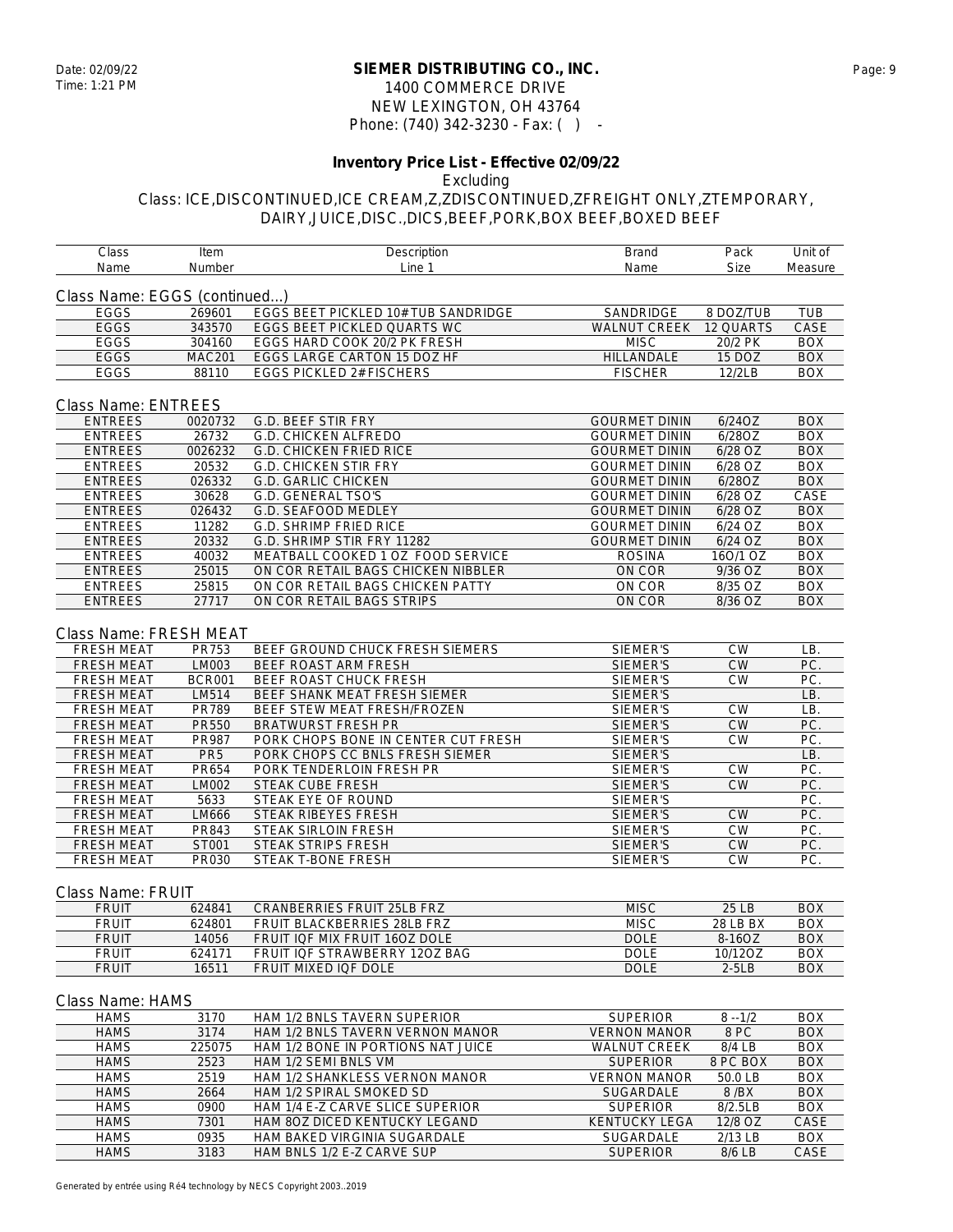#### **SIEMER DISTRIBUTING CO., INC.** Date: 02/09/22 Page: 10 1400 COMMERCE DRIVE NEW LEXINGTON, OH 43764 Phone: (740) 342-3230 - Fax: ( ) -

# **Inventory Price List - Effective 02/09/22**

Excluding

Class: ICE,DISCONTINUED,ICE CREAM,Z,ZDISCONTINUED,ZFREIGHT ONLY,ZTEMPORARY, DAIRY,JUICE,DISC.,DICS,BEEF,PORK,BOX BEEF,BOXED BEEF

| Class                        | Item     | Description                         | <b>Brand</b>        | Pack            | Unit of    |
|------------------------------|----------|-------------------------------------|---------------------|-----------------|------------|
| Name                         | Number   | Line 1                              | Name                | <b>Size</b>     | Measure    |
| Class Name: HAMS (continued) |          |                                     |                     |                 |            |
| <b>HAMS</b>                  | 3100     | HAM BNLS 1/4 VM                     | <b>VERNON MANOR</b> | 16/4 LB         | <b>BOX</b> |
| <b>HAMS</b>                  | 3195     | HAM BNLS E-Z CARVE SUP              | <b>SUPERIOR</b>     | 4/10#           | CASE       |
| <b>HAMS</b>                  | 3195PC   | HAM BNLS E-Z CARVE SUP              | <b>SUPERIOR</b>     | 10 LB           | PC.        |
| <b>HAMS</b>                  | 3177     | HAM BNLS TAVERN SUP                 | <b>SUPERIOR</b>     | 4/15 LB         | CASE       |
| <b>HAMS</b>                  | 3177PC   | HAM BNLS TAVERN SUP                 | <b>SUPERIOR</b>     | 15 LB           | PC.        |
| <b>HAMS</b>                  | 376441   | HAM CAPICOLA MARGARITA ECKRICH FRZ  | <b>ECKRICH</b>      | 2/6             | <b>BOX</b> |
| <b>HAMS</b>                  | 0270605  | HAM CAPICOLLA WC 10059              | <b>WALNUT CREEK</b> | 2/5             | CASE       |
| <b>HAMS</b>                  | 0270605P | HAM CAPICOLLA WC 10059              | <b>WALNUT CREEK</b> | 5LB             | PC.        |
| <b>HAMS</b>                  | 29019    | HAM CHOPPED 10% WA FARMLAND         | FARMLAND            | 2/10 LB         | CASE       |
| <b>HAMS</b>                  | 29019PC  | HAM CHOPPED 10% WA FARMLAND         | <b>FARMLAND</b>     | <b>10 LB</b>    | PC.        |
| <b>HAMS</b>                  | 023911   | HAM CHOPPED ISALEY'S                | <b>ISALYS</b>       | 4/10 LB         | CASE       |
| <b>HAMS</b>                  | 023911PC | HAM CHOPPED ISALEY'S                | <b>ISALYS</b>       | <b>10 LB PC</b> | PC.        |
| <b>HAMS</b>                  | 13507    | HAM COOKED 10% HORMEL               | <b>HORMEL</b>       | 2/13 LB         | CASE       |
| <b>HAMS</b>                  | 13507PC  | HAM COOKED 10% HORMEL               | <b>HORMEL</b>       | 13.0 LB         | PC.        |
| <b>HAMS</b>                  | 225901   | HAM COOKED 10% WA DELI WC           | <b>WALNUT CREEK</b> | 2/13 LB         | CASE       |
| <b>HAMS</b>                  | 225901PC | HAM COOKED 10% WA DELI WC           | <b>WALNUT CREEK</b> | 13 LB           | PC.        |
| <b>HAMS</b>                  | 19383    | HAM COOKED 10%WA FARMLAND           | FARMLAND            | 2/13 LB         | CASE       |
| <b>HAMS</b>                  | 19383PC  | HAM COOKED 10%WA FARMLAND           | <b>FARMLAND</b>     | 13.0 LB         | PC.        |
| <b>HAMS</b>                  | 2100F    | HAM COOKED FALTERS                  | <b>FALTER'S</b>     | $1/12$ #        | PC.        |
| <b>HAMS</b>                  | 5940     | HAM COOKED PRE SLICED 6/2LB BAGS    | <b>FIELD</b>        | $6/2$ LB        | <b>BOX</b> |
| <b>HAMS</b>                  | 1760     | HAM COUNTRY WHOLE SALT CURED BG     | <b>BLUE GRASS</b>   | 2 PC BOX        | <b>BOX</b> |
| <b>HAMS</b>                  | 2399     | HAM ENDS & PCS 5# VM                | SUGARDALE           | 5 LB BX         | <b>BOX</b> |
| <b>HAMS</b>                  | 3201     | HAM ENDS & PIECES SUPERIOR          | <b>SUPERIOR</b>     | 5 LB BOX        | <b>BOX</b> |
| <b>HAMS</b>                  | 01704    | HAM FRESH FALTERS 18/UP             | <b>FALTER'S</b>     | 20 LB           | PC.        |
| <b>HAMS</b>                  | 30729    | HAM HAWIIAN DELI ECKRICH            | <b>ECKRICH</b>      | 2/8             | <b>BOX</b> |
| <b>HAMS</b>                  | 2931     | HAM HONEY STYLED SUGARDALE          | <b>SUGARDALE</b>    | $2/9$ LB        | CASE       |
| <b>HAMS</b>                  | 2931PC   | HAM HONEY STYLED SUGARDALE          | SUGARDALE           | 9LB             | PC.        |
| <b>HAMS</b>                  | 225587   | HAM HONEY WALNUT CREEK 04174        | <b>WALNUT CREEK</b> | 2/12 LB         | <b>BOX</b> |
| <b>HAMS</b>                  | 225702   | HAM OFF THE BONE DBL SMKED WC       | WALNUT CREEK        | 2/10 LB         | <b>BOX</b> |
| <b>HAMS</b>                  | 0534     | HAM SEMI BNLS WHOLE SUGARDALE       | <b>SUGARDALE</b>    | 4/BX            | <b>BOX</b> |
| <b>HAMS</b>                  | 2525     | HAM SHORT SHANK COMBO VM            | <b>VERNON MANOR</b> | 6 pc            | <b>BOX</b> |
| <b>HAMS</b>                  | 225051   | HAM SLICE B/I NA JUICE WALNUT CREEK | <b>WALNUT CREEK</b> | 9/1 LB          | <b>BOX</b> |
| <b>HAMS</b>                  | 1860     | HAM SLICE BISCUIT SIZE COUNTRY BG   | <b>BLUE GRASS</b>   | 18/8 OZ         | <b>BOX</b> |
| <b>HAMS</b>                  | 1434     | HAM SLICE BNLS BREAKFAST SLICE SD   | SUGARDALE           | 16/12 OZ        | <b>BOX</b> |
| <b>HAMS</b>                  | 1780B    | HAM SLICE COUNTRY VP BLUE GRASS     | <b>BLUE GRASS</b>   | 8/21 OZ         | <b>BOX</b> |
| <b>HAMS</b>                  | 3142     | HAM SLICES B/I PRESTIGE SUGARDALE   | SUGARDALE           | 30 LB BOX       | <b>BOX</b> |
| <b>HAMS</b>                  | 3219     | HAM SLICES B/I VM                   | <b>VERNON MANOR</b> | 12 LB BOX       | <b>BOX</b> |
| <b>HAMS</b>                  | 2203     | HAM SMOKED OLD FASHION FALTER       | <b>FALTER'S</b>     | 18.0 LB         | PC.        |
| <b>HAMS</b>                  | 3137     | HAM SPIRAL 1/2 BR SUGAR SMITHFIELD  | SMITHFIELD          | 4/10# AVG       | <b>BOX</b> |
| <b>HAMS</b>                  | 0510     | HAM STEAKS BOB EVANS                | <b>BOB EVANS</b>    | 6 PKG           | <b>BOX</b> |

#### Class Name: HEAT & SERVE

| <b>HEAT &amp; SERVE</b> | 8116     | BBO BEEF 5# TUB KING KOLD           | KING KOLD           | 5.0 LB      | TUB         |
|-------------------------|----------|-------------------------------------|---------------------|-------------|-------------|
| <b>HEAT &amp; SERVE</b> | 82355    | BBO PORK SHREDDED COOKED WC         | <b>WALNUT CREEK</b> | $2/5LB$ BAG | <b>BOX</b>  |
| <b>HEAT &amp; SERVE</b> | 705980   | CORN DOG JUMBO BULK STATE FAIR      | <b>STATE FAIR</b>   | 48-4.4OZ    | <b>BOX</b>  |
| <b>HEAT &amp; SERVE</b> | 96110844 | FRENCH TOAST STICKS AVG 180 PER BX  | <b>MCCAIN</b>       | $5/2$ LB    | <b>CASE</b> |
| <b>HEAT &amp; SERVE</b> | 8126M    | SLOPPY JO COOKED 5LB TUB KING KOLD  | KING KOLD           | 5 LB TUB    | <b>TUB</b>  |
| <b>HEAT &amp; SERVE</b> | 72580    | STEAK PHILLY 40Z RAW PHILLY SENSATI | AMER FOOD GRO       | 40-4OZ      | <b>BOX</b>  |
| <b>HEAT &amp; SERVE</b> | 08160M   | STEAK/GRAVY FLOUR COOKED 20-40Z KK  | KING KOLD           | 4/TRAY      | CASE        |
| <b>HEAT &amp; SERVE</b> | 08160MTY | STEAK/GRAVY FLOUR COOKED 20-40Z KK  | KING KOLD           | 20/TRAY     | PC.         |
| <b>HEAT &amp; SERVE</b> | 8167K    | TACO MEAT FILLING COOKED KING KOLD  | KING KOLD           | $3/5$ LB    | CASE        |

#### Class Name: JERKY

| JERKY | 207300BA | BEEF JERKY 2.5 LB BULK                   | SIEMER'S             | 2.5 <sub>LB</sub> | <b>BAG</b> |
|-------|----------|------------------------------------------|----------------------|-------------------|------------|
| JERKY | 207322   | JERKY 4 OZ HOT<br><b>BEFF</b><br>SIEMERS | SIEMER'S             | 10/4 OZ PK        | <b>BOX</b> |
| JERKY | 207320   | <b>BEEF</b><br>JERKY 4 OZ REGULAR SIEMER | <b>EMER'S</b><br>SIE | 10/4 OZ PK        | <b>BOX</b> |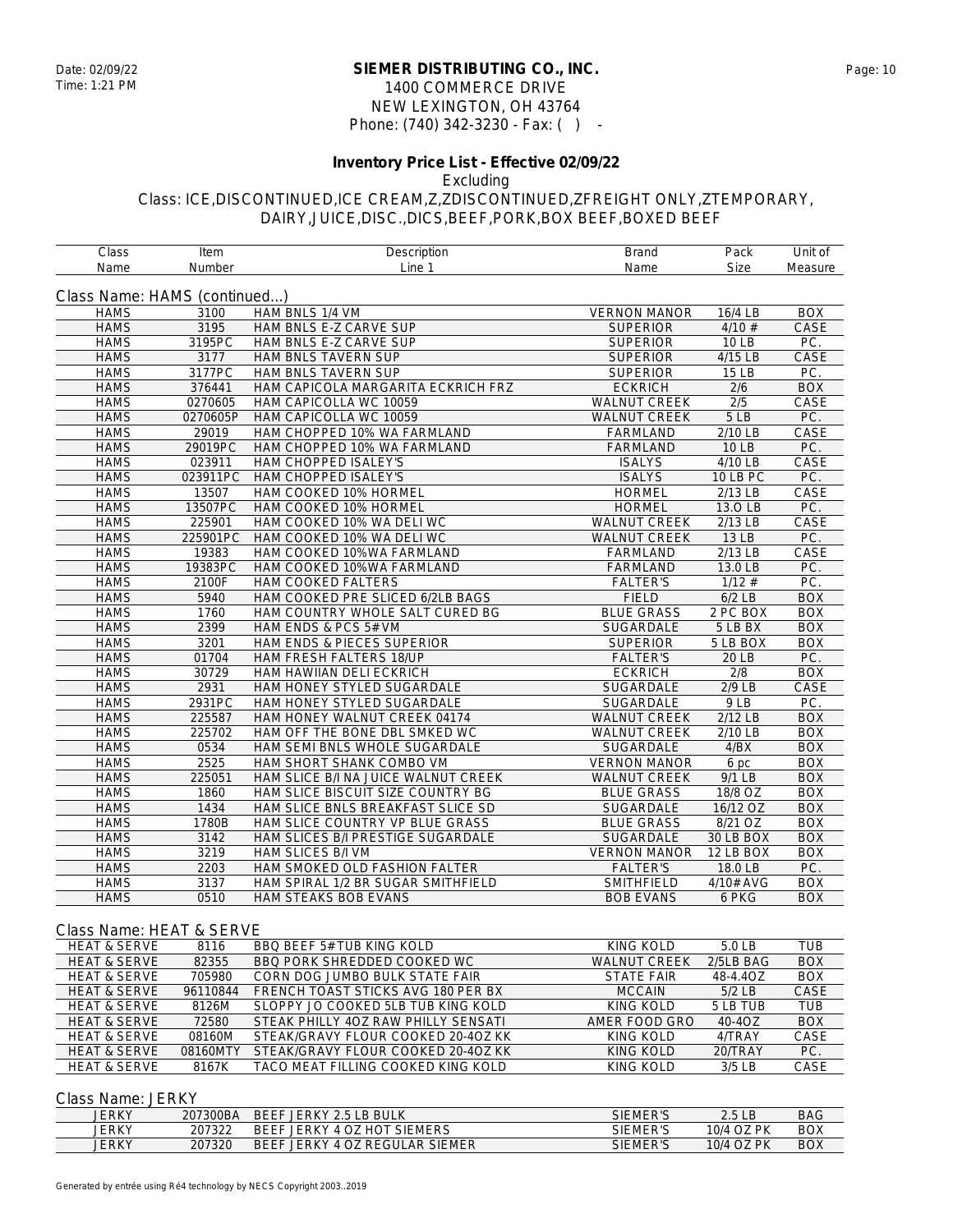### **SIEMER DISTRIBUTING CO., INC.** Date: 02/09/22 Page: 11 1400 COMMERCE DRIVE NEW LEXINGTON, OH 43764 Phone: (740) 342-3230 - Fax: ( ) -

# **Inventory Price List - Effective 02/09/22**

## Excluding

| Class                         | Item             | Description                          | <b>Brand</b>         | Pack       | Unit of     |
|-------------------------------|------------------|--------------------------------------|----------------------|------------|-------------|
| Name                          | Number           | Line 1                               | Name                 | Size       | Measure     |
| Class Name: JERKY (continued) |                  |                                      |                      |            |             |
| <b>JERKY</b>                  | 207323           | BEEF JERKY 4OZ BBQ SIEMERS           | SIEMER'S             | 10/4 OZ PK | <b>BOX</b>  |
| <b>JERKY</b>                  | 207321           | BEEF JERKY 4OZ BLACK PEPPER SIEMERS  | SIEMER'S             | 10/4 OZ PK | <b>BOX</b>  |
|                               |                  |                                      |                      |            |             |
| <b>JERKY</b>                  | 207308BA         | BEEF JERKY BBQ 2.5 LB BULK           | SIEMER'S             | 2.5 LB     | BAG         |
| <b>JERKY</b>                  | 206306           | BEEF JERKY HONEY STICKS 4/2.25 WC    | <b>WALNUT CREEK</b>  | 4/2.25 LB  | <b>BOX</b>  |
| <b>JERKY</b>                  | 207302BA         | BEEF JERKY HOT 2.5 LB BULK           | SIEMER'S             | 2.5 LB     | <b>BAG</b>  |
| <b>JERKY</b>                  | 5211             | BEEF JERKY RACKS                     | WALNUT CREEK         |            | <b>EACH</b> |
| <b>JERKY</b>                  | 206305           | BEEF JERKY STICK BULK HOT 4/2.5 UM   | <b>WALNUT CREEK</b>  | 4/2.5 LB   | <b>BOX</b>  |
| <b>JERKY</b>                  | 206304           | BEEF JERKY STICK BULK ORIG 4/2.5 UM  | <b>UNCLE MIKE'S</b>  | $4/2.5$ LB | <b>BOX</b>  |
| <b>JERKY</b>                  | 206343           | BEEF JERKY STICK HONEY CUPS          | <b>WALNUT CREEK</b>  | 48/1 OZ    | <b>BOX</b>  |
| <b>JERKY</b>                  | 206341           | BEEF JERKY STICK ORIG CUPS           | <b>UNCLE MIKE'S</b>  | 48/1 OZ    | <b>BOX</b>  |
| <b>JERKY</b>                  | 206342           | BEEF JERKY STICKS HOT CUPS           | <b>UNCLE MIKE'S</b>  | 2/24 CT    | CASE        |
| Class Name: LARD              |                  |                                      |                      |            |             |
| LARD                          | 70250            | LARD 24/1# TUB FIELDS                | <b>SFG</b>           | 24 /1 #TUB | <b>BOX</b>  |
|                               |                  |                                      |                      |            |             |
| Class Name: LOAVES            |                  |                                      |                      |            |             |
| <b>LOAVES</b>                 | 5883             | <b>BRAUNSCHWEIGER CHUNK 1# FIELD</b> | <b>FIELD</b>         | 8/1#       | BOX         |
| LOAVES                        | <b>CR005</b>     | BREAKFAST LOAF RITTBERGER            | CARL RITTBERGE       | $1/7$ LB   | PC.         |
| LOAVES                        | 400CAN           | CORN BEEF MANCO CAN                  | <b>MANCO</b>         | 6 LB CAN   | BOX         |
| LOAVES                        | 19205            | CORNED BEEF TOP RD AMISH VALLEY      | <b>AMISH VALLEY</b>  | $2/8.5$ #  | <b>BOX</b>  |
| LOAVES                        | 19205PC          | CORNED BEEF TOP RD AMISH VALLEY      | <b>AMISH VALLEY</b>  | 7#         | PC.         |
| LOAVES                        | 308              | DRIED SMOKED BEEF LOAF ALBERTS       | <b>ALBERT'S</b>      | 2/PC       | <b>BOX</b>  |
| <b>LOAVES</b>                 | 326              | DUTCH LOAF ALBERTS                   | ALBERT'S             | 2/13 LB    | <b>BOX</b>  |
| LOAVES                        | 7051             | DUTCH LOAF BLUE GRASS                | <b>BLUE GRASS</b>    | $2/3.5$ LB | <b>BOX</b>  |
| LOAVES                        | 7101             | HAM & CHEESE BLUE GRASS              | <b>BLUE GRASS</b>    | 2-1/2 PC   | BOX         |
| <b>LOAVES</b>                 | 4650             | <b>HONEY LOAF FAL</b>                | <b>FALTER'S</b>      | $1/6$ LB   | PC.         |
| LOAVES                        | 5157             | LIVER LOAF KYN GOLD                  | <b>KENTUCKIAN GO</b> | $2/3$ LB   | <b>BOX</b>  |
| LOAVES                        | 19120            | PASTRAMI BEEF WALNUT CREEK           | <b>WALNUT CREEK</b>  | $2/7$ LB   | CASE        |
| LOAVES                        | 7021             | PEPPER LOAF BLUE GRASS               | <b>BLUE GRASS</b>    | 2/3.5#     | <b>BOX</b>  |
|                               |                  |                                      |                      |            |             |
| LOAVES                        | 4700             | PEPPER LOAF FALTERS                  | <b>FALTER'S</b>      | 7#         | PC.         |
| LOAVES                        | 7041             | PICKLE & PIMENTO LOAF BLUE           | <b>BLUE GRASS</b>    | $2/3.5$ #  | <b>BOX</b>  |
| LOAVES                        | 46350            | SALAMI COTTO DELI BRYON              | <b>BRYON</b>         | 2/5.5LB    | <b>BOX</b>  |
| LOAVES                        | 071116           | SMOKED BEEF LOAF BLUE GRASS FRZ      | <b>BLUE GRASS</b>    | 2/8        | BOX         |
| LOAVES                        | 30910            | SOUSE LOAF ECKRICH                   | <b>ECKRICH</b>       | 2-3.3 LB   | <b>BOX</b>  |
| LOAVES                        | 500              | SPICE LOAF PHILLIPS                  | PHILLIP'S            | $1/7$ LB   | PC.         |
| LOAVES                        | CR <sub>04</sub> | SPICED LOAF RITTBERGER               | CARL RITTBERGE       | $1/7$ LB   | PC.         |
| Class Name: MISCELLANEOUS     |                  |                                      |                      |            |             |
| <b>MISCELLANEOUS</b>          | PALLET           | PALLET                               |                      |            | <b>EACH</b> |
| <b>MISCELLANEOUS</b>          | 02578            | <b>WATER GALLONS DISTILLED 3/1</b>   |                      | 3/1 GAL    | <b>BOX</b>  |
|                               |                  |                                      |                      |            |             |
| Class Name: MUSH              |                  |                                      |                      |            |             |
| <b>MUSH</b>                   | 270306           | <b>MUSH</b>                          | <b>WALNUT CREEK</b>  | 12/2 LB    | <b>BOX</b>  |
| Class Name: PANTRY            |                  |                                      |                      |            |             |
|                               |                  |                                      |                      |            |             |
| <b>PANTRY</b>                 | 311414           | BEAN GREAT NORTHERN 15.5OZ CAN       | <b>WALNUT CREEK</b>  | 12/15.5    | <b>BOX</b>  |
| <b>PANTRY</b>                 | 743110           | BEAN NAVY DRY 25LB BAG               | WALNUT CREEK         | 25 LB      | <b>BAG</b>  |
| <b>PANTRY</b>                 | 742650           | BEANS GREAT NORTHERN 12/2LB          | <b>MISC</b>          |            | <b>BOX</b>  |
| PANTRY                        | 742050           | <b>BEANS GREAT NORTHERN 25LB</b>     | <b>BROWNS BEST</b>   | 25 LB      | BOX         |
| <b>PANTRY</b>                 | 270428           | BEANS GREAT NORTHERN CAN #10         | <b>MISC</b>          | 6-#10 CAN  | <b>BOX</b>  |
| <b>PANTRY</b>                 | 852CAN           | <b>BEANS REFRIED</b>                 | EL PASADO            | #10 CAN    | PC.         |
| <b>PANTRY</b>                 | 761173           | <b>BISCUIT MIX BUTTERMILK 25LB</b>   | <b>MICS</b>          | 25 LB      | <b>EACH</b> |
| <b>PANTRY</b>                 | 584418           | BREAD CORN MEAL MIX 5LB PIONEER      | <b>PIONEER</b>       | $6/5$ LB   | BOX         |
| <b>PANTRY</b>                 | 375172           | BREADING ALL PURPOSE GOLDEN DIP      | <b>GOLDEN DIPT</b>   | $1/5$ LB   | <b>BAG</b>  |
| <b>PANTRY</b>                 | 296355           | BREADING CORN FLAKE CRUMBS           |                      | 12/21 OZ   | CASE        |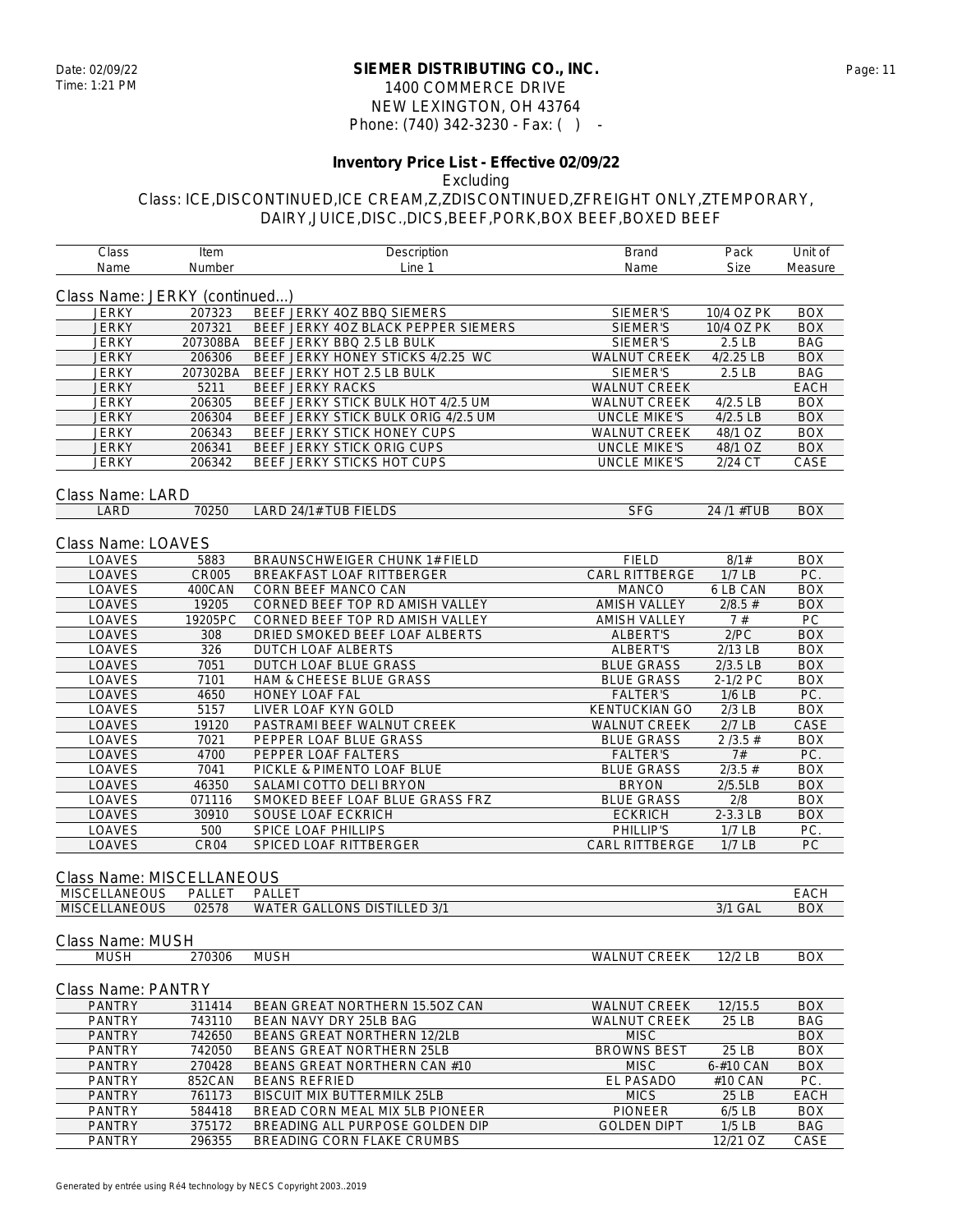#### **SIEMER DISTRIBUTING CO., INC.** Date: 02/09/22 Page: 12 1400 COMMERCE DRIVE NEW LEXINGTON, OH 43764 Phone: (740) 342-3230 - Fax: ( ) -

## **Inventory Price List - Effective 02/09/22**

Excluding

| Class                          | Item     | Description                            | <b>Brand</b>                | Pack                 | Unit of     |
|--------------------------------|----------|----------------------------------------|-----------------------------|----------------------|-------------|
| Name                           | Number   | Line 1                                 | Name                        | Size                 | Measure     |
|                                |          |                                        |                             |                      |             |
| Class Name: PANTRY (continued) |          |                                        |                             |                      |             |
| <b>PANTRY</b>                  | 96516    | BROASTER BREADING DELI MIX             | <b>BROASTER</b>             | 40. LB BX            | <b>BOX</b>  |
| <b>PANTRY</b>                  | 96564    | <b>BROASTER BROCLEAN</b>               | <b>BROASTER</b>             |                      | <b>BOX</b>  |
| <b>PANTRY</b>                  | 96636    | <b>BROASTER CHICKITE MARINATE</b>      | <b>BROASTER</b>             | 30.0 LB              | <b>BOX</b>  |
| <b>PANTRY</b>                  | 99500    | BROASTER COOKING WELL CLEANER 20#      | <b>BROASTER</b>             | 20.0 LB              | <b>BOX</b>  |
| <b>PANTRY</b>                  | 96595    | BROASTER SHORTENING BRO - OIL CANOLA   | <b>BROASTER</b>             | 35 # JUG             | <b>BOX</b>  |
| <b>PANTRY</b>                  | 96635    | BROASTER SLOBRO BREADING               | <b>BROASTER</b>             | 40 LB BX             | <b>BOX</b>  |
| <b>PANTRY</b>                  | 322600   | BROTH BEEF COLLEGE INN 480Z CAN        | <b>COLLEGE INN</b>          | 12/48 OZ             | CASE        |
| <b>PANTRY</b>                  | 458965   | BROTH CHICKEN COLLEGE INN 48OZ CAN     | <b>COLLEGE INN</b>          | 12/48 OZ             | <b>BOX</b>  |
| <b>PANTRY</b>                  | 0330777  | BUTTER GARLIC BUTTER GALLONS           | <b>VFD</b>                  | 1 GALLON             | GAL.        |
| <b>PANTRY</b>                  | 608597   | <b>BUTTER SPRAY WHITE CAP</b>          | <b>VFD</b>                  | 6/1#                 | <b>BOX</b>  |
| <b>PANTRY</b>                  | 360372   | CHICKEN BASE NO MSG REAL MINORS        | <b>STOUFFERS</b>            | 12/1 LB              | CASE        |
| <b>PANTRY</b>                  | 8641     | CHIPS NACHO YELLOW CORN ROUND          | <b>MISSION</b>              | 6/2#                 | <b>BOX</b>  |
| <b>PANTRY</b>                  | 0256     | COOKIE OREO MED CRUNCH TOPPING         | OREO                        | 25 LB                | <b>BOX</b>  |
| <b>PANTRY</b>                  | 735803   | COOKIE WAFERS-STRAWBERRY CAPRI 80Z     | <b>WALNUT CREEK</b>         | 12/8 OZ              | <b>BOX</b>  |
| <b>PANTRY</b>                  | 5363     | CRACKER KEEBLER CLUB 2PK IW            | KEEBLER                     | 500 CT               | <b>BOX</b>  |
| <b>PANTRY</b>                  | 366530   | CRACKER MEAL FINE NEW                  | NEWLY WED'S                 | 1/25 LB              | <b>EACH</b> |
| <b>PANTRY</b>                  | 957450   | <b>CRACKERS CAPTAIN'S WAFERS-LANCE</b> | LANCE                       | 500/2PK              | <b>BOX</b>  |
| <b>PANTRY</b>                  | 739576   | CRACKERS SALTINE 2PK LANCE             | <b>LANCE</b>                | 500-2PK              | <b>BOX</b>  |
| <b>PANTRY</b>                  | 400061   | <b>CRACKERS ZESTA SALTINE IW 2PK</b>   | <b>KEEBLER</b>              | 500-2PK              | <b>BOX</b>  |
| <b>PANTRY</b>                  | 472498   | CREAMER COFFEEMATE FR. VANILLA QUAR    | <b>NESTLE</b>               | 2/1.58 QT            | <b>BOX</b>  |
| <b>PANTRY</b>                  | 472500   | CREAMER COFFEEMATE HAZELNUT QUART      | <b>NESTLE</b>               | 2/1.58 QT            | <b>BOX</b>  |
| <b>PANTRY</b>                  | 472499   | CREAMER COFFEEMATE REGULAR QUARTS      | <b>NESTLE</b>               | 2/1.58 QT            | <b>BOX</b>  |
| <b>PANTRY</b>                  | 9660     | DIP BUFFLO CREAMY RANCH-OHIO PD        | <b>BUF LO</b>               | 12-15OZ              | CASE        |
| <b>PANTRY</b>                  | 373693   | GRAVY ROASTED BEEF CAN VANVEE          | VANEE                       | 12/50 OZ             | <b>BOX</b>  |
| <b>PANTRY</b>                  | 370305   | <b>HORSERADISH JARS</b>                | <b>CHADALEE FARM</b>        | 12/4 OZ              | <b>BOX</b>  |
| <b>PANTRY</b>                  | 15470    | ICING WHITE BUTTERCREAM 28LB TUB       | RICH'S                      | 28 LB                | TUB         |
| <b>PANTRY</b>                  | 589      | JELLY APPLE JACK 80Z BENS              | <b>BEN'S</b>                | 12/8OZ               | <b>BOX</b>  |
| <b>PANTRY</b>                  | 610621   | JELLY CUP ASSORTED SUGAR FREE SMUCK    | SMUCKERS                    | $200-.375$           | <b>BOX</b>  |
| <b>PANTRY</b>                  | 38251CAN | KETCHUP #10 CAN HUNTS                  | <b>HUNTS</b>                | #10 CAN              | <b>EACH</b> |
| <b>PANTRY</b>                  | 770220   | LEMON JUICE 32OZ BOTTLE                | <b>WALNUT CREEK</b>         | 12/32OZ              | <b>BOX</b>  |
| <b>PANTRY</b>                  | 06003GAL | MAYONAISE REAL GALLON DUKES            | <b>DUKES</b>                | 1 GALLON             | EACH        |
| <b>PANTRY</b>                  | 06003    | MAYONAISE REAL GALLONS DUKE            | <b>DUKES</b>                | 4/1 GALLON           | CASE        |
| <b>PANTRY</b>                  | 1528504  | MIRACLE WHIP SALAD DRESSING GAL KRA    | <b>KRAFT</b>                | 4/1 GAL              | CASE        |
| <b>PANTRY</b>                  | 1528504G | MIRACLE WHIP SALAD DRESSING GAL KRA    | <b>KRAFT</b>                | 1 GAL                | PC.         |
| <b>PANTRY</b>                  | 30053    | MUSHROOMS STEMS & PIECES               | <b>NATURE FARM'S</b>        | $6/#10$ CANS         | CASE        |
| <b>PANTRY</b>                  | 30053C   | <b>MUSHROOMS STEMS &amp; PIECES</b>    | <b>GENERIC</b>              | #10 CAN              | PC.         |
| <b>PANTRY</b>                  | 572      | MUSTARD 16 OUNCE BEN'S                 | <b>BEN'S</b>                | 12/16 OZ             | <b>BOX</b>  |
| <b>PANTRY</b>                  | 573      | MUSTARD 8 OUNCE BEN'S                  | <b>BEN'S</b>                | $\overline{12/8}$ OZ | <b>BOX</b>  |
| <b>PANTRY</b>                  | 4364063  | MUSTARD PREPARED GAL                   | <b>KRAFT</b>                | $4/1$ GAL            | CASE        |
| <b>PANTRY</b>                  | 4364063G | MUSTARD PREPARED GAL                   | <b>KRAFT</b>                | 1 GAL                | PC.         |
| <b>PANTRY</b>                  | 55515    | NOODLE AMISH NARROW 16OZ ESSENHAUS     | <b>ESSENHAUS</b>            | 12/16 OZ             | <b>BOX</b>  |
| <b>PANTRY</b>                  | 55516    | NOODLE AMISH WIDE 16OZ ESSENHAUS       | <b>ESSENHAUS</b>            | 12/16 OZ             | <b>BOX</b>  |
| <b>PANTRY</b>                  | 55517    | NOODLE AMISH X WIDE 160Z ESSENHAUS     | <b>ESSENHAUS</b>            | 12/16 OZ             | <b>BOX</b>  |
| <b>PANTRY</b>                  | 1042     | NOODLES EGG HOMESTYLE REAMES           | <b>REAMES</b>               | 8-12OZ               | <b>BOX</b>  |
| <b>PANTRY</b>                  | 390101   | NOODLES MEDIUM 12OZ WALNUT CREEK       | <b>WALNUT CREEK</b>         | 18/12 OZ             | <b>BOX</b>  |
| <b>PANTRY</b>                  | 390154   | NOODLES SQUARE POT PIE WC              | <b>WALNUT CREEK</b>         | 12/12 OZ             | <b>BOX</b>  |
| <b>PANTRY</b>                  | 647106   | OIL POPCORN SEASONED VFD               | <b>VFD</b>                  | 2/17.5 LB            | <b>BOX</b>  |
| <b>PANTRY</b>                  | 1333707  | OLIVES GREEN SLICED W/O PIM KRA        | <b>KRAFT</b>                | 4/1 GAL              | CASE        |
| <b>PANTRY</b>                  | 1333707G | OLIVES GREEN SLICED W/O PIM KRA        | <b>KRAFT</b>                | 1 GAL                | PC.         |
| <b>PANTRY</b>                  | 473520   | OLIVES RIPE BLACK SLICED KRA           | <b>KRAFT</b>                | 6/#10 CANS           | CASE        |
| <b>PANTRY</b>                  | 473520C  | OLIVES RIPE BLACK SLICED KRA           | <b>KRAFT</b>                | #10 CAN              | PC.         |
| <b>PANTRY</b>                  | 590152   | PASTA ELBOW MACARONI BULK              | <b>MISC</b>                 | 2-10 LB              | <b>BOX</b>  |
| <b>PANTRY</b>                  | 443349   | PASTA SPAGHETTI BULK                   | <b>ROSELI</b>               | 2/10LB               | <b>BOX</b>  |
| <b>PANTRY</b>                  | 708035   | PEANUT BUTTER .750Z CUP JIF            | $\ensuremath{\mathsf{JIF}}$ | 200--.75OZ           | <b>BOX</b>  |
| <b>PANTRY</b>                  | 340163   | PEPPERS BANANA HOT SLI                 | PINNACLE                    | 4/1 GAL              | CASE        |
| PANTRY                         | 340163GA | PEPPERS BANANA HOT SLI                 | PINNACLE                    | 1 GAL                | PC.         |
| <b>PANTRY</b>                  | 44100    | PEPPERS BANANA MILD SLI                | PINNACLE                    | 4/1 GAL              | CASE        |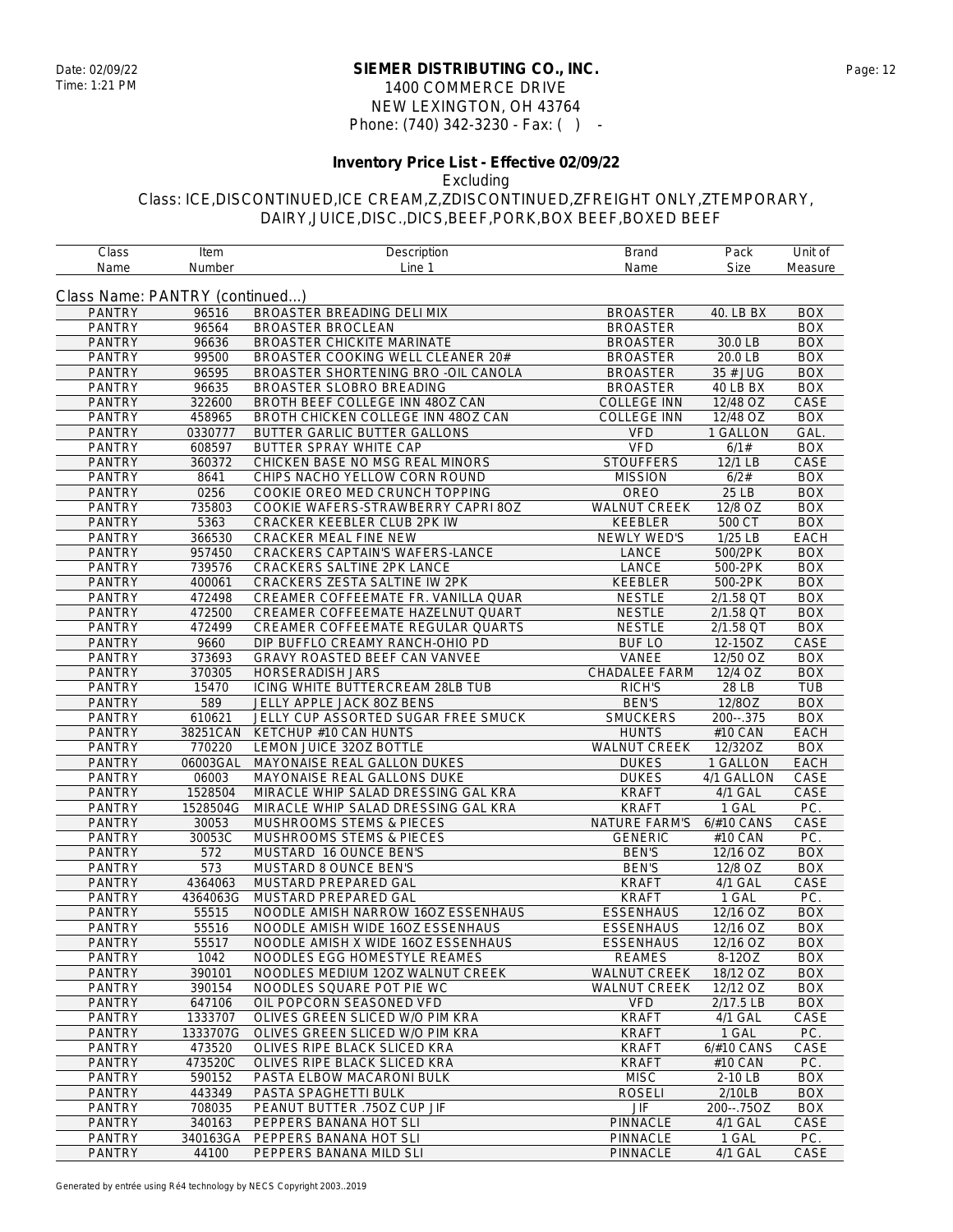#### **SIEMER DISTRIBUTING CO., INC.** Date: 02/09/22 Page: 13 1400 COMMERCE DRIVE NEW LEXINGTON, OH 43764 Phone: (740) 342-3230 - Fax: ( ) -

## **Inventory Price List - Effective 02/09/22**

Excluding

Class: ICE,DISCONTINUED,ICE CREAM,Z,ZDISCONTINUED,ZFREIGHT ONLY,ZTEMPORARY, DAIRY,JUICE,DISC.,DICS,BEEF,PORK,BOX BEEF,BOXED BEEF

| Class                          | Item     | Description                         | <b>Brand</b>          | Pack        | Unit of          |
|--------------------------------|----------|-------------------------------------|-----------------------|-------------|------------------|
| Name                           | Number   | Line 1                              | Name                  | <b>Size</b> | Measure          |
|                                |          |                                     |                       |             |                  |
| Class Name: PANTRY (continued) |          |                                     |                       |             |                  |
| <b>PANTRY</b>                  | 44100GA  | PEPPERS BANANA MILD SLI             | PINNACLE              | 1 GAL       | PC.              |
| <b>PANTRY</b>                  | 07878GAL | PEPPERS JALAPENO SLICED NACHO       | <b>MISC</b>           | #10 CAN     | <b>EACH</b>      |
| <b>PANTRY</b>                  | 951170   | PICKLE SPEAR DILL GALLON BAY VALLEY | BAY VALLEY FOO        | 4-1 GAL     | <b>BOX</b>       |
| <b>PANTRY</b>                  | 458469   | PICKLE SWEET MIX CANDIED BAY VALLEY | BAY VALLEY FOO        | 4/1 GAL     | CASE             |
| <b>PANTRY</b>                  | 458469G  | PICKLE SWEET MIX CANDIED BAY VALLEY | BAY VALLEY FOO        | 1 GALLON    | PC.              |
| <b>PANTRY</b>                  | 459474   | PICKLES DILL SMOOTH CUT 1/8" BV     | <b>BAY VALLEY FOO</b> | 4/1 GAL     | CASE             |
| <b>PANTRY</b>                  | 459474G  | PICKLES DILL SMOOTH CUT 1/8" BV     | BAY VALLEY FOO        | 1 GAL       | PC.              |
| <b>PANTRY</b>                  | 301520   | PICKLES SWEET HORSERADISH JARS      | <b>NATHAN'S</b>       | 12/16 OZ    | <b>BOX</b>       |
| <b>PANTRY</b>                  | 5750     | POPCORN YELLOW 12-2 LB              | POP                   | 12-2 LB     | <b>BOX</b>       |
| <b>PANTRY</b>                  | 33500    | RELISH SWEET PICKLE GAL             | <b>VLASIC</b>         | 4/1 GAL     | CASE             |
| <b>PANTRY</b>                  | 33500GAL | RELISH SWEET PICKLE GAL             | <b>VLASIC</b>         | 1 GAL       | PC.              |
| <b>PANTRY</b>                  | 51       | SALSA CHIPOTLE 16OZ JARS FROG RANCH | <b>FROG RANCH</b>     | 12/16OZ     | <b>BOX</b>       |
| <b>PANTRY</b>                  | 53       | SALSA HOT 16 OZ JARS FROG RANCH     | <b>FROG RANCH</b>     | 12/16 OZ    | CASE             |
| <b>PANTRY</b>                  | 57       | SALSA MEDIUM 16OZ JAR FROG RANCH    | <b>FROG RANCH</b>     | 12/16OZ     | <b>BOX</b>       |
| <b>PANTRY</b>                  | 52       | SALSA MILD 16 OZ JARS FROG RANCH    | <b>FROG RANCH</b>     | 12/16 OZ    | <b>BOX</b>       |
| <b>PANTRY</b>                  | 8019481  | SAUCE SALSA THICK & CHNKY MILD      | <b>SAN ANTONIO FA</b> | 4/1GAL      | CASE             |
| <b>PANTRY</b>                  | 8019481G | SAUCE SALSA THICK & CHNKY MILD      | <b>SAN ANTONIO FA</b> | 1 GAL       | PC.              |
| <b>PANTRY</b>                  | 64628    | SAUERKRAUT LIBBY 6--99OZ            | LIBBY'S               | 6/BX        | <b>BOX</b>       |
| <b>PANTRY</b>                  | 389527   | SHORTENING LIQ CLR FRY              | <b>BUTCHER BOY</b>    | 1/35 LB     | <b>EACH</b>      |
| <b>PANTRY</b>                  | 376779   | SPRAY PAM AEROSOL CAN               | <b>MISC</b>           | 6-17OZ      | <b>BOX</b>       |
| <b>PANTRY</b>                  | 441613   | SPRAY PAM BAKING 6-17OZ             | PAM                   | 6-17OZ      | <b>BOX</b>       |
| <b>PANTRY</b>                  | 23001    | STOUFFER'S BEEF BASE                | <b>STOUFFERS</b>      | 12/1        | <b>BOX</b>       |
| <b>PANTRY</b>                  | 0400592  | SUGAR BROWN LIGHT 2#                | <b>DOMINOS</b>        | 12/2 LB     | CASE             |
| <b>PANTRY</b>                  | 756125   | SUGAR POWERED 12/2LB BAG WC         | <b>WALNUT CREEK</b>   | 12/2 LB     | <b>BOX</b>       |
| <b>PANTRY</b>                  | 756120   | SUGAR WHITE 4LB PAPER BAGS          | <b>PIONEER</b>        | 10/4 PK     | <b>BOX</b>       |
| <b>PANTRY</b>                  | 756225   | SUGAR WHITE DOMINO 25LB             | <b>DOMINOS</b>        | 25 LB       | <b>BAG</b>       |
| <b>PANTRY</b>                  | 5        | SUGAR WHITE GRANULATED 4 LB BAG     | <b>GENERIC</b>        |             | <b>EACH</b>      |
| <b>PANTRY</b>                  | 456787   | SYRUP CUPS KRAFT 20Z                | <b>KRAFT</b>          | 80-2OZ      | <b>BOX</b>       |
| <b>PANTRY</b>                  | 74110    | SYRUP GALLON SUGAR FREE DUNNS FARM  | <b>DUNN'S FARM</b>    | 4/1 GALLON  | <b>BOX</b>       |
| <b>PANTRY</b>                  | 361124   | SYRUP PANCAKE GOLDEN BARREL 24OZ    | <b>GOLDEN BARREL</b>  | 12-24OZ     | <b>BOX</b>       |
| <b>PANTRY</b>                  | 610348   | SYRUP SUGAR FREE BOTTLE SMUCKERS    | <b>SMUCKERS</b>       | 12/14.5 OZ  | <b>BOX</b>       |
| <b>PANTRY</b>                  | 555020   | TOMATO CRUSHED 105OZ CONTADINA      | CONTADINA             | 6-105OZ     | <b>BOX</b>       |
| <b>PANTRY</b>                  | 311405   | TOMATO JUICE 46OZ WC                | WALNUT CREEK          | 12/46 OZ    | CASE             |
| <b>PANTRY</b>                  | 342782   | TOMATO PUREE 6/#10 CAN HEINZ        | <b>HEINZ</b>          | 6/#10 CANS  | <b>BOX</b>       |
| <b>PANTRY</b>                  | 10400    | TORTILLA SHELLS 6" MISSION          | <b>MISSION</b>        |             | $\overline{BOX}$ |
| <b>PANTRY</b>                  | 10420    | TORTILLA WRAP 10"                   | <b>MISSION</b>        | 12/12 CT    | <b>BOX</b>       |
| <b>PANTRY</b>                  | 121968   | TUNA CAN W/ WATER CHIX OF SEA       | CHIX OF SEA           | 6-66.5 OZ   | <b>BOX</b>       |
| <b>PANTRY</b>                  | 80689    | <b>VEGETABLE GREEN BEANS CANNED</b> | <b>KRAFT</b>          | #10 CAN     | CAN              |
| <b>PANTRY</b>                  | 479265   | VEGTABLE CORN CANNED #10            | <b>MISC</b>           | #10 CAN     | CAN              |
| <b>PANTRY</b>                  | 600204   | WALNUT BULK HALF/PIECES 25# WC      | WALNUT CREEK          | 25.LB BX    | <b>BOX</b>       |
| <b>PANTRY</b>                  | 497407   | WALNUT PIECES 30B BOX               | <b>MISC</b>           | 30 LB       | <b>BOX</b>       |
| <b>PANTRY</b>                  | 355301   | WC APPLE BUTTER                     | <b>WALNUT CREEK</b>   | 12/16 OZ    | <b>BOX</b>       |
| <b>PANTRY</b>                  | 352151   | WC BLACK RASP JELLY 90Z             | <b>WALNUT CREEK</b>   | 12/9 OZ     | <b>BOX</b>       |
| <b>PANTRY</b>                  | 365600   | WC HOT PEPPER MUSTARD 12/14OZ       | <b>WALNUT CREEK</b>   | 12/14OZ     | <b>BOX</b>       |
| <b>PANTRY</b>                  | 354104   | WC JAM BLACK SEEDLESS               | <b>WALNUT CREEK</b>   | 12/9OZ      | <b>BOX</b>       |
| <b>PANTRY</b>                  | 352110   | WC JAM STRAWBERRY 90Z               | <b>WALNUT CREEK</b>   | 12/9OZ      | <b>BOX</b>       |
| <b>PANTRY</b>                  | 365601   | WC PEPPER SPICY SWEET MUSTARD 14OZ  | <b>WALNUT CREEK</b>   | 12/14OZ JA  | <b>BOX</b>       |
| <b>PANTRY</b>                  | 354102   | WC RED RASP SEEDLESS JAM WC         | <b>WALNUT CREEK</b>   | 12/9OZ      | <b>BOX</b>       |
| <b>PANTRY</b>                  | 372012   | WC SANDWICH PAL SHIPPER 72CT        | <b>WALNUT CREEK</b>   | 72 CT       | CASE             |
| <b>PANTRY</b>                  | 372382   | WC SANDWICH PAL SWEET/SPICY MUSTARD | <b>WALNUT CREEK</b>   | $6/16$ OZ   | <b>BOX</b>       |
|                                |          |                                     |                       |             |                  |

#### Class Name: PAPER PRODUCTS

| <b>PAPER PRODUCT</b> | 3800 | BAGS DELLIZIP LOCK SLIDER BAGS   |                  | .000 CT  | CASE |
|----------------------|------|----------------------------------|------------------|----------|------|
| <b>PAPER PRODUCT</b> | 812  | BAGS FOIL SANDWICH PLAIN WARMER  | MISC             | .000     | BOX  |
| PAPER PRODUCT        | 607  | <b>BAGS FRENCH FRY PAPER</b>     | <b>MISC</b>      |          | BOX  |
| <b>PAPER PRODUCT</b> | 2099 | BAGS PLASTIC THANK-YOU RED LARGE | <b>THANK YOU</b> | 1000/BOX | BOX  |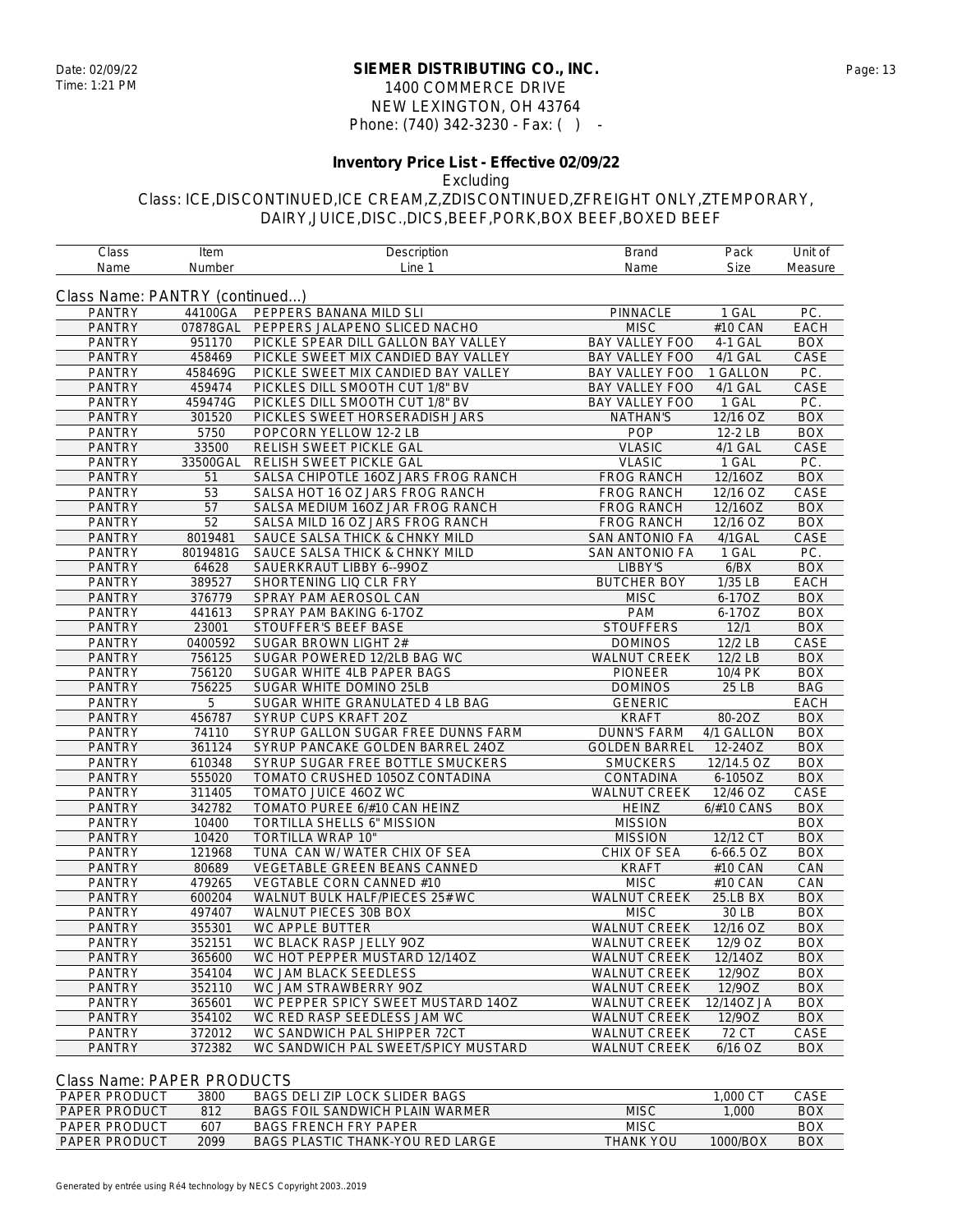#### **SIEMER DISTRIBUTING CO., INC.** Date: 02/09/22 Page: 14 1400 COMMERCE DRIVE NEW LEXINGTON, OH 43764 Phone: (740) 342-3230 - Fax: ( ) -

# **Inventory Price List - Effective 02/09/22**

Excluding

| Class         | Item               | Description                            | <b>Brand</b>      | Pack          | Unit of     |
|---------------|--------------------|----------------------------------------|-------------------|---------------|-------------|
| Name          | Number             | Line 1                                 | Name              | <b>Size</b>   | Measure     |
|               |                    |                                        |                   |               |             |
|               |                    | Class Name: PAPER PRODUCTS (continued) |                   |               |             |
| PAPER PRODUCT | BOR12184           | BAGS POLY 18 X 24                      | <b>MISC</b>       | 250 pk        | <b>BOX</b>  |
| PAPER PRODUCT | 152NPEXH           | BAGS POLY 2 MIL 10X8X24                | <b>MISC</b>       | 500 CT        | <b>BOX</b>  |
| PAPER PRODUCT | 2F8X4X18           | BAGS POLY 8X4X18 2 MIL                 | <b>MISC</b>       | 500 CT        | <b>BOX</b>  |
| PAPER PRODUCT | 610                | <b>BAGS PRINTED FOOTLONG</b>           |                   | 1,000         | <b>BOX</b>  |
| PAPER PRODUCT | 705                | BAGS PRINTED FOOTLONG PAPER            | <b>MISC</b>       | 2000/BX       | <b>BOX</b>  |
| PAPER PRODUCT | 606BAG             | BAGS PRINTED HOT DOG 703               |                   | 1,000         | <b>BOX</b>  |
| PAPER PRODUCT | <b>FIS1050</b>     | BAGS SANDWICH "SUB" 4 1/2 X 2 X 14     | <b>GENERIC</b>    | 1/1000        | <b>BOX</b>  |
| PAPER PRODUCT | TM385802           | BAGS TRASH 38 X 58 BLACK LINER 1 MI    |                   | 100 CT        | <b>BOX</b>  |
| PAPER PRODUCT | <b>WSL3339X</b>    | <b>BAGS TRASH WHITE 33 GALLON</b>      | <b>MISC</b>       |               | <b>BOX</b>  |
| PAPER PRODUCT | 51028              | <b>BAGS WHITE CARRYOUT 8LB</b>         | <b>MISC</b>       | 500 CT        | <b>BNDL</b> |
| PAPER PRODUCT | 300294             | <b>BAGS WHITE PAPER 4 LB</b>           | <b>MISC</b>       |               | <b>BOX</b>  |
| PAPER PRODUCT | 682255             | BAGS ZIPLOCK SANDWICH                  | <b>ZIPLOCK</b>    |               | <b>BOX</b>  |
| PAPER PRODUCT | 682257             | <b>BAGS ZIPLOCK GALLONS</b>            | <b>ZIPLOCK</b>    | 250/BAGS      | <b>BOX</b>  |
| PAPER PRODUCT | 10B20S             | BOWLS 100Z FOAM BOWLS CARRYOUT         | <b>MISC</b>       | <b>SLEEVE</b> | EACH        |
| PAPER PRODUCT | 1013609            | BOWLS FOAM 10OZ BOX                    | <b>MISC</b>       |               | <b>BOX</b>  |
| PAPER PRODUCT | 8SJ20              | <b>BOWLS FOAM 8OZ CARRYOUT CASE</b>    | <b>MISC</b>       | 20/50 CT      | <b>EACH</b> |
|               |                    |                                        | <b>MISC</b>       | 20 x 50       | <b>BOX</b>  |
| PAPER PRODUCT | 10B20              | BOWLS SOUP FOAM 10OZ                   |                   |               |             |
| PAPER PRODUCT | 12SJ20             | BOWLS SOUP FOAM 12 OZ                  | <b>DART</b>       | 1/25          | <b>EACH</b> |
| PAPER PRODUCT | 16MJ20             | BOWLS SOUP FOAM 16OZ                   | <b>MISC</b>       | 25 PER BND    | <b>BNDL</b> |
| PAPER PRODUCT | 5239868            | <b>BOXES 08" PIZZA</b>                 | <b>GENERIC</b>    | 1/50          | <b>BNDL</b> |
| PAPER PRODUCT | 7210354            | <b>BOXES 12" PIZZA</b>                 | <b>GENERIC</b>    | 1/50          | <b>BNDL</b> |
| PAPER PRODUCT | 5210356            | <b>BOXES 14" PIZZA</b>                 | <b>GENERIC</b>    | 1/50          | <b>BNDL</b> |
| PAPER PRODUCT | 3210358            | <b>BOXES 16" PIZZA</b>                 | <b>GENERIC</b>    | 1/50          | <b>BNDL</b> |
| PAPER PRODUCT | 18000              | <b>BOXES 18" PIZZA</b>                 | <b>GENERIC</b>    | 1/50          | <b>BNDL</b> |
| PAPER PRODUCT | 93377              | BROASTER 6OZ CONTAINER DFR-6           | <b>BROASTER</b>   | 1,000         | <b>BOX</b>  |
| PAPER PRODUCT | 93083              | BROASTER DINNER BOX                    | <b>BROASTER</b>   | 250/BX        | <b>BOX</b>  |
| PAPER PRODUCT | 09888              | <b>BROASTER FILTER PAPER #818</b>      | <b>BROASTER</b>   |               | <b>BOX</b>  |
| PAPER PRODUCT | 93084              | <b>BROASTER HANDLE CARTON</b>          | <b>BROASTER</b>   | 125/BX        | <b>BOX</b>  |
| PAPER PRODUCT | 92086              | BROASTER MEDIUM FOIL BAGS 446687       | <b>BROASTER</b>   |               | <b>BOX</b>  |
| PAPER PRODUCT | 93066              | <b>BROASTER PARTY BOX-- WHITE</b>      | <b>BROASTER</b>   | 25 PK         | <b>BOX</b>  |
| PAPER PRODUCT | 16089              | BROASTER SHORT/OIL FILTER PAPER        | <b>BROASTER</b>   |               | <b>BOX</b>  |
| PAPER PRODUCT | 93082              | <b>BROASTER SNACK BOX 93082</b>        | <b>BROASTER</b>   |               | <b>BOX</b>  |
| PAPER PRODUCT | 93107              | BROASTER SUPER BOX                     | <b>BROASTER</b>   | 100 PK        | <b>BOX</b>  |
| PAPER PRODUCT | 51222              | CLEANER STAINLESS STEEL - CLAIRES      | <b>CLAIRS</b>     |               | CASE        |
| PAPER PRODUCT | ECK525RD           | <b>COFFEE STIRRERS 5" RED</b>          | <b>MISC</b>       | 500 CT        | <b>BOX</b>  |
| PAPER PRODUCT | 0C57PST1           | CONTAINER CLEAR SALAD 6X6 HINDGED      | <b>MISC</b>       | 4/125 CT      | <b>BOX</b>  |
| PAPER PRODUCT | C89PST1            | CONTAINER CLEAR SALAD 81/4 x81/4       | <b>MISC</b>       | 2/125 CT      | <b>EACH</b> |
| PAPER PRODUCT | 466508             | CONTAINER FOAM HINGED 6" 60HT1         | <b>DART</b>       | 125 CT        | <b>EACH</b> |
| PAPER PRODUCT | 90HT1R             | CONTAINER FOAM HNGD 9X9 90HT1R         | <b>MONOGRAM</b>   | 2/100 CT      | <b>BOX</b>  |
| PAPER PRODUCT | YTD19001           | CONTAINER FOAM HNGD 9X9 NON SECT       | <b>MISC</b>       | 150 / CT      | <b>BOX</b>  |
| PAPER PRODUCT | 95HT3              | CONTAINER FOAM LRG 3 CMPT-90HT3R       | <b>MONOGRAM</b>   | 2/100         | <b>BOX</b>  |
| PAPER PRODUCT | 21600              | CONTAINER HOAGIE FOAM 8" WHITE         | DART              | 140 CT        | EACH        |
| PAPER PRODUCT |                    |                                        |                   |               |             |
|               | C90PST1            | <b>CONTAINER PLASTIC 8X8X3</b>         | <b>MISC</b>       | 2/125 CT      | <b>BOX</b>  |
| PAPER PRODUCT | D <sub>16</sub> CX | CONTAINERS DELI 16OZ                   | PRO-CAL           | 50/SLEEVE     | EACH        |
| PAPER PRODUCT | D32CX              | CONTAINERS DELI 32OZ                   | PRO-CAL           | 50/SLEEVE     | <b>EACH</b> |
| PAPER PRODUCT | D8CX               | CONTAINERS DELI 80Z                    | PRO-CAL           | 50/SLEEVE     | EACH        |
| PAPER PRODUCT | 12J16              | CUP 12OZ FOAM CASE                     | <b>MISC</b>       | 40/25 TUBS    | <b>BOX</b>  |
| PAPER PRODUCT | <b>P200N</b>       | <b>CUP 20Z PORTION PLASTIC DART</b>    | <b>DART</b>       | 250/CT        | EACH        |
| PAPER PRODUCT | 200PC              | CUPS 2 OZ PORTION PLASTIC              | <b>MISC</b>       | 100/SLEEVE    | <b>EACH</b> |
| PAPER PRODUCT | 20J16              | CUPS 200Z FOAM CASE                    | <b>MISC</b>       | 20/50         | CASE        |
| PAPER PRODUCT | 24J16              | CUPS 24OZ FOAM CASE                    | <b>MISC</b>       | 500/CASE      | <b>BOX</b>  |
| PAPER PRODUCT | <b>TP12</b>        | CUPS DESSERT PLASTIC CLEAR             | <b>DART</b>       | 20/50 CT      | <b>BOX</b>  |
| PAPER PRODUCT | 16J16              | CUPS FOAM 16 OZ SLEEVE--40 PER CS      | <b>DART</b>       | 25/SLEEVE     | EACH        |
| PAPER PRODUCT | 32TJ32             | CUPS FOAM 32OZ CASE                    | <b>MISC</b>       | 20/25 SLEE    | <b>BOX</b>  |
| PAPER PRODUCT | 625                | CUPS FRENCH FRY GRS16 SOLO             | SWEETHEART        | 20/50'S       | <b>BOX</b>  |
| PAPER PRODUCT | E177000            | CUTLERY FLATWEAR KIT HEAVY             | <b>MISC</b>       | 250/BX        | <b>BOX</b>  |
| PAPER PRODUCT | 1102003            | CUTLERY FORK HEAVY I.W.                | <b>DIXIE MARA</b> | 1/1000        | <b>BOX</b>  |
|               |                    |                                        |                   |               |             |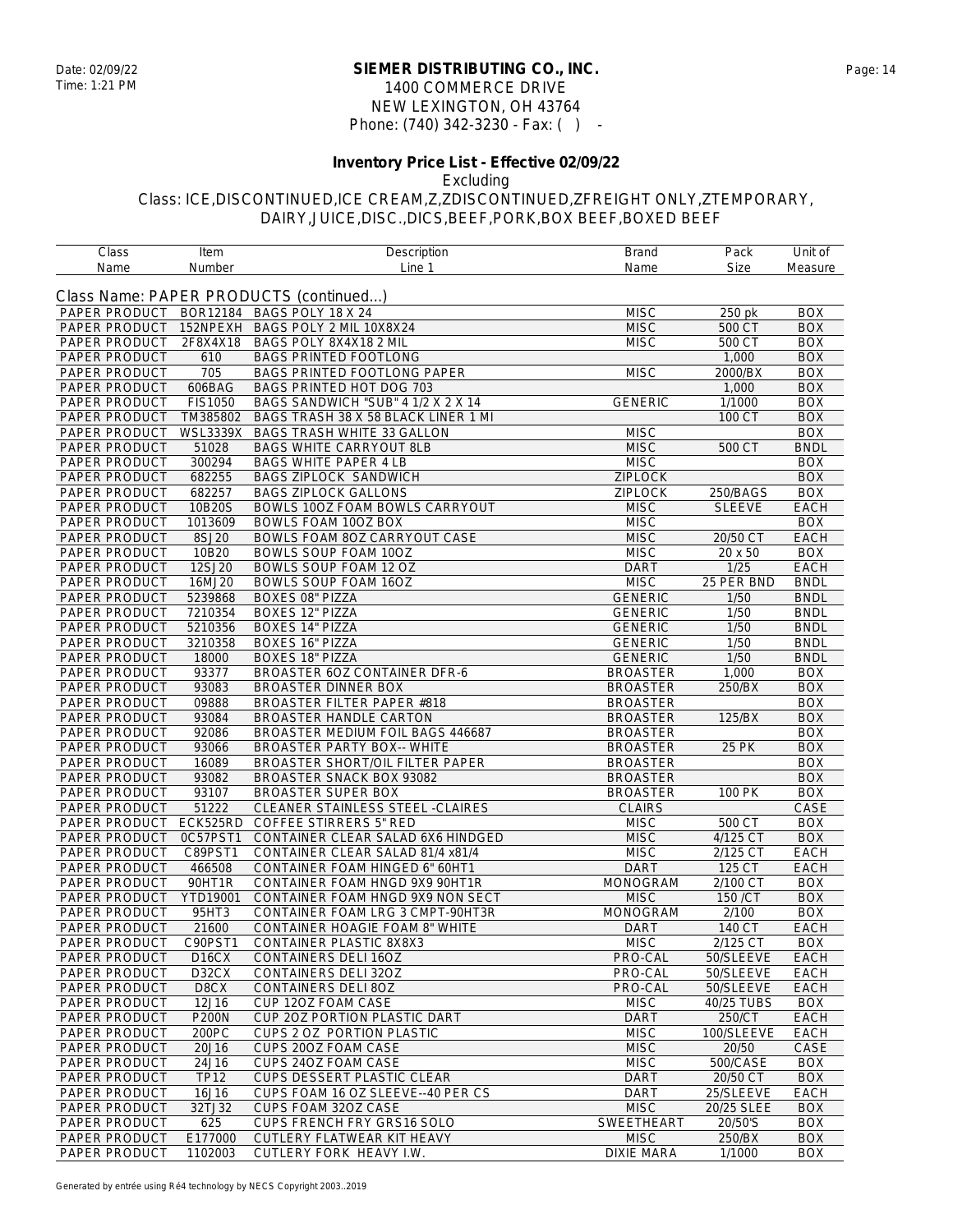#### **SIEMER DISTRIBUTING CO., INC.** Date: 02/09/22 Page: 15 1400 COMMERCE DRIVE NEW LEXINGTON, OH 43764 Phone: (740) 342-3230 - Fax: ( ) -

## **Inventory Price List - Effective 02/09/22**

Excluding

| Class         | Item           | Description                            | Brand          | Pack                           | Unit of     |
|---------------|----------------|----------------------------------------|----------------|--------------------------------|-------------|
| Name          | Number         | Line 1                                 | Name           | <b>Size</b>                    | Measure     |
|               |                |                                        |                |                                |             |
|               |                | Class Name: PAPER PRODUCTS (continued) |                |                                |             |
| PAPER PRODUCT | E178001        | CUTLERY FORKS WRAPPED PLASTIC          | <b>MISC</b>    | 1,000 CT                       | <b>BOX</b>  |
| PAPER PRODUCT | 1101003        | CUTLERY IW KNIVES HEAVY                |                | 1000 CT                        | <b>BOX</b>  |
| PAPER PRODUCT | E176000        | CUTLERY KIT PLASTIC MED WEIGHT         | <b>MISC</b>    | 250/BX                         | <b>BOX</b>  |
| PAPER PRODUCT | 1103003        | CUTLERY SPOONS IND WRAP HEAVY          | <b>MISC</b>    | 1000 CT                        | <b>BOX</b>  |
| PAPER PRODUCT | E178002        | CUTLERY SPOONS PLASTICS IND WRAPPED    | <b>MISC</b>    | 1,000 CT                       | <b>BOX</b>  |
| PAPER PRODUCT | E178003        | CUTLRY KNIVES PLASTIC MED              | <b>MISC</b>    | 1000/CASE                      | <b>BOX</b>  |
| PAPER PRODUCT | 6522           | DEGREASER CITRUS KLEEN GALLON          | CITRUS KLEEN   | 1-GALLON                       | GAL.        |
| PAPER PRODUCT | 1050           | FOIL 18X500 STANDARD ROLL 285          | <b>MISC</b>    | <b>EACH</b>                    | <b>BOX</b>  |
| PAPER PRODUCT | 1371200        | FOIL SHEETS POP UPS 500 CT BERKLEY     | <b>BERKLEY</b> | 500 CT                         | <b>BOX</b>  |
| PAPER PRODUCT | 612W45         | FOIL WRAP CUSHION 10 3/4 X 14          | <b>MISC</b>    | 2000 CT                        | <b>BOX</b>  |
| PAPER PRODUCT | 300841         | FOIL WRAP CUSHION FOLD 14 X 16         | REYNOLD'S      | 2/500                          | <b>BOX</b>  |
| PAPER PRODUCT | 7802L          | GLOVES EXTRA LG VINYL POWDER FREE      | <b>DART</b>    | 100 CT                         | EACH        |
| PAPER PRODUCT | 00782          | <b>GLOVES LARGE VINYL POWDER FREE</b>  | <b>MISC</b>    | 1/100                          | <b>BOX</b>  |
| PAPER PRODUCT | 7802           | GLOVES MED VINYL POWDER FREE           | <b>MISC</b>    | 1/100                          | <b>BOX</b>  |
|               |                |                                        |                |                                |             |
| PAPER PRODUCT | 2021           | <b>GLOVES SMALL VINYL POWDER FREE</b>  |                | 1/100                          | <b>BOX</b>  |
| PAPER PRODUCT | HN21BR         | HAIR NET BROWN 22"                     | <b>MISC</b>    | 144 ct                         | <b>BOX</b>  |
| PAPER PRODUCT | 521            | LABELS SAFE HANDLEING                  |                | 1,000/ROLL                     | <b>EACH</b> |
| PAPER PRODUCT | <b>PL200N</b>  | LIDS 20Z PORTION DART                  | DART           | 125/ CT                        | <b>EACH</b> |
| PAPER PRODUCT | 32SL           | LIDS 32OZ STRAW SLOT FITS 32OZ         | <b>MISC</b>    | 5/100                          | <b>BOX</b>  |
| PAPER PRODUCT | L409CX         | LIDS DELI CONTAINERS ANCHOR            | <b>ANCHOR</b>  | 50/SLEEVE                      | <b>EACH</b> |
| PAPER PRODUCT | 662TP          | LIDS FLAT DESSERT NON VENTED           | <b>MISC</b>    | 10/100 CT                      | <b>BOX</b>  |
| PAPER PRODUCT | 2047           | LIDS PLASTIC DOME 7"                   | <b>MISC</b>    | 500 CT                         | <b>BOX</b>  |
| PAPER PRODUCT | <b>16UL</b>    | LIDS SIP-THRU HOT 12 & 16 OZ UL        | <b>DART</b>    | 1/100                          | EACH        |
| PAPER PRODUCT | 20JL           | LIDS SOUP FITS 12 & 16 20 JL           | <b>DART</b>    | 1/100 CT                       | EACH        |
| PAPER PRODUCT | <b>16SL</b>    | LIDS STRAW SLOT TRANSLUCENT CASE       | <b>MISC</b>    | 10/100                         | <b>BOX</b>  |
| PAPER PRODUCT | 5411           | MASKS FACE DISPOSABLE SURGICAL         | <b>MISC</b>    | 40/BX                          | CASE        |
| PAPER PRODUCT | 12500          | NAPKIN LUNCH 1/4 FOLD 6,000 COUNT      | <b>VISTA</b>   | 12 X 500                       | CASE        |
| PAPER PRODUCT | 1238           | NAPKINS 1 PLY BEVERAGE                 | <b>MISC</b>    | 8/500 CT                       | EACH        |
| PAPER PRODUCT | 07655          | NAPKINS DINNER 1/8 FOLD                | <b>MISC</b>    |                                | <b>BOX</b>  |
| PAPER PRODUCT | D20500         | NAPKINS TALL FOLD DISPENSOR            | <b>MISC</b>    |                                | CASE        |
| PAPER PRODUCT | <b>IS901PB</b> | PAD BRILLO CASE                        | <b>MISC</b>    |                                | <b>BOX</b>  |
| PAPER PRODUCT | <b>UZ50</b>    | PADS MEATS SOAKER                      | <b>MISC</b>    | 2750                           | <b>BOX</b>  |
| PAPER PRODUCT | E7RND          | PAN ROUND 7" FOIL                      | <b>MISC</b>    |                                | <b>BOX</b>  |
| PAPER PRODUCT | FP1212         | PAPER 12X12 RED CHECKERED              | <b>MISC</b>    |                                | <b>BOX</b>  |
| PAPER PRODUCT | 5125           | PAPER BUTCHER 18"                      | <b>MISC</b>    | <b>ROLL</b>                    | <b>BOX</b>  |
|               |                |                                        |                |                                |             |
| PAPER PRODUCT | $S-8$          | PAPER DELI SHEET PLASTIC 8X10 3/4      | <b>DIXIE</b>   | 1000 ct                        | <b>BOX</b>  |
| PAPER PRODUCT | MXL12          | PAPER DELI WAX SHEET 12 X 10.75        | <b>GENERIC</b> | 1/500                          | <b>BOX</b>  |
| PAPER PRODUCT | MXL8           | PAPER DELI WAX SHEET 8 X 10 3/4        | PAPERCON       | 500 CT                         | <b>BOX</b>  |
| PAPER PRODUCT | 01100          | PAPER FREEZER 18' X 1000'              |                | 1/ROLL                         | <b>BOX</b>  |
| PAPER PRODUCT | G3616          | PAPER GUEST CHECKS NON DUP--1 PART     | <b>MISC</b>    |                                | <b>BOX</b>  |
| PAPER PRODUCT | 899            | PAPER PLATES 9"                        | <b>MISC</b>    |                                | <b>BOX</b>  |
| PAPER PRODUCT | 002379         | PAPER STEAK GREEN 10X14                | <b>MISC</b>    | 1000/BX                        | <b>BOX</b>  |
| PAPER PRODUCT | 698            | <b>PATTY PAPER GREEN</b>               | <b>MISC</b>    |                                | <b>BOX</b>  |
| PAPER PRODUCT | 1504320        | PLASTIC FILM 18" W/CUTTER              | REYNOLD'S      | 1/2000 FT                      | <b>BOX</b>  |
| PAPER PRODUCT | PSF03          | PLASTIC STRETCH WRAP 18" ROLL          | <b>MISC</b>    | 1 ROLL                         | <b>EACH</b> |
| PAPER PRODUCT | 434PB          | <b>SCRUBBERS STAINLESS STEEL</b>       | <b>MISC</b>    | $\overline{7}$ <sub>2</sub> CT | <b>BOX</b>  |
| PAPER PRODUCT | 89             | SOAP DAWN DISH                         | <b>MISC</b>    | 4/1 GALLON                     | <b>BOX</b>  |
| PAPER PRODUCT | 01150          | STRAWS JUMBO WRAPPED 7 3/4             | <b>EMPRESS</b> | 500 COUNT                      | <b>BOX</b>  |
| PAPER PRODUCT | W923           | TOWELS CASCADE FOODSERVICE             | CASCADE        | 150 / BX                       | <b>BOX</b>  |
| PAPER PRODUCT | 22819          | TRAY 1# FOOD BOAT                      | <b>DIXIE</b>   | 250/SLEEVE                     | EACH        |
| PAPER PRODUCT | 56666          | TRAY 2# FOOD BOAT                      |                | 250/SLEEVE                     | EACH        |
| PAPER PRODUCT | 5667           | TRAY 3# FOOD BOAT                      | <b>MISC</b>    | 250 CT                         | EACH        |
| PAPER PRODUCT | 1SW            | TRAY FOAM 1SW BUNDLE                   |                |                                | <b>BNDL</b> |
| PAPER PRODUCT | 2S             | TRAY FOAM 2S                           | <b>MISC</b>    |                                | <b>BNDL</b> |
|               |                |                                        |                |                                |             |
| PAPER PRODUCT | 2SW            | TRAY FOAM 2S BUNDLE                    | <b>MISC</b>    | 500/CS                         | <b>BNDL</b> |
| PAPER PRODUCT | 21100          | TRAY FOAM HOT DOG 6"                   |                | 4/125 CT                       | <b>BOX</b>  |
| PAPER PRODUCT | <b>EFT500</b>  | TRAY FOOD BOAT 5 LB                    | <b>MISC</b>    |                                | <b>BOX</b>  |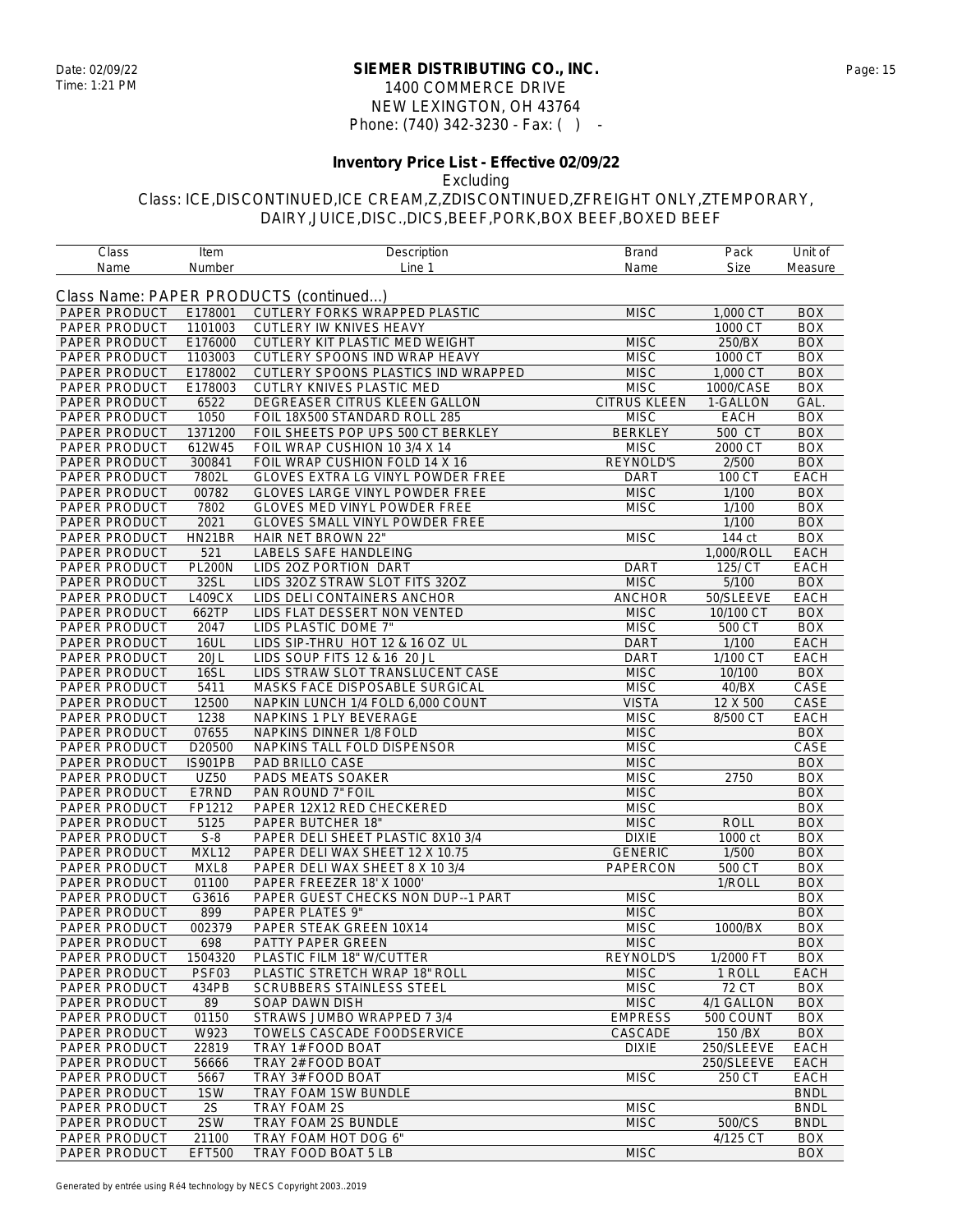#### **SIEMER DISTRIBUTING CO., INC.** Date: 02/09/22 Page: 16 1400 COMMERCE DRIVE NEW LEXINGTON, OH 43764 Phone: (740) 342-3230 - Fax: ( ) -

#### **Inventory Price List - Effective 02/09/22** Excluding

## Class: ICE,DISCONTINUED,ICE CREAM,Z,ZDISCONTINUED,ZFREIGHT ONLY,ZTEMPORARY, DAIRY,JUICE,DISC.,DICS,BEEF,PORK,BOX BEEF,BOXED BEEF

Class Item Description Brand Pack Unit of

| Name                             | Number                    | Line 1                                                               | Name                         | Size                    | Measure                  |
|----------------------------------|---------------------------|----------------------------------------------------------------------|------------------------------|-------------------------|--------------------------|
|                                  |                           |                                                                      |                              |                         |                          |
|                                  |                           | Class Name: PAPER PRODUCTS (continued)                               |                              |                         |                          |
| PAPER PRODUCT                    | 10150200                  | TRAY PIZZA TAKE & BAKE 15" BLACK                                     | <b>MISC</b>                  | 150 CT                  | <b>BOX</b>               |
| PAPER PRODUCT                    | 9816KWP                   | TRAY W/ DOME LIDS BLACK DELI 16"                                     | <b>MISC</b>                  | 25 T/25 L               | <b>BOX</b>               |
| PAPER PRODUCT                    | 587                       | <b>TRAYS FOAM 1S</b>                                                 | <b>MISC</b>                  | 1000 CT                 | <b>BNDL</b>              |
| PAPER PRODUCT                    | 1300                      | TRAYS FOAM WHITE #4S                                                 |                              | 500 CT                  | <b>BNDL</b>              |
| PAPER PRODUCT                    | 610735                    | <b>TRAYS FOOTLONG PAPER</b>                                          | <b>MICS</b>                  | 3,000 ct                | <b>EACH</b>              |
| PAPER PRODUCT                    | 610740                    | TRAYS HOT DOG 6" BOATS                                               |                              | 500 CT                  | <b>BOX</b>               |
|                                  |                           |                                                                      |                              |                         |                          |
| Class Name: PATTIES              |                           |                                                                      |                              |                         |                          |
| <b>PATTIES</b>                   | 289                       | BIG T BIG-LICIOUS AZ- 7.70Z--30 PC                                   | $A-Z$                        | 30 PC                   | <b>BOX</b>               |
| <b>PATTIES</b>                   | 777                       | BIG T'S RETAIL BOX A-Z---4 PC BOX                                    | $A-Z$                        | 8/1.83LB                | <b>BOX</b>               |
| <b>PATTIES</b>                   | 100765                    | BRATWURST PATTY 4OZ JOHNSONVILLE                                     | <b>JOHNSONVILLE</b>          | 9-16OZ                  | <b>BOX</b>               |
| <b>PATTIES</b>                   | SD102                     | CHOP SIRLOIN 2:1 STEAK OVAL SD-102                                   | $A-Z$                        | 20 PC/10#               | <b>BOX</b>               |
| <b>PATTIES</b>                   | 8131C                     | HOAGIE STEAK PRE/COOK 8" KING KOLD                                   | <b>KING KOLD</b>             | 30-5.33OZ               | <b>BOX</b>               |
| <b>PATTIES</b>                   | SD163                     | PATTIES BEEF 3:1 PREMIUM 5OZ SIEMER                                  | $A-Z$                        | <b>10 LB</b>            | <b>BOX</b>               |
| <b>PATTIES</b>                   | SD <sub>4</sub>           | PATTIES BEEF 4:1 SIEMER SD164                                        | A-Z                          | 10 LB BOX               | <b>BOX</b>               |
| <b>PATTIES</b>                   | SD165                     | PATTIES BEEF 5:1 SIEMER A-Z                                          | $A-Z$                        | 10 LB                   | <b>BOX</b>               |
| <b>PATTIES</b>                   | 114                       | PATTIES BEEF STEAK SQUARE 4:1 AZ                                     | A-Z                          | $\overline{40/4}$ OZ    | CASE                     |
| <b>PATTIES</b>                   | 148AZ                     | PATTIES PIZZA 4:1 BULK SIEMERS                                       | $A-Z$                        | 10LB/40 BX              | <b>BOX</b>               |
| <b>PATTIES</b>                   | 141                       | PATTIES PIZZA JUMBO A-Z                                              | $A-Z$                        | 32/4.75OZ               | <b>BOX</b>               |
| <b>PATTIES</b>                   | 295                       | PATTIES PORK LOIN FRITTER 5 OZ A-Z                                   | $A-Z$                        | 33-5OZ                  | <b>BOX</b>               |
| <b>PATTIES</b>                   | 647201                    | PATTY COOK STEAK PUB BURGER 60Z FRZ                                  | ADVANCE                      | 30 PC<br>40/6 OZ        | <b>BOX</b><br><b>BOX</b> |
| <b>PATTIES</b><br><b>PATTIES</b> | 360<br>19145              | PATTY COOKED 6OZ STEAK BURGER                                        | KING COMMAND                 | 4/16OZ/24               | CASE                     |
| <b>PATTIES</b>                   | 0048                      | PATTY FULLY COOK BEEF 6CT BALLPARK<br>PATTY PIZZA W/CHEESE RETAIL 1# | <b>BALLPARK</b><br>$A-Z$     | 12/1#                   | <b>BOX</b>               |
| <b>PATTIES</b>                   | 17020                     | PATTY STEAK PEPPER 40Z HOLTEN                                        | <b>HOLTEN</b>                | 40-4 OZ                 | <b>BOX</b>               |
| <b>PATTIES</b>                   | 861                       | RIB BBQ FLAVORED 4OZ BULK AZ                                         | $A-Z$                        | 40-4 OZ                 | <b>BOX</b>               |
| <b>PATTIES</b>                   | 62150                     | RIB-A-QUES FULLLY COOKED JTM                                         | JTM                          | 48/3.4OZ                | <b>BOX</b>               |
| <b>PATTIES</b>                   | 385                       | STEAK COUNTRY FRIED 3-1 AZ                                           | $A-Z$                        | 30-5.33OZ               | <b>BOX</b>               |
|                                  |                           |                                                                      |                              |                         |                          |
|                                  |                           |                                                                      |                              |                         |                          |
| Class Name: PIZZAS               |                           |                                                                      |                              |                         |                          |
| PIZZAS<br><b>PIZZAS</b>          | 12467<br>22556            | PIZZA BREAKFASR EGG/BACON THE MAX<br>PIZZA BREAKFAST 12" SELF RISE   | THE MAX<br><b>BELLARICOS</b> | 96-3.19OZ<br>$12 - 12"$ | <b>BOX</b><br><b>BOX</b> |
| <b>PIZZAS</b>                    | 68523                     | PIZZA FIESTADA BEEF TONYS                                            | <b>SCHWAN'S</b>              | 72 CT BULK              | CASE                     |
| PIZZAS                           | 63527                     | PIZZA PEPPERONI TONY IND WRAP                                        | <b>TONY'S</b>                | $1/24$ I.W.             | <b>BOX</b>               |
| <b>PIZZAS</b>                    | 617468                    | PIZZA RETAIL 12" PEPPERONI TONYS                                     | <b>TONY'S</b>                | 16/18oz                 | <b>BOX</b>               |
| <b>PIZZAS</b>                    | 78674                     | PIZZA TONY'S PEPPERONI SCHOOL 96CT                                   | <b>TONY'S</b>                | BULK/96 CT              | <b>BOX</b>               |
|                                  |                           |                                                                      |                              |                         |                          |
| Class Name: POTATOES             |                           |                                                                      |                              |                         |                          |
| <b>POTATOES</b>                  |                           | FRENCH FRIES 5/16" LONG MCCAIN                                       | <b>MCCAIN</b>                | $6 - 5LB$               | <b>BOX</b>               |
| <b>POTATOES</b>                  | <b>MCS125</b><br>BC100256 | FRENCH FRIES BEER BATTER SKIN ON                                     | <b>BREW CITY</b>             | $6/5$ LB                | <b>BOX</b>               |
| <b>POTATOES</b>                  | GFR50                     | FRENCH FRIES CRINKLE CUT 3/8"                                        | <b>MCCAIN</b>                | $6/5$ LB                | <b>BOX</b>               |
| <b>POTATOES</b>                  | MCL03622                  | FRENCH FRIES CURLEY SPIRALS SEASON                                   | <b>MCCAIN</b>                | 6/4 LB BOX              | <b>BOX</b>               |
| <b>POTATOES</b>                  | 682102                    | FRENCH FRIES CURLY SPIRAL SIMPLOT                                    | <b>SIMPLOT</b>               | 6/5 LB BAG              | <b>BOX</b>               |
| <b>POTATOES</b>                  | GFR <sub>20</sub>         | FRENCH FRIES GOLDEN THIN 5/16                                        | <b>MCCAIN</b>                | 6/5 LB                  | <b>BOX</b>               |
| <b>POTATOES</b>                  | 353248                    | FRENCH FRIES OREIDA EVER CRISP THIN                                  | OREIDA                       | $6/5$ LB                | <b>BOX</b>               |
| <b>POTATOES</b>                  | MCX75                     | FRENCH FRIES STEAK NO SKIN MCCAIN                                    | <b>MCCAIN</b>                | $6/5#$ BAGS             | <b>BOX</b>               |
| <b>POTATOES</b>                  | GFR40                     | FRENCH FRIES STRAIT CUT 3/8"                                         | <b>MCCAIN</b>                | $6/5$ LB                | <b>BOX</b>               |
| <b>POTATOES</b>                  | 682109                    | FRENCH FRIES WAFFLE CONQUEST                                         | <b>WALNUT CREEK</b>          | 6/4.5                   | <b>BOX</b>               |
| <b>POTATOES</b>                  | 717510                    | POTATO CHIP BBQ 16OZ WC                                              | WALNUT CREEK                 | 9/16OZ                  | <b>BOX</b>               |
| <b>POTATOES</b>                  | 682351                    | POTATO HASH BROWN PATTY 20 CT WC                                     | <b>WALNUT CREEK</b>          | 12/20 CT                | <b>BOX</b>               |
| <b>POTATOES</b>                  | 40382                     | POTATO HASHBROWN SHREDDED                                            | <b>MISC</b>                  | 6/3 LB BGS              | CASE                     |
| <b>POTATOES</b>                  | 004189                    | POTATO TATER GEMS TOTS                                               | <b>MISC</b>                  | $6/5#$ BAGS             | <b>BOX</b>               |
| <b>POTATOES</b>                  | 96698                     | POTATO WEDGE SEASONED BROASTER                                       | <b>BROASTER</b>              | 300/1.6 OZ              | <b>BOX</b>               |
| <b>POTATOES</b>                  | 9000084                   | POTATOES MASHED INST DHY                                             | <b>SIMPLOT</b>               | 6/#10 CANS              | CASE                     |
| <b>POTATOES</b>                  | 9000084C                  | POTATOES MASHED INST DHY                                             | <b>SIMPLOT</b>               | #10 CAN                 | PC.                      |
|                                  |                           |                                                                      |                              |                         |                          |
|                                  |                           |                                                                      |                              |                         |                          |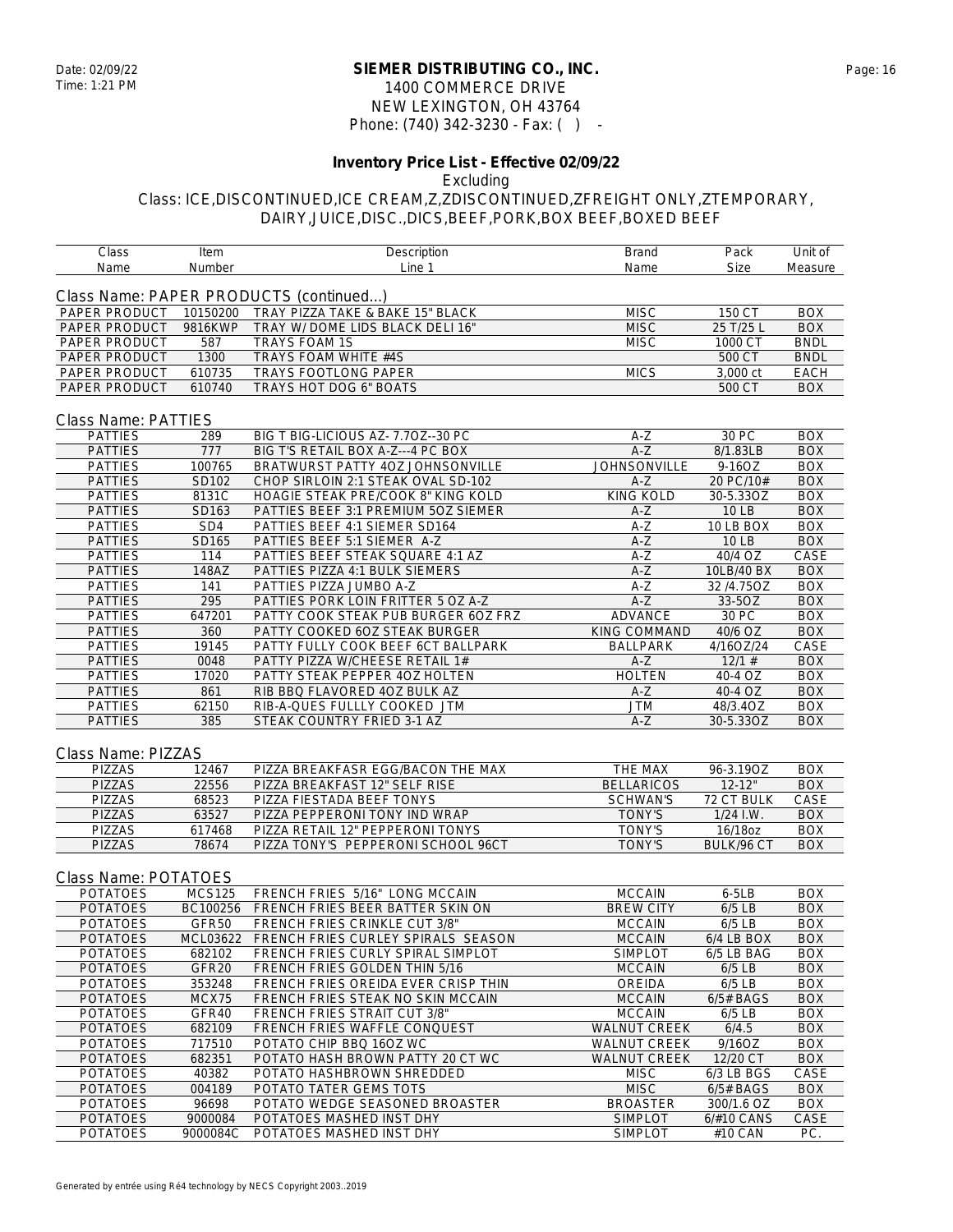### **SIEMER DISTRIBUTING CO., INC.** Date: 02/09/22 Page: 17 1400 COMMERCE DRIVE NEW LEXINGTON, OH 43764 Phone: (740) 342-3230 - Fax: ( ) -

#### **Inventory Price List - Effective 02/09/22** Excluding

# Class: ICE,DISCONTINUED,ICE CREAM,Z,ZDISCONTINUED,ZFREIGHT ONLY,ZTEMPORARY, DAIRY,JUICE,DISC.,DICS,BEEF,PORK,BOX BEEF,BOXED BEEF

| Class                    | Item     | Description                               | <b>Brand</b>         | Pack            | Unit of     |
|--------------------------|----------|-------------------------------------------|----------------------|-----------------|-------------|
| Name                     | Number   | Line 1                                    | Name                 | Size            | Measure     |
| Class Name: PRE-PACKAGED |          |                                           |                      |                 |             |
| PRE-PACKAGED             | 7302     | HAM 80Z CUBE KENTUCKY LEGEND              | <b>KENTUCKY LEGA</b> | 12/8 OZ         | <b>BOX</b>  |
| PRE-PACKAGED             | 9345     | SMOKIES BIG RED KAHNS                     | <b>SARA LEE</b>      | 8/15OZ          | <b>BOX</b>  |
| PRE-PACKAGED             | 7801     | TURKEY SLICED UNCURED OR KEN LEGAND       | <b>KENTUCKY LEGA</b> | 10/7OZ          | <b>BOX</b>  |
|                          |          |                                           |                      |                 |             |
| Class Name: PRODUCE      |          |                                           |                      |                 |             |
| PRODUCE                  | 624172   | FRUIT IQF MIXED BERRY 120Z RETAIL         | WALNUT CREEK         | 10/12 OZ        | <b>BOX</b>  |
| <b>PRODUCE</b>           | 770765   | ONIONS CHOPPED GRADE A FROZEN 6/2#        | <b>PRESTIGE</b>      | $6/2$ LB        | <b>BOX</b>  |
| PRODUCE                  | 770760   | PEPPERS GREEN DICED FROZEN 6/2#           | PRESTIGE             | 6/2 LB BAG      | <b>BOX</b>  |
| PRODUCE                  | 102040   | PRODUCE APPLE GRANNY SMITH 80 CT          | <b>MISC</b>          |                 | <b>BSHL</b> |
| PRODUCE                  | 220M     | PRODUCE APPLES GALA 125 CT                | <b>MIDWEST</b>       | 125 CT          | <b>BOX</b>  |
| PRODUCE                  | 10300    | PRODUCE BANANAS 40 LB                     | <b>MIDWEST</b>       | 40 LB           | <b>BOX</b>  |
| PRODUCE                  | 20014    | PRODUCE BROCCOLI CROWNS                   | <b>MIDWEST</b>       | 20 LB           | <b>BOX</b>  |
| PRODUCE                  | 3940EACH | PRODUCE BROCCOLI EACH                     | <b>MIDWEST</b>       | 1 BUNCH         | <b>EACH</b> |
| PRODUCE                  | 8190     | PRODUCE CABBAGE SHRED W/CARROT 4/5#       | <b>MIDWEST</b>       | 4/5 LB BAG      | <b>BOX</b>  |
| <b>PRODUCE</b>           | 4120     | PRODUCE CARROTS BABY PEELED               | <b>MIDWEST</b>       | 1 <sub>LB</sub> | <b>BOX</b>  |
| PRODUCE                  | 20463    | PRODUCE CARROTS MATCHSTICK 4/5#           | <b>MIDWEST</b>       | $4/5$ LB        | <b>BOX</b>  |
| PRODUCE                  | 4180EACH | PRODUCE CAULIFLOWER EACH                  | <b>MIDWEST</b>       | 1 HEAD          | <b>EACH</b> |
| PRODUCE                  | 20031EAC | PRODUCE CELERY EACH                       | <b>MIDWEST</b>       | 1 PIECE         | EACH        |
| PRODUCE                  | 4370EACH | PRODUCE CUCUMBER EACH                     | <b>MIDWEST</b>       | 1 PIECE         | EACH        |
| PRODUCE                  | 4020     | PRODUCE GREEN CABBAGE                     | <b>MIDWEST</b>       |                 | LB.         |
| <b>PRODUCE</b>           | 5530EACH | PRODUCE GREEN PEPPERS EACH                | <b>MIDWEST</b>       | 1 PIECE         | <b>EACH</b> |
| PRODUCE                  | 05270BAG | PRODUCE JUMBO ONIONS 5# BAG               | <b>MIDWEST</b>       | $5#$ BAG        | <b>BAG</b>  |
| PRODUCE                  | 52700    | PRODUCE JUMBO ONIONS 50 LB                | <b>MIDWEST</b>       | 50 LB           | <b>BOX</b>  |
| PRODUCE                  | 20235    | PRODUCE LETTUCE CHOPPED 4/5#              | <b>MIDWEST</b>       | $4/5$ LB        | <b>BOX</b>  |
| PRODUCE                  | 4680EACH | PRODUCE LETTUCE FRESH HEAD                | <b>MIDWEST</b>       | 1 HEAD          | <b>EACH</b> |
| PRODUCE                  | 4680     | PRODUCE LETTUCE ICEBURG CASE              | <b>MIDWEST</b>       | 24 CT           | <b>BOX</b>  |
| PRODUCE                  | 8540     | PRODUCE LETTUCE SHREDDED 4/5#             | <b>MIDWEST</b>       | $4/5$ LB        | <b>BOX</b>  |
| PRODUCE                  | 4862     | PRODUCE LETTUCE TOSSED 4WAY FRESH         | <b>MIDWEST</b>       | 4/5# BAGS       | <b>BOX</b>  |
| PRODUCE                  | 30000    | PRODUCE MUSHROOMS MEDIUM 10LB             | <b>MIDWEST</b>       | <b>10 LB</b>    | <b>BOX</b>  |
| <b>PRODUCE</b>           | 5240     | PRODUCE ONIONS JUMBO RED                  | <b>MIDWEST</b>       | 25#             | <b>BAG</b>  |
| PRODUCE                  | 10530    | PRODUCE ORANGES 88 CT                     | <b>MIDWEST</b>       | 188 CT          | <b>BOX</b>  |
| PRODUCE                  | 5530     | PRODUCE PEPPER GREEN BUSHEL               | <b>MIDWEST</b>       | <b>BUSHEL</b>   | <b>BOX</b>  |
| PRODUCE                  | 20812    | PRODUCE PEPPERS HOT JALAPENO 10 LB        | <b>MIDWEST</b>       | 10 LB           | <b>BOX</b>  |
| PRODUCE                  | 60051    | PRODUCE POTATO IDAHO #2                   | <b>MISC</b>          | 80 CT           | <b>BOX</b>  |
| <b>PRODUCE</b>           | 6040     | PRODUCE POTATOES 100 CT                   | <b>MIDWEST</b>       | 100 CT          | <b>BOX</b>  |
| PRODUCE                  | 60081    | PRODUCE POTATOES 5 LB BAGS                | <b>MIDWEST</b>       | 5 LB            | <b>BAG</b>  |
| PRODUCE                  | 6070     | PRODUCE POTATOES 60 CT                    | <b>MIDWEST</b>       | 60 CT           | <b>BOX</b>  |
| PRODUCE                  | 6020M    | PRODUCE POTATOES 80 CT IDAHO              | <b>MIDWEST</b>       | 50.0 LB         | <b>BOX</b>  |
| PRODUCE                  | 6010     | PRODUCE POTATOES 90 CT                    | <b>MIDWEST</b>       | 90 CT           | CASE        |
| PRODUCE                  | 960      | PRODUCE STRAWBERRY 8/1LB                  | <b>MIDWEST</b>       | 8/1 LB          | <b>BOX</b>  |
| PRODUCE                  | 6950     | PRODUCE TOMATO GRAPE 12 PINTS             | <b>MIDWEST</b>       | 12 PINTS        | <b>BOX</b>  |
| PRODUCE                  | 50202    | PRODUCE TOMATOE 5 X 5 FRESH               | <b>MIDWEST</b>       | 20 LB           | <b>BOX</b>  |
| PRODUCE                  | 50001    | PRODUCE TOMATOES 25LB BOX                 | <b>MISC</b>          | 25 LB           | <b>BOX</b>  |
| <b>PRODUCE</b>           | 6870BAG  | PRODUCE TOMATOES 5# BAG FRESH             | <b>MIDWEST</b>       | 5# BAG          | <b>BAG</b>  |
| PRODUCE                  | 624309   | <b>VEGETABLE GREEN BEAN 6/2LB BAG FRZ</b> | <b>MISC</b>          | $6/2$ LB        | <b>BOX</b>  |
| PRODUCE                  | 624312   | VEGETABLE STIR FRY 6/2LB FRZ              | <b>MISC</b>          | $6/2$ LB        | <b>BOX</b>  |
| PRODUCE                  | 624306   | VEGGIE MIXED IQF 2.5LB                    | <b>MISC</b>          | 6/2.5           | <b>BOX</b>  |
|                          |          |                                           |                      |                 |             |
| Class Name: ROAST BEEF   |          |                                           |                      |                 |             |
| ROAST BEEF               | 010171   | ROAST BEEF DELI AMISH VALLEY              | AMISH VALLEY         | $2/8$ LB $\,$   | CASE        |

# ROAST BEEF 010171PC ROAST BEEF DELI AMISH VALLEY AMISH VALLEY 8 LB PC.

#### Class Name: ROLLER GRILL

| ROLLER GRILL | 8856 | BAHAMA MAMA 5:1 BULK SCHMIDTS  | SCHMIDT'S     | 10.0 LB | BOX |
|--------------|------|--------------------------------|---------------|---------|-----|
| ROLLER GRILL | 6440 | ROLLERBITES CHICKEN MONTERY JK | HOME MAKET FO | 24/C    | BOX |
| ROLLER GRILL | 2543 | ROLLERGRILL CHEESEBURGERS      | HOME MAKET FO | 40/BX   | BOX |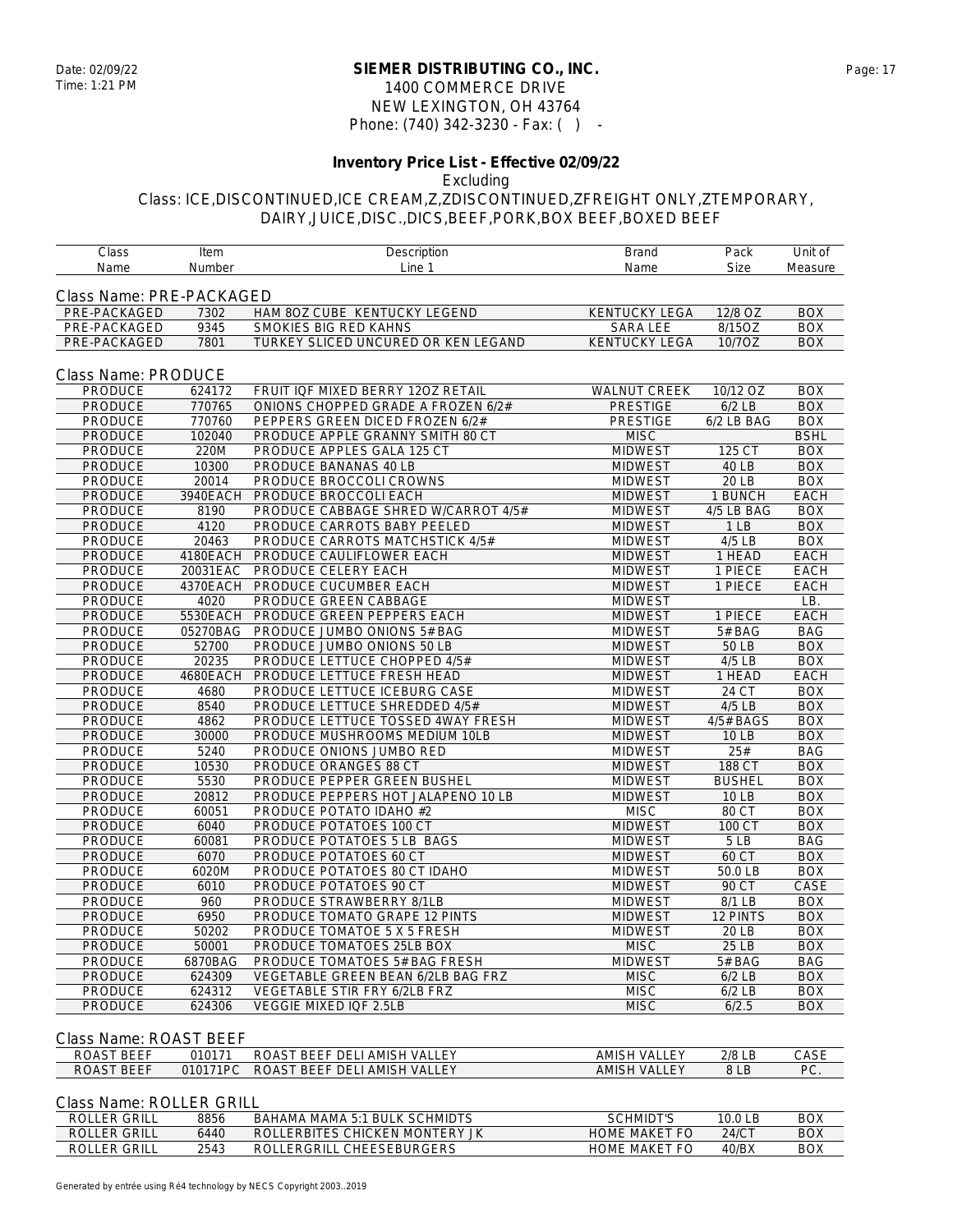### **SIEMER DISTRIBUTING CO., INC.** Date: 02/09/22 Page: 18 1400 COMMERCE DRIVE NEW LEXINGTON, OH 43764 Phone: (740) 342-3230 - Fax: ( ) -

# **Inventory Price List - Effective 02/09/22**

Excluding

| Class                                                | Item            | Description                         | Brand                | Pack          | Unit of     |
|------------------------------------------------------|-----------------|-------------------------------------|----------------------|---------------|-------------|
| Name                                                 | Number          | Line 1                              | Name                 | <b>Size</b>   | Measure     |
|                                                      |                 |                                     |                      |               |             |
| Class Name: ROLLER GRILL (continued)<br>ROLLER GRILL | 101546          | SAUSAGE 5:1 POLISH SMOKED JOHNSONVI | <b>JOHNSONVILLE</b>  | 50/BX         | <b>BOX</b>  |
| ROLLER GRILL                                         | 19611           | SAUSAGE BREAKFAST LINK COOK JIMMY D | <b>JIMMY DEAN</b>    | 36-3.2OZ      | <b>BOX</b>  |
| <b>ROLLER GRILL</b>                                  | 86416           | TORNADOS CHEESE & PEPPERONI         | RUIZ                 | 24/3 OZ       | <b>BOX</b>  |
| <b>ROLLER GRILL</b>                                  | 86044           | <b>TORNADOS CHEESY PEPPER JACK</b>  | <b>RUIZ</b>          | 24/3 OZ       | <b>BOX</b>  |
| <b>ROLLER GRILL</b>                                  | 86268           | TORNADOS FRENCH TOAST& SAUSAGE      | <b>RUIZ</b>          | 24/3 OZ       | <b>BOX</b>  |
| ROLLER GRILL                                         | 86390           | TORNADOS RANCHERO BEEF STEAK        | <b>RUIZ</b>          | 24/3 OZ       | <b>BOX</b>  |
| <b>ROLLER GRILL</b>                                  | 86859           | TORNADOS SAUSAGE/EGG/CHEESE         | <b>RUIZ</b>          | 24/3 OZ       | <b>BOX</b>  |
| <b>ROLLER GRILL</b>                                  | 86737           | TORNADOS SOUTHWEST CHICKEN          | <b>RUIZ</b>          | 24/3 OZ       | <b>BOX</b>  |
|                                                      |                 |                                     |                      |               |             |
| Class Name: SALADS                                   |                 |                                     |                      |               |             |
| <b>SALADS</b>                                        | 0250701         | <b>BEANS BAKED SANDRIDGE</b>        | SANDRIDGE            | 5LB           | <b>TUB</b>  |
| <b>SALADS</b>                                        | 8361601         | PIMENTO CHEESE SPREAD CLASSIC DUKES | <b>DUKES</b>         | 5.0 LB TUB    | <b>TUB</b>  |
| <b>SALADS</b>                                        | 2250320         | SALAD AMISH COLE SLAW SANDRIDGE     | SANDRIDGE            | 5 LB TUB      | <b>TUB</b>  |
| SALADS                                               | 2250209         | SALAD AMISH MACARONI SANDRIDGE      | SANDRIDGE            | 5 LB TUB      | <b>TUB</b>  |
| <b>SALADS</b>                                        | 2250102         | SALAD AMISH POTATO SANDRIDGE        | SANDRIDGE            | 5 LB TUB      | TUB         |
| <b>SALADS</b>                                        | 0250163         | SALAD BAKED POTATO SANDRIDGE        | SANDRIDGE            | 2/5 TUBS      | <b>BOX</b>  |
| <b>SALADS</b>                                        | 8611601         | SALAD CHICKEN WHITE DUKES           | <b>DUKES</b>         | 5 LB TUB      | <b>TUB</b>  |
| <b>SALADS</b>                                        | 300139          | SALAD EGG 5# CAFE STYLE SANDRIDGE   | SANDRIDGE            | 5.0 LB        | <b>TUB</b>  |
| <b>SALADS</b>                                        | 2020399         | SALAD GRANDMA COLE SLAW 2/10#       | SANDRIDGE            | 2/10 LB       | CASE        |
| <b>SALADS</b>                                        | LM010           | SALAD HAM SIEMER 5#                 | SIEMER'S             | 5 LB          | TUB         |
| <b>SALADS</b>                                        | 300156          | SALAD PASTA ZESTY BOW TIE SANDRIDGE | SANDRIDGE            | $2/5$ LB      | <b>BOX</b>  |
| <b>SALADS</b>                                        | 300151          | SALAD POTATO MUSTARD 10# SANDRIDGE  | SANDRIDGE            | 10 LB TUB     | <b>TUB</b>  |
| <b>SALADS</b>                                        | 300263          | SALAD RETAIL CHICKEN SALAD 12OZ     | SANDRIDGE            | 12/12 OZ      | <b>BOX</b>  |
| <b>SALADS</b>                                        | 2160399         | SALAD RETAIL COLE SLAW 1# GRANDMA   | SANDRIDGE            | 12/1 LB       | <b>BOX</b>  |
| <b>SALADS</b>                                        | SM <sub>1</sub> | SALAD RETAIL HAM 12OZ SIEMER        | SIEMER'S             | 12/12 OZ      | <b>BOX</b>  |
| <b>SALADS</b>                                        | 2160239         | SALAD RETAIL MACARONI 1# GRANDMA    | SANDRIDGE            | 12/1 LB       | <b>BOX</b>  |
| <b>SALADS</b>                                        | 2160139         | SALAD RETAIL POTATO 1# GRANDMA      | SANDRIDGE            | 12/1LB        | <b>BOX</b>  |
| SALADS                                               | LM011           | SALAD SANDWICH SPREAD SIEMERS       | SIEMER'S             | 5 LB TUB      | <b>TUB</b>  |
| <b>SALADS</b>                                        | W0910           | SAUERKRAUT BAGS SNOW FLOSS          | <b>SNOW FLOSS</b>    | 12/2 LB       | <b>BOX</b>  |
|                                                      |                 |                                     |                      |               |             |
| Class Name: SAUCES                                   |                 |                                     |                      |               |             |
| <b>SAUCES</b>                                        | 541298          | SAUCE BBQ ORIG GALLON GOLD METAL    | <b>GOLD MEDAL</b>    | 4/1 GALLON    | CASE        |
| <b>SAUCES</b>                                        | 541298GA        | SAUCE BBQ ORIG GALLON GOLD METAL    | <b>GOLD MEDAL</b>    | 1 GAL         | PC.         |
| <b>SAUCES</b>                                        | 574             | SAUCE BBQ SWEET & HOT BEN"S         | <b>BEN'S</b>         | 12/19.5 OZ    | <b>BOX</b>  |
| <b>SAUCES</b>                                        | 31809           | SAUCE CHEESE CHEDDAR MILD MUY FRESC | <b>MUY FRESCO</b>    | 6/#10 CANS    | CASE        |
| <b>SAUCES</b>                                        | 31809CAN        | SAUCE CHEESE CHEDDAR MILD MUY FRESC | MUY FRESCO           | #10 CAN       | PC.         |
| <b>SAUCES</b>                                        | 30528           | SAUCE CHEESE NACHO FLVRD KRA        | <b>KRAFT</b>         | 6/#10 CANS    | CASE        |
| SAUCES                                               | 30528CAN        | SAUCE CHEESE NACHO FLVRD KRA        | <b>KRAFT</b>         | 1/#10 CAN     | PC.         |
| <b>SAUCES</b>                                        | 82831           | SAUCE HOT DOG CHILI 6/12OZ TUBS     | <b>CUSTARD STAND</b> | 6/12 OZ       | <b>BOX</b>  |
| <b>SAUCES</b>                                        | 2027            | SAUCE HOT DOG CHILI CUSTARD STAND   | <b>CUSTARD STAND</b> | 5 LB TUB      | <b>TUB</b>  |
| <b>SAUCES</b>                                        | 74882           | SAUCE HOT GALLON FRANKS             | <b>FRANK'S</b>       | <b>GALLON</b> | <b>EACH</b> |
| <b>SAUCES</b>                                        | 2046365         | SAUCE HOT TEXAS PETE                | <b>TEXAS PETE</b>    | 4/1 GAL       | CASE        |
| <b>SAUCES</b>                                        | 2046365G        | SAUCE HOT TEXAS PETE                | <b>TEXAS PETE</b>    | 1 GAL         | PC.         |
| <b>SAUCES</b>                                        | 420939          | SAUCE PACKETS TEXAS PETE HOT        | <b>TEXAS PETE</b>    | 200 CT        | <b>BOX</b>  |
| <b>SAUCES</b>                                        | 395010          | SAUCE PIZZA FULL PRE/PAR CONTADINA  | CONTADINA            | 6/#10 CAN     | CASE        |
| <b>SAUCES</b>                                        | 395010C         | SAUCE PIZZA FULL PRE/PAR CONTADINA  | CONTADINA            | #10 CAN       | PC.         |
| <b>SAUCES</b>                                        | 10115           | SAUCE TATAR SAUCE GALLONS           | <b>BONNE CHERE</b>   | 4/1 GALLON    | CASE        |
| SAUCES                                               | 10115GAL        | SAUCE TATAR SAUCE GALLONS           | <b>BONNE CHERE</b>   | 1 GALLON      | PC.         |
| <b>SAUCES</b>                                        | 58333GAL        | SAUCE WORCESTER GALLON FRENCHS      | <b>FRENCHS</b>       | 1 GALLON      | GAL.        |
| SAUCES                                               | 340955          | TOMATO PASTE #10 CAN DEL CON        | DEL CON              | 6/#10 CAN     | CASE        |
| <b>SAUCES</b>                                        | 340955CA        | TOMATO PASTE #10 CAN DEL CON        | DEL CON              | #10 CAN       | EACH        |
| SAUCES                                               | 342784          | TOMATO SAUCE 6/#10 CAN HUNTS        | <b>HUNT'S</b>        | 6/#10 CANS    | <b>BOX</b>  |
| <b>SAUCES</b>                                        | 372384          | WC SAUCE HORSERADISH SAND PAL       | WOBER'S              | 6             | <b>BOX</b>  |
|                                                      |                 |                                     |                      |               |             |
| Class Name: SAUSAGE                                  |                 |                                     |                      |               |             |
| SAUSAGE                                              | 8806            | BAHAMA MAMA 6:1 JAL CHEDDAR BULK    | SCHMIDT'S            | 60/BX         | <b>BOX</b>  |
|                                                      |                 |                                     |                      |               |             |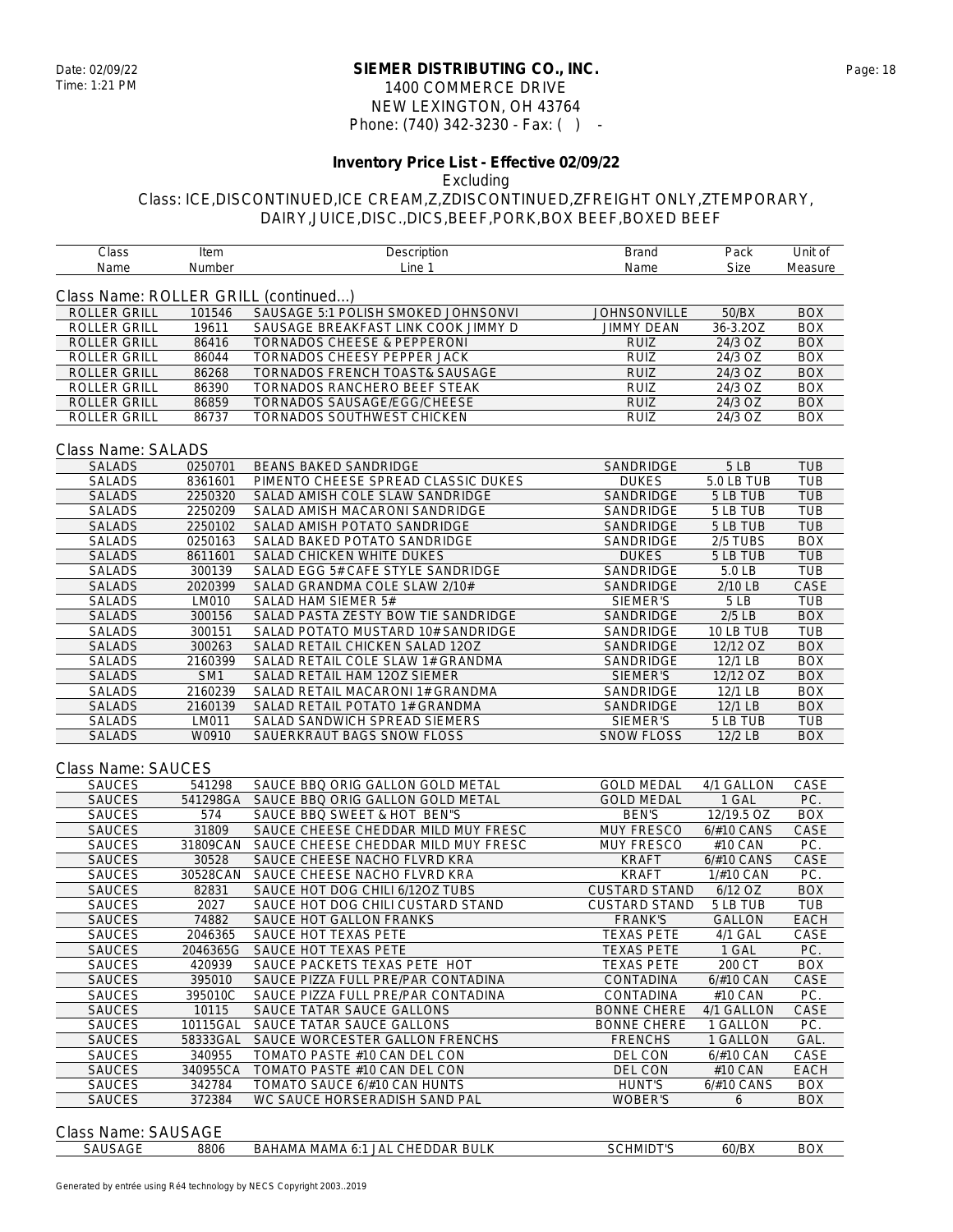### **SIEMER DISTRIBUTING CO., INC.** Date: 02/09/22 Page: 19 1400 COMMERCE DRIVE NEW LEXINGTON, OH 43764 Phone: (740) 342-3230 - Fax: ( ) -

## **Inventory Price List - Effective 02/09/22**

Excluding

Class: ICE,DISCONTINUED,ICE CREAM,Z,ZDISCONTINUED,ZFREIGHT ONLY,ZTEMPORARY, DAIRY,JUICE,DISC.,DICS,BEEF,PORK,BOX BEEF,BOXED BEEF

Class Item Description Brand Pack Unit of

| Name                            | Number       | Line 1                                 | Name                  | Size            | Measure    |
|---------------------------------|--------------|----------------------------------------|-----------------------|-----------------|------------|
| Class Name: SAUSAGE (continued) |              |                                        |                       |                 |            |
| <b>SAUSAGE</b>                  | 8846         | <b>BAHAMA MAMAS 3:1 BULK SCHMIDT'S</b> | <b>SCHMIDT'S</b>      | $2-5LB$         | CASE       |
| SAUSAGE                         | 04175        | BRAT ITALIAN 3# BOX BULK FALTERS       | <b>FALTER'S</b>       | 3 LB            | <b>BOX</b> |
| SAUSAGE                         | 9541         | BRATS FRESH 3# BOX BULK FALTERS        | <b>FALTER'S</b>       | 3 <sub>LB</sub> | <b>BOX</b> |
| SAUSAGE                         | 02938        | BRATS PRECOOKED 5:1 JOHNSONVILLE       | <b>JOHNSONVILLE</b>   | 50/CASE         | <b>BOX</b> |
| SAUSAGE                         | 101541       | SAUSAGE 5:1 BULK CHEDDAR LINK JOHNV    | <b>JOHNSONVILLE</b>   | 50/BX           | <b>BOX</b> |
| SAUSAGE                         | <b>SE007</b> | SAUSAGE BULK STEVE EVANS               | <b>STEVE EVANS</b>    | 9LB             | <b>BOX</b> |
| <b>SAUSAGE</b>                  | 40144        | SAUSAGE CRUMBLE COOK ITALIAN ROSINA    | <b>ROSINA</b>         | 2-5# BAGS       | <b>BOX</b> |
| SAUSAGE                         | 729697       | SAUSAGE GRAVY 4LB BAG PIONEER 9100     | <b>PIONEER</b>        | 6/4 LB BAG      | <b>BOX</b> |
| SAUSAGE                         | 1736         | SAUSAGE GRAVY 6/2LB FRZ TENN PRIDE     | <b>TENNESSEE PRID</b> | $6/2$ LB        | <b>BOX</b> |
| SAUSAGE                         | 52285        | SAUSAGE GRAVY COUNTRY CAN CHEF-MATE    | CHEF-MATE             | #10 CAN         | CAN        |
| <b>SAUSAGE</b>                  | 356          | SAUSAGE KIELBASI LOOP ALBERTS          | ALBERT'S              | 12-14OZ         | <b>BOX</b> |
| SAUSAGE                         | 13109        | SAUSAGE LINK 10Z BULK RAW SMITHFIEL    | SMITHFIELD            | 10 lb bx        | <b>BOX</b> |
| <b>SAUSAGE</b>                  | 647651       | SAUSAGE LINK 10Z COOKED IND KITCHEN    | <b>INDIANA</b>        | 10.0 LB         | <b>BOX</b> |
| <b>SAUSAGE</b>                  | 5414         | SAUSAGE METT JAL/CHEESE 12/14OZ BG     | <b>BLUE GRASS</b>     | 12/14 OZ        | <b>BOX</b> |
| <b>SAUSAGE</b>                  | 708          | SAUSAGE PATTY 20Z BULK STEVE EVANS     | <b>STEVE EVANS</b>    | 96/2 OZ         | <b>BOX</b> |
| SAUSAGE                         | 0352         | SAUSAGE PATTY 3 OZ CNTRY STEVE EVAN    | <b>STEVE EVANS</b>    | 60 CT           | <b>BOX</b> |
| <b>SAUSAGE</b>                  | 0766         | SAUSAGE PATTY 4OZ 96 CT STEVE EVAN     | <b>STEVE EVANS</b>    | 6/4 LB BX       | <b>BOX</b> |
| SAUSAGE                         | 13840        | SAUSAGE PATTY COOKED 20Z FARMLAND      | FARMLAND              | 80/2 OZ         | <b>BOX</b> |
| SAUSAGE                         | 647661       | SAUSAGE PATTY COOKED 20Z IK            | <b>INDIANA</b>        | 80/2OZ          | <b>BOX</b> |
| SAUSAGE                         | 018750       | SAUSAGE PATTY COOKED 20Z JONES         | <b>JONES</b>          | 80-20Z          | <b>BOX</b> |
| SAUSAGE                         | 110          | SAUSAGE PATTY HOT 4OZ SE 96 CT         | <b>STEVE EVANS</b>    | 6/4 LB BOX      | <b>BOX</b> |
| SAUSAGE                         | 725          | SAUSAGE PATTY RETAIL 12 CT STEVE EV    | <b>STEVE EVANS</b>    | 10/1.2 LB       | <b>BOX</b> |
| SAUSAGE                         | 710          | SAUSAGE PATTY RETAIL S. EVAN 1.67OZ    | <b>STEVE EVANS</b>    | 8/2.5 LB        | <b>BOX</b> |
| SAUSAGE                         | 0228         | SAUSAGE PATTY SANDWICH 1# BE           | <b>BOB EVANS</b>      | 8/CS            | <b>BOX</b> |
| <b>SAUSAGE</b>                  | 8857         | SAUSAGE RED HOTS 90Z FISCHER           | <b>SFG</b>            | 12/9 OZ         | <b>BOX</b> |
|                                 | 323102       | SAUSAGE RED HOTS PICKLED 80Z           | <b>BAY VIEW</b>       | 12/8 OZ         | <b>BOX</b> |
| SAUSAGE<br>SAUSAGE              | 0271         | SAUSAGE ROLL 1# BE                     | <b>BOB EVANS</b>      | 12/1 LB         | <b>BOX</b> |
| SAUSAGE                         | 0273         | SAUSAGE ROLL 1# SAGE BOB EVANS         | <b>BOB EVANS</b>      | 12/1#           | <b>BOX</b> |
|                                 |              |                                        |                       |                 |            |
| Class Name: SEAFOOD             | 226009       |                                        |                       |                 |            |
| <b>SEAFOOD</b>                  |              | FISH COD 50Z BRED SIEMER               | SIEMER'S              | 6/5 LB BX       | CASE       |
| <b>SEAFOOD</b>                  | 226009BX     | FISH COD 5OZ BRED SIEMER               | SIEMER'S              | 5 LB BX         | PC.        |
| <b>SEAFOOD</b>                  | 0126009      | FISH HADDOCK 5OZ BRED SIEMER           | SIEMER'S              | $6/5$ LB        | CASE       |
| <b>SEAFOOD</b>                  | 0126009B     | FISH HADDOCK 5OZ BRED SIEMER           | SIEMER'S              | 5 LB BX         | PC.        |
| <b>SEAFOOD</b>                  | 529661       | FISH HADDOCK FILLETS 6/8 BNS/SKINLS    | HIGH LINER FOO        | 10.0            | <b>BOX</b> |
| <b>SEAFOOD</b>                  | 32600        | FISH POLLOCK 50Z BREADED SIEMER        | SIEMER'S              | $6/5$ LB        | CASE       |
| <b>SEAFOOD</b>                  | 32600BX      | FISH POLLOCK 50Z BREADED SIEMER        | SIEMER'S              | 5 LB BX         | PC.        |
| <b>SEAFOOD</b>                  | 898          | FISH POLLOCK ALASKAN UNBRD 2/4 OZ      | <b>ARCTIC</b>         | 10 LB BOX       | <b>BOX</b> |
| <b>SEAFOOD</b>                  | 8900         | FISH POLLOCK ALASKAN UNBRED 4/6OZ      | <b>MISC</b>           | 10.0 LB         | <b>BOX</b> |
| <b>SEAFOOD</b>                  | 22642        | FISH PRECOOKED SQUARE 30Z HIGH LINE    | <b>HIGH LINER FOO</b> | 53/3 OZ         | <b>BOX</b> |
| <b>SEAFOOD</b>                  | 2015         | FROG LEGS 4/6 PAIRS PER PD FROZEN      | <b>MISC</b>           | $6/5$ LB        | <b>BOX</b> |
| <b>SEAFOOD</b>                  | 502332       | OYSTER HILLMAN 1/2 SHELL PNP           | <b>MISC</b>           | 30.0            | <b>BOX</b> |
| <b>SEAFOOD</b>                  | 698039       | OYSTERS BREADED CHESAPEAKE BAY         | MISC                  | $2-2LB$         | <b>BOX</b> |
| <b>SEAFOOD</b>                  | 5092         | OYSTERS CANS SELECT 80Z                | <b>CHINCOTEAGUE</b>   | <b>12 PK</b>    | <b>BOX</b> |
| <b>SEAFOOD</b>                  | 115120       | OYSTERS SELECT GALLONS                 | <b>NORTIC</b>         | <b>GALLON</b>   | GAL.       |
| <b>SEAFOOD</b>                  | 039277       | SHRIMP BASKET BRD PREFERRED            |                       | 12/8 OZ         | CASE       |
| <b>SEAFOOD</b>                  | 5203830      | SHRIMP BUTTERFLY 21/25 CT BREADED      | <b>MISC</b>           | 4/3 LB BOX      | <b>BOX</b> |
| <b>SEAFOOD</b>                  | 365350       | SHRIMP JUMBO 31/40 TAIL/ON COOKED      | <b>NORTIC</b>         | 5/2 LB BAG      | <b>BOX</b> |

#### Class Name: SEASONING

| <b>SEASONING</b> | 20267 | SEASONING BBO CHICKEN TR WITTS      | <b>WITTS</b> | $5/5$ IB    | <b>BOX</b> |
|------------------|-------|-------------------------------------|--------------|-------------|------------|
| <b>SEASONING</b> | 20356 | SEASONING BRAT NO SAGE GERMAN WITTS | <b>WITTS</b> | 24/8 OZ     | <b>BOX</b> |
| <b>SEASONING</b> | 20687 | SEASONING COUNTRY PORK WITT 109     | <b>WITTS</b> | 24/8 OZ     | CASE       |
| <b>SEASONING</b> | 20529 | SEASONING ITALIAN HOT               | <b>WITTS</b> | 24/8 OZ     | <b>BOX</b> |
| <b>SEASONING</b> | 22337 | SEASONING SMOKEHOUSE BBO CHIX SNG   | <b>WITTS</b> | $5/5#$ BAGS | <b>BOX</b> |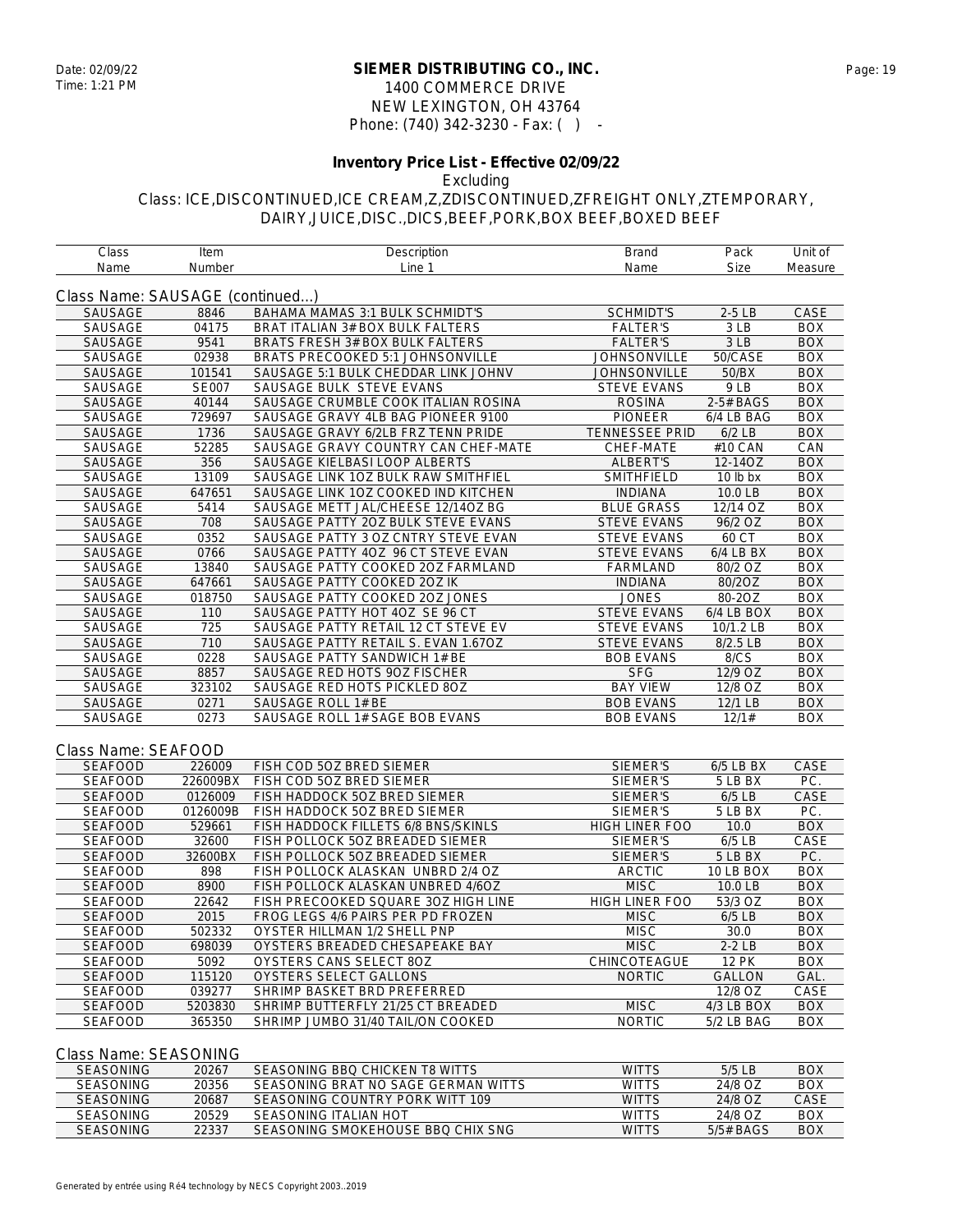#### **SIEMER DISTRIBUTING CO., INC.** Date: 02/09/22 Page: 20 1400 COMMERCE DRIVE NEW LEXINGTON, OH 43764 Phone: (740) 342-3230 - Fax: ( ) -

#### **Inventory Price List - Effective 02/09/22** Excluding

## Class: ICE,DISCONTINUED,ICE CREAM,Z,ZDISCONTINUED,ZFREIGHT ONLY,ZTEMPORARY, DAIRY,JUICE,DISC.,DICS,BEEF,PORK,BOX BEEF,BOXED BEEF

| Class                      | Item     | Description                         | <b>Brand</b>        | Pack             | Unit of           |  |  |
|----------------------------|----------|-------------------------------------|---------------------|------------------|-------------------|--|--|
| Name                       | Number   | Line 1                              | Name                | Size             | Measure           |  |  |
| Class Name: SOUP           |          |                                     |                     |                  |                   |  |  |
| SOUP                       | 20301    | SOUP BROCCOLI/CHEESE CAMPBELLS      | CAMPBELL'S          | 4# BAG           | <b>EACH</b>       |  |  |
| SOUP                       | 20032    | SOUP CHICKEN NOODLE ROOTS           | ROOT'S              | $6/2$ LB         | <b>BOX</b>        |  |  |
| <b>SOUP</b>                | 5326574  | SOUP CHILI CON CARNE W/BEAN TRAY    | CAMPBELL'S          | 4 LB TRAY        | <b>TRAY</b>       |  |  |
| SOUP                       | 1036     | SOUP CREAM OF CHIX CAMPBELL         | <b>CAMPBELL'S</b>   | 12-50OZ          | <b>BOX</b>        |  |  |
| SOUP                       | 1166     | SOUP CRM OF CELERY CAMPBELLS        | CAMPBELL'S          | 12-50OZ          | <b>BOX</b>        |  |  |
| <b>SOUP</b>                | 352423   | SOUP CRM POTATO W/BACON TRAY CLSC T | <b>CAMPBELL'S</b>   | 4 LB TRAY        | <b>TRAY</b>       |  |  |
| SOUP                       | 665719   | SOUP HOMESTYLE BEANS W/HAM          | <b>KERRY FOODS</b>  | 1-4# TRAY        | <b>TRAY</b>       |  |  |
| SOUP                       | 8000598  | SOUP VEGETABLE BEEF TRAY            | <b>CAMPBELL'S</b>   | 4 LB TRAY        | <b>TRAY</b>       |  |  |
| <b>Class Name: SPREADS</b> |          |                                     |                     |                  |                   |  |  |
| <b>SPREADS</b>             | 647719   | MARGARINE WHIPPED SPREAD CUPS       |                     | 900/5 GR         | <b>BOX</b>        |  |  |
|                            |          |                                     |                     |                  |                   |  |  |
| Class Name: TURKEY         |          |                                     |                     |                  |                   |  |  |
| <b>TURKEY</b>              | 261350   | TURKEY BREAST BROWN ROAST WC 07468  | <b>WC</b>           | 2/7              | CASE              |  |  |
| <b>TURKEY</b>              | 261350PC | TURKEY BREAST BROWN ROAST WC 07468  | $\overline{WC}$     |                  | PC.               |  |  |
| <b>TURKEY</b>              | 261825   | TURKEY BREAST CAJUN ROASTED WC      | <b>WALNUT CREEK</b> | 2/7              | <b>BOX</b>        |  |  |
| <b>TURKEY</b>              | 016333   | TURKEY BREAST CAJUN SARA LEE        | <b>SARA LEE</b>     | 3/4.5LB          | <b>BOX</b>        |  |  |
| <b>TURKEY</b>              | LEWIS5   | TURKEY BREAST FRESH LEWIS           | <b>LEWIS</b>        | 8-10 LB          | $\overline{PC}$ . |  |  |
| <b>TURKEY</b>              | 16326    | TURKEY BREAST HONEY ROAST SARA LEE  | <b>SARA LEE</b>     | $3/7$ LB         | CASE              |  |  |
| <b>TURKEY</b>              | 261400   | TURKEY BREAST HONEY RST WC          | <b>WALNUT CREEK</b> | $\overline{2/7}$ | <b>BOX</b>        |  |  |
| <b>TURKEY</b>              | 261200   | TURKEY BREAST OVEN ROASTED 08147 WC | <b>WALNUT CREEK</b> | 2/9 LB           | <b>BOX</b>        |  |  |
| <b>TURKEY</b>              | 261775   | TURKEY BREAST PEPPERED SMKED HW     | HONEYSUCKLE         | $\overline{2/8}$ | <b>BOX</b>        |  |  |
| <b>TURKEY</b>              | 0668     | TURKEY BREAST SMOKED HONEY RST WC   | <b>WALNUT CREEK</b> | 2/8#             | <b>BOX</b>        |  |  |
| <b>TURKEY</b>              | P434     | TURKEY DRUMSTICK FROZEN             |                     | 30 LB BOX        | <b>BOX</b>        |  |  |
| <b>TURKEY</b>              | 810T     | TURKEY FRESH 08/10# LEWIS FRZ       | <b>LEWIS</b>        | <b>HEAD</b>      | <b>HEAD</b>       |  |  |
| <b>TURKEY</b>              | 1012T    | TURKEY FRESH 10/12# LEWIS           | <b>LEWIS</b>        | <b>HEAD</b>      | <b>HEAD</b>       |  |  |
| <b>TURKEY</b>              | 1214T    | TURKEY FRESH 12/14# LEWIS           | <b>LEWIS</b>        | <b>HEAD</b>      | <b>HEAD</b>       |  |  |
| <b>TURKEY</b>              | 1416T    | TURKEY FRESH 14/16# LEWIS           | <b>LEWIS</b>        | <b>HEAD</b>      | <b>HEAD</b>       |  |  |
| <b>TURKEY</b>              | 1618T    | TURKEY FRESH 16/18# LEWIS           | <b>LEWIS</b>        | <b>HEAD</b>      | <b>HEAD</b>       |  |  |
| <b>TURKEY</b>              | 1820T    | TURKEY FRESH 18/20# LEWIS           | <b>LEWIS</b>        | 18/20 LB         | <b>HEAD</b>       |  |  |
| <b>TURKEY</b>              | 2022T    | TURKEY FRESH 20/22# LEWIS           | <b>LEWIS</b>        | <b>HEAD</b>      | <b>HEAD</b>       |  |  |
| <b>TURKEY</b>              | 2224T    | TURKEY FRESH 22/24# LEWIS           | <b>LEWIS</b>        | <b>HEAD</b>      | <b>HEAD</b>       |  |  |
| <b>TURKEY</b>              | 2426T    | TURKEY FRESH 24/26# LEWIS           | <b>LEWIS</b>        | <b>HEAD</b>      | <b>HEAD</b>       |  |  |
| <b>TURKEY</b>              | 2628T    | TURKEY FRESH 28/30# LEWIS           | <b>LEWIS</b>        | <b>HEAD</b>      | <b>HEAD</b>       |  |  |
| <b>TURKEY</b>              | 1012     | TURKEY FROZEN 10/12 HONEYSUCKLE     | HONEYSUCKLE         | 4 PER BOX        | <b>BOX</b>        |  |  |
| <b>TURKEY</b>              | 1214TF   | TURKEY FROZEN 12/14# HONEYSUCKLE    | HONEYSUCKLE         | 4/BOX            | <b>BOX</b>        |  |  |
| <b>TURKEY</b>              | 1416TF   | TURKEY FROZEN 14/16# HONEYSUCKLE    | HONEYSUCKLE         | 4 HEAD           | <b>BOX</b>        |  |  |
| <b>TURKEY</b>              | 3224     | TURKEY GRANDMA RAW BREAST BNLS COOP | <b>COOPER FARMS</b> | 2 PC BX          | <b>BOX</b>        |  |  |
| <b>TURKEY</b>              | 70009    | TURKEY GROUND 1# CHUB CAROLINIA     | CAROLINA            | 12-1 LB          | <b>BOX</b>        |  |  |
| <b>TURKEY</b>              | 51410    | TURKEY HAM HARVEST JFM              | <b>JFM</b>          | $2/5$ LB         | <b>BOX</b>        |  |  |
| <b>TURKEY</b>              | P431     | TURKEY NECKS FROZEN                 | <b>MISC</b>         | 30.0             | <b>BOX</b>        |  |  |
| <b>TURKEY</b>              | 950250   | TURKEY PASTRAMI HONEYSUCKLE         | <b>HSW</b>          | 4/4 LB           | <b>BOX</b>        |  |  |
| Class Name: VEGGIES        |          |                                     |                     |                  |                   |  |  |

#### VEGGIES 346642 CORN COB SIMPLY SWEET SIMPLOT SIMPLOT 96/BX BOX<br>VEGGIES 624308 VEGGIE FAJITA BLEND 32OZ BAG IQF MISC 6/2 LB BOX VEGGIE FAJITA BLEND 32OZ BAG IQF VEGGIES 3128 VEGGIE IQF MIXED BIRDS EYE BIRDS BIRDS EYE 10-10 OZ BOX

#### Class Name: WIENERS

| <b>WIENERS</b> | 96661  | CORN DOG JUMBO BROASTER             | <b>BROASTER</b> | $40/4$ OZ    | <b>BOX</b> |
|----------------|--------|-------------------------------------|-----------------|--------------|------------|
| <b>WIFNERS</b> | 97163  | CORN DOG MINI NUGGET NATHANS        | NATHAN'S        | 320/BX       | <b>BOX</b> |
| <b>WIFNERS</b> | 220750 | WIENER NATURAL CASING 2LB WC        | WAI NUT CREEK   | $6/2$ IB     | <b>BOX</b> |
| <b>WIFNFRS</b> | 5242   | WIENERS ALL MEAT 10:1 KAHNS         | KAHN'S          | 12/1#        | CASE       |
| <b>WIFNERS</b> | 5242PK | WIFNERS ALL MEAT 10:1 KAHNS         | KAHN'S          | $1#$ PKG     | PC.        |
| <b>WIFNERS</b> | 9343   | WIENERS ALL MEAT BUNSIZE 8 CT KAHNS | KAHN'S          | $12/15$ $OZ$ | CASE       |
| <b>WIFNERS</b> | 9343PK | WIENERS ALL MEAT BUNSIZE 8CT KAHNS  | KAHN'S          | 15 OZ        | PC.        |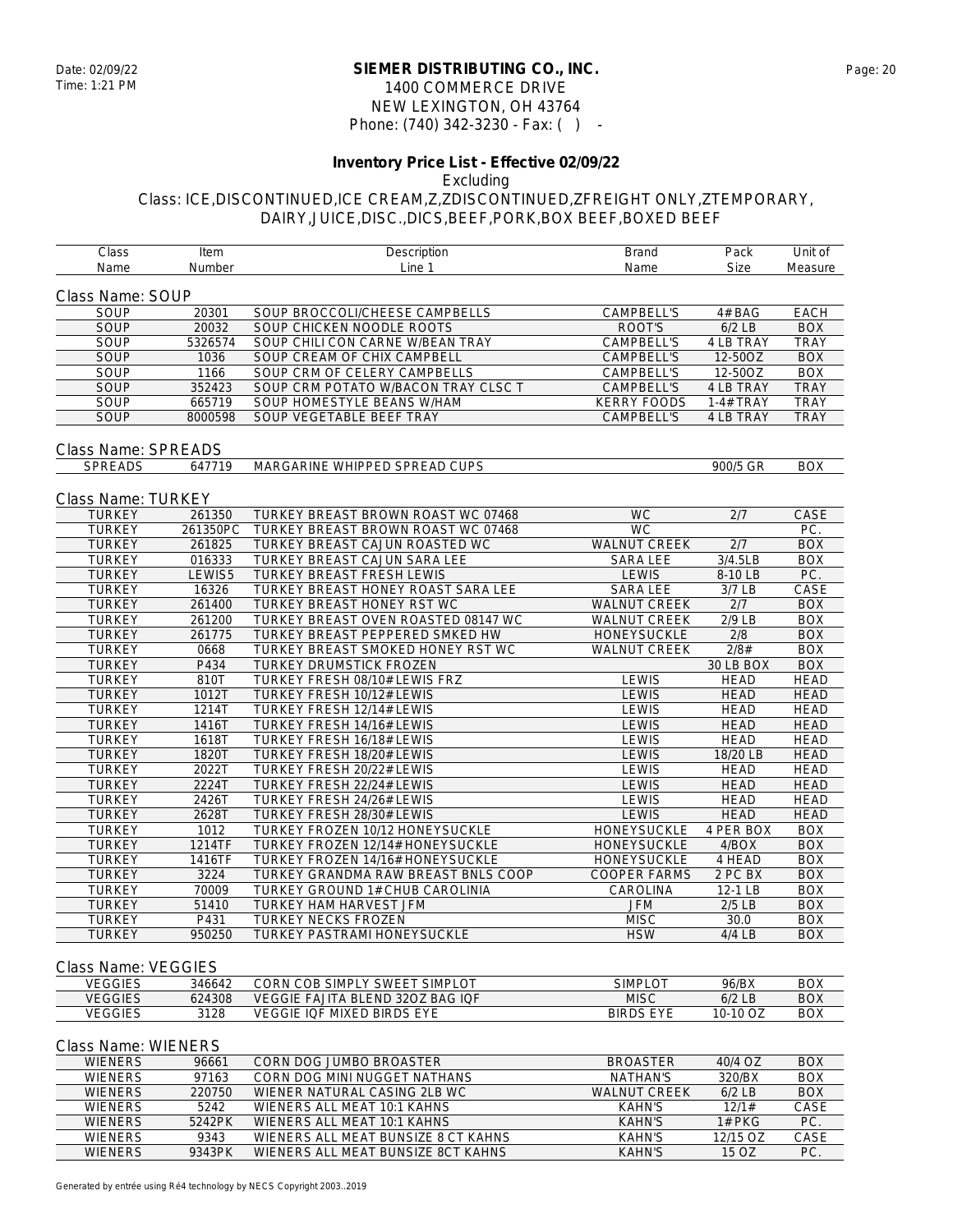### **SIEMER DISTRIBUTING CO., INC.** Date: 02/09/22 Page: 21 1400 COMMERCE DRIVE NEW LEXINGTON, OH 43764 Phone: (740) 342-3230 - Fax: ( ) -

### **Inventory Price List - Effective 02/09/22** Excluding Class: ICE,DISCONTINUED,ICE CREAM,Z,ZDISCONTINUED,ZFREIGHT ONLY,ZTEMPORARY, DAIRY,JUICE,DISC.,DICS,BEEF,PORK,BOX BEEF,BOXED BEEF

| Class          | Item                            | Description                         | <b>Brand</b>         | Pack               | Unit of    |  |  |
|----------------|---------------------------------|-------------------------------------|----------------------|--------------------|------------|--|--|
| Name           | <b>Number</b>                   | Line 1                              | Name                 | <b>Size</b>        | Measure    |  |  |
|                |                                 |                                     |                      |                    |            |  |  |
|                | Class Name: WIENERS (continued) |                                     |                      |                    |            |  |  |
| <b>WIENERS</b> | 97107                           | WIENERS BEEF BULK 7:1 NATHANS 6"    | <b>NATHAN'S</b>      | 70 PER BX          | <b>BOX</b> |  |  |
| <b>WIENERS</b> | 85460                           | WIENERS BULK 10:1 FISCHER           | <b>FIELD</b>         | 10.0 <sub>LB</sub> | <b>BOX</b> |  |  |
| <b>WIENERS</b> | 5521                            | WIENERS BULK 5:1 FIELD              | <b>FIELD</b>         | 10.0 <sub>LB</sub> | <b>BOX</b> |  |  |
| <b>WIENERS</b> | 85750                           | WIENERS BULK 6:1 FISCHER            | <b>FISHER</b>        | 10.0 <sub>LB</sub> | <b>BOX</b> |  |  |
| <b>WIENERS</b> | 370                             | WIENERS FOOTLONG 6:1 VAC PAC ALBERT | ALBERT'S             | 12/1#              | <b>BOX</b> |  |  |
| <b>WIENERS</b> | 31130                           | WIENERS FOOTLONGS 7:1 BULK 10" HB   | <b>HARVEST BRAND</b> | 10 LB              | <b>BOX</b> |  |  |
| <b>WIENERS</b> | 00112                           | WIENERS HOT DOG 8:1 SD              | <b>SUGARDALE</b>     | 241#               | CASE       |  |  |
| <b>WIENERS</b> | 00112PK                         | WIENERS HOT DOG 8:1 SD              | <b>SUGARDALE</b>     | 1 <sub>LB</sub>    | PC.        |  |  |
| <b>WIENERS</b> | 0114                            | WIENERS HOT DOGS 3# SD              | <b>SUGARDALE</b>     | $8/3$ LB           | <b>BOX</b> |  |  |